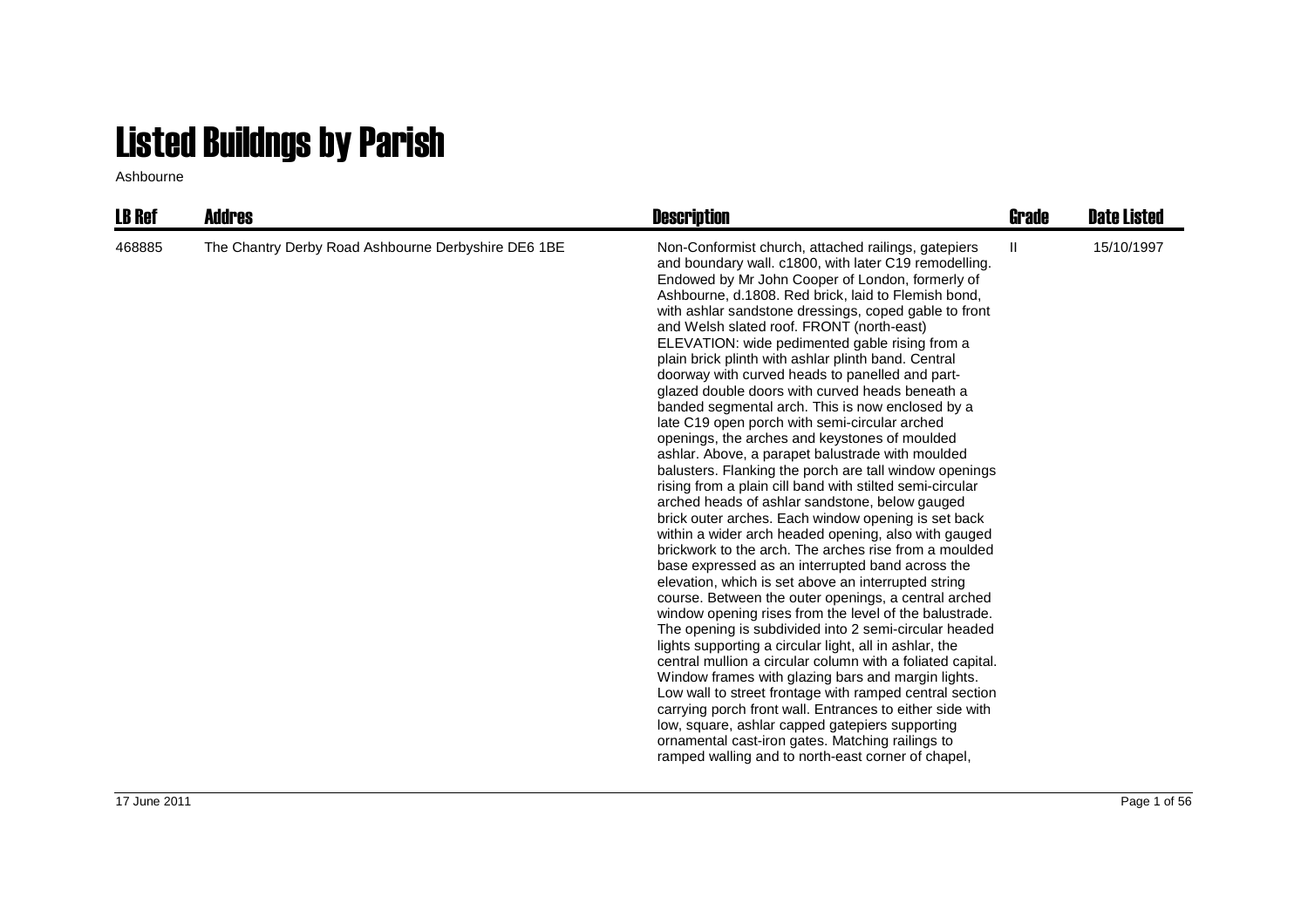| <b>LB Ref</b> | <b>Addres</b> | <b>Description</b>                                                                                                                                                                                                                                                                                                                                                                                                                                                                                                                                                                                                                                                                                                                                                                                        | <b>Grade</b> | <b>Date Listed</b> |
|---------------|---------------|-----------------------------------------------------------------------------------------------------------------------------------------------------------------------------------------------------------------------------------------------------------------------------------------------------------------------------------------------------------------------------------------------------------------------------------------------------------------------------------------------------------------------------------------------------------------------------------------------------------------------------------------------------------------------------------------------------------------------------------------------------------------------------------------------------------|--------------|--------------------|
|               |               | linked to gatepier of north entrance. INTERIOR: Not<br>inspected, but known to retain an east end gallery with<br>tiered benches and pilastered frontage supported on 2<br>tapered cast-iron columns with lotus leaf capitals.<br>Queen post roof trusses with pendant finials are<br>carried on side wall corbels. C20 stained glass to<br>south side windows, and to window openings flanking<br>the apsidal organ recess and pipe organ at the west<br>end. Arched opening to organ recess defined by<br>pilasters with foliated capitals. Wall monuments to<br>John Cooper (d. 1808) and the Rev. Alexander Start<br>(d. 1843) below the gallery. The chapel is attached to<br>the range of almshouses to the north (item 1/126)<br>which was also endowed by John Cooper. Listed for<br>Group Value. |              |                    |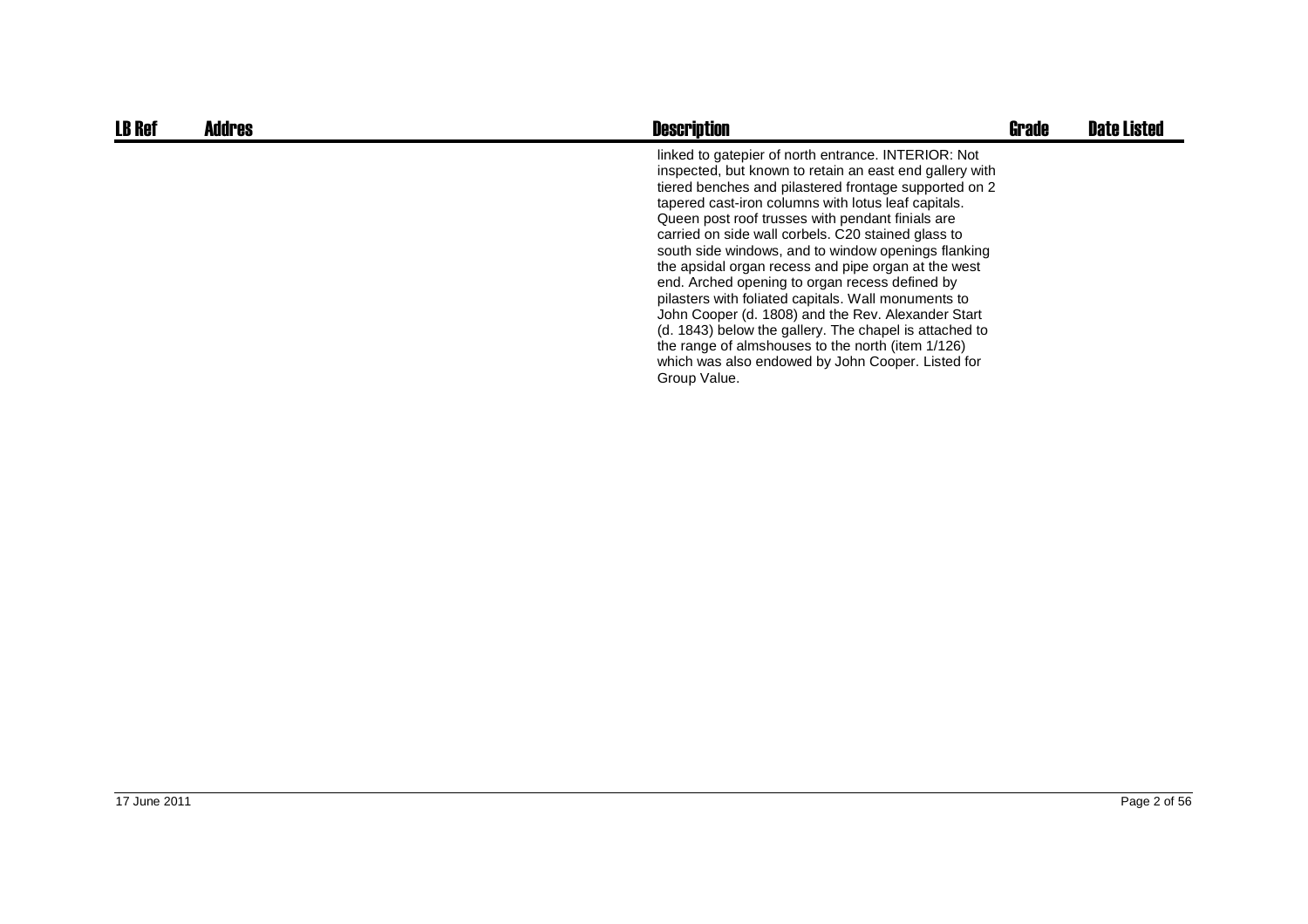| <b>LB Ref</b> | <b>Addres</b>                                              | <b>Description</b>                                                                                                                                                                                                                                                                                                                                                                                                                                                                                                                                                                                                                                                                                                                                                                                                                                                                                                                                                                                                                                                                                                                                                                                                                                                                                                                                                                                           | <b>Grade</b> | <b>Date Listed</b> |
|---------------|------------------------------------------------------------|--------------------------------------------------------------------------------------------------------------------------------------------------------------------------------------------------------------------------------------------------------------------------------------------------------------------------------------------------------------------------------------------------------------------------------------------------------------------------------------------------------------------------------------------------------------------------------------------------------------------------------------------------------------------------------------------------------------------------------------------------------------------------------------------------------------------------------------------------------------------------------------------------------------------------------------------------------------------------------------------------------------------------------------------------------------------------------------------------------------------------------------------------------------------------------------------------------------------------------------------------------------------------------------------------------------------------------------------------------------------------------------------------------------|--------------|--------------------|
| 488228        | 24 Union Street Ashbourne Derbyshire DE6 1FG               | Town house. Mid C18. Red brick, mostly in stretcher<br>bond with some headers; Staffordshire blue tile roof<br>with brick end stacks, that to left foreshortened. Plan:<br>central hall and flanking rooms, with projecting stair<br>tower to rear. 3 storeys. Front elevation has central<br>projecting bay, with steps and railings rising to 6-<br>panelled door set under segmental arch; keyed lintel<br>over 6/6-pane sash above, with at attic storey a 3/3-<br>pane sash set under continuous dentilled eaves.<br>Flanking the door, in each outer bay, are 6/6-pane<br>sashes set under segmental arches with panelled<br>shutters. To rear is central projecting stair turret with<br>hipped roof and keyed lintel over early C19 door with<br>margin panes, and 6/6-pane sashes except 3/3-pane<br>to second floor, all under keyed lintels. Interior not<br>inspected. This survives as an externally complete<br>town house of the mid C18 (most probably c1770)<br>which on its front elevation is distinguished by its<br>central projecting bay, the ground floor being raised<br>after the fashion of the 'piano nobile' as promulgated<br>by Palladio and his followers in C18 England. It has<br>retained a complete set of sash windows, probably of<br>the early C19 and comprises a good example of a<br>provincial builder's response to national trends in<br>domestic architecture. | $\mathbf{H}$ | 23/10/2001         |
| 488229        | 7, 9, 11 And 15 Sturston Road Ashbourne Derbyshire DE6 1BA | Cottage row. Late C18/early C19. Rendered brick<br>Staffordshire blue tile roof and red brick chimney<br>stacks (except to No 15). Double-depth plan. 2<br>storeys; 5-window front with original 8/8-pane sashes<br>to Nos 9, 11 and 15, and C20 cross windows to Nos 7<br>and 13. Plank doors in pegged timber frames. C20<br>windows to rear. Interior not inspected. A substantially<br>complete urban cottage row of this period, No 13<br>being the birthplace of Katherine Mumford, later to<br>become wife of the founder of the Salvation Army,<br>General Booth. Listed for Group Value.                                                                                                                                                                                                                                                                                                                                                                                                                                                                                                                                                                                                                                                                                                                                                                                                            | Ш            | 23/10/2001         |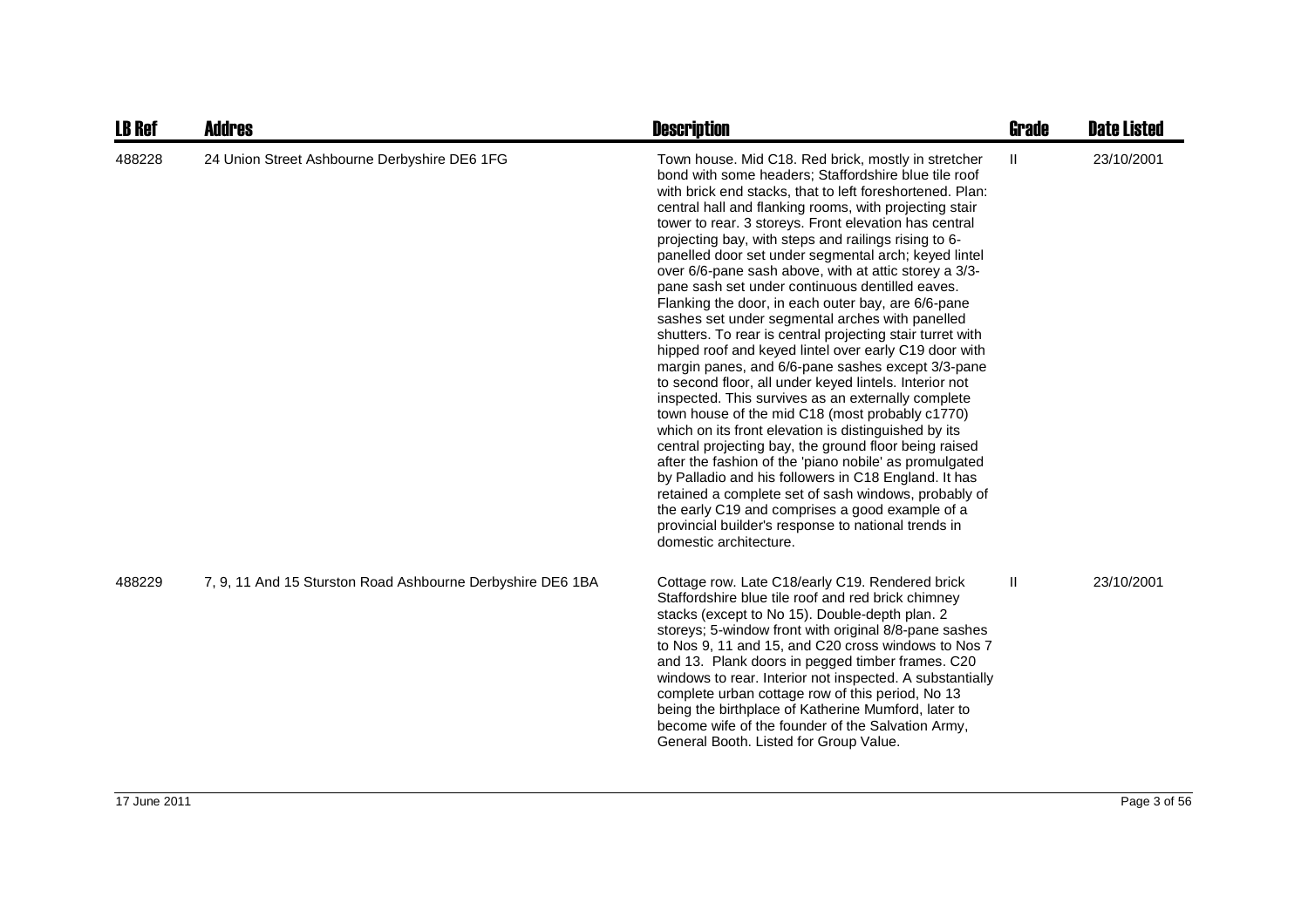| <b>LB Ref</b> | <b>Addres</b>                                                                      | <b>Description</b>                                                                                                                                                                                                                                                                                                                                                                      | <b>Grade</b> | <b>Date Listed</b> |
|---------------|------------------------------------------------------------------------------------|-----------------------------------------------------------------------------------------------------------------------------------------------------------------------------------------------------------------------------------------------------------------------------------------------------------------------------------------------------------------------------------------|--------------|--------------------|
| 79782         | Pump Adajcent To The Pump House Belle Vue Road Ashbourne<br>Derbyshire             | Early C19 cast iron pump with missing head. Moved<br>here from the market place. Decorated panels. The<br>pump forms a group with Dove House together with<br>the garden wall and gazebo, Dovehouse Green, and<br>with Nos 24 and 26 Union Street. Listed for Group<br>Value.                                                                                                           | $\mathbf{H}$ | 14/02/1974         |
| 79783         | All Saints Roman Catholic Church 23 Belle Vue Road Ashbourne<br>Derbyshire DE6 1AT | Early C19. Stucco surfaced gate piers - some with<br>trefoil headed panels. Square peaked caps. Iran<br>railings and gates; those to Catholic Church with<br>overthrow and lamp.                                                                                                                                                                                                        | $\mathbf{H}$ | 14/02/1974         |
| 79784         | The Laurels 63 Belle Vue Road Ashbourne Derbyshire DE6 1AT                         | C19 iron gates of heavy construction with square cast II<br>iron panelled pillars, plinths, quatrefoil motifs and<br>mace finials.                                                                                                                                                                                                                                                      |              | 14/02/1974         |
| 79785         | Gate Farm Belper Road Ashbourne Derbyshire DE6 1LN                                 | C18. Red brick. 2 storeys, with one storey outshut on II<br>eastern side and similar outshut to west. 2 windows.<br>casements with cambered head linings and glazing<br>bars. Centre door with shallow hood and pilasters.<br>Eastern outshut has one similar window.                                                                                                                   |              | 14/02/1974         |
| 79786         | Dog And Bone Pet Supplies Buxton Road Ashbourne Derbyshire DE6<br>1EX              | C18. Red brick, tiled roof. 3 storeys, 2 sash windows II<br>with glazing bars, exposed frames and cambered<br>head linings. Mid C19 shop front, entablature with<br>dentil cornice, architrave and stops. Vertical glazing<br>bars only remain. All the listed buildings on the west<br>side of Buxton Road form a group at the north<br>entrance to Ashbourne. Listed for Group Value. |              | 14/02/1974         |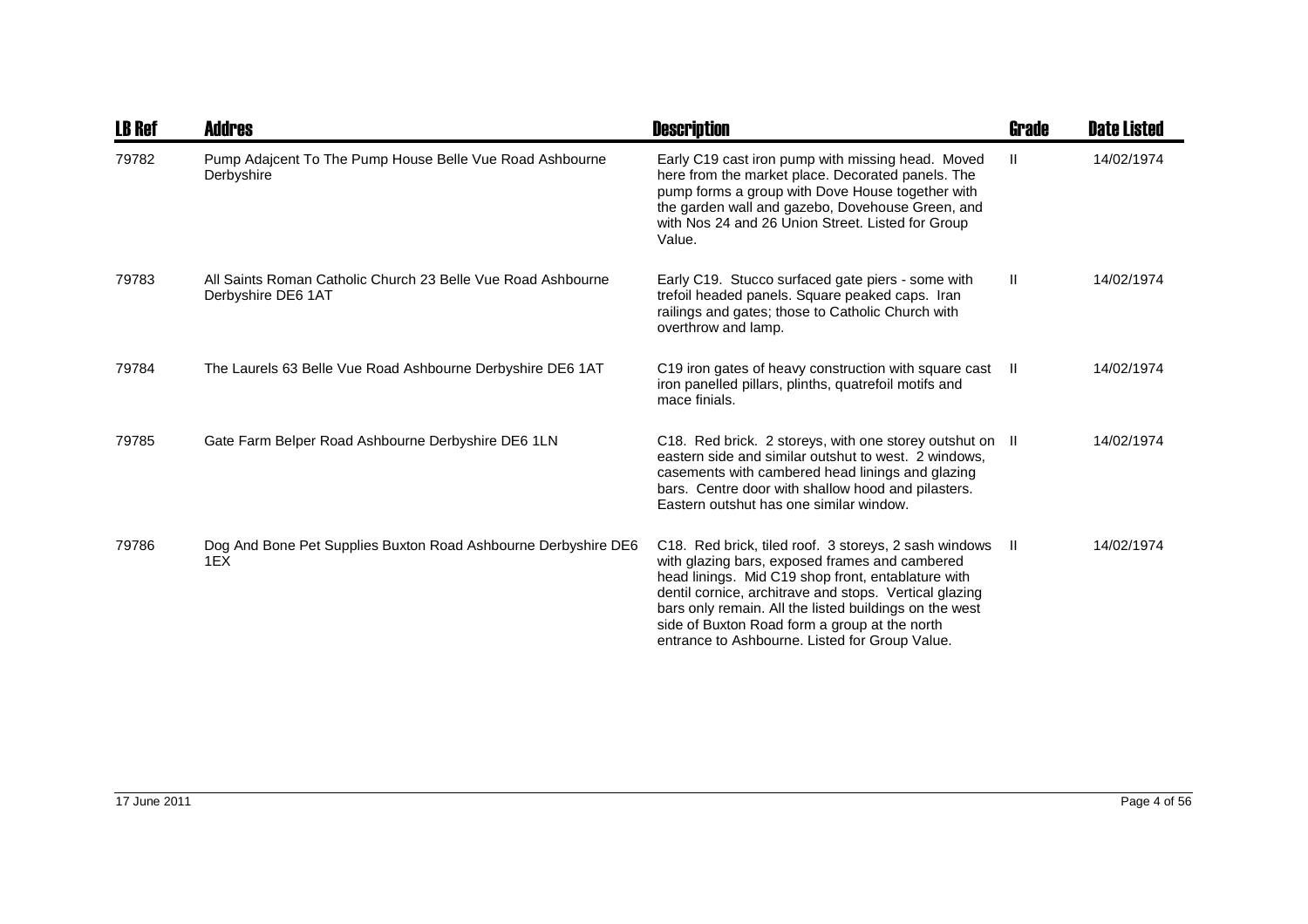| <b>LB Ref</b> | Addres                                            | <b>Description</b>                                                                                                                                                                                                                                                                                                                                                                                                                                                                                                                                                                                                                     | Grade | <b>Date Listed</b> |
|---------------|---------------------------------------------------|----------------------------------------------------------------------------------------------------------------------------------------------------------------------------------------------------------------------------------------------------------------------------------------------------------------------------------------------------------------------------------------------------------------------------------------------------------------------------------------------------------------------------------------------------------------------------------------------------------------------------------------|-------|--------------------|
| 79787         | 12 Buxton Road Ashbourne Derbyshire DE6 1EX       | C18 facade to possibly earlier house. Now a pair of<br>houses. Red brick, old tiles and brick eaves cornice.<br>2 storeys, 5 windows in all, sashes with glazing bars.<br>One moulded wood doorcase with pediment and one<br>doorcase with shallow cornice hood on slender pillars;<br>steps. Brick bands above ground and 1st floor<br>windows. Massive off centre chimney. This house<br>stands above the road in its banked up garden. Iron<br>rails with urn finials to steps of No 12. All the listed<br>buildings on the west side of Buxton Road form a<br>group at the north entrance to Ashbourne. Listed for<br>Group Value. | Ш     | 15/06/1951         |
| 79788         | 12 Buxton Road Ashbourne Derbyshire DE6 1EX       | C18 building to rear of Nos 12 and 14. All listed<br>buildings are on the west side of Buxton Road form a<br>group at the north entrance to Ashbourne. Listed for<br>Group Value.                                                                                                                                                                                                                                                                                                                                                                                                                                                      | Ш     | 06/05/1970         |
| 79789         | 18 To 22 Buxton Road Ashbourne Derbyshire DE6 1EX | C18 terrace of 3 cottages. Red brick, double span<br>roof with old tiles. 2 storeys, one window each, all<br>sashes with glazing bars except that No 18 has a<br>small C18 square bay window with glazing bars on the<br>ground floor. Leaded canopy passes over this and<br>over the flanking doors of Nos 18 and 20. All<br>doorways are recessed with panelled pilasters and<br>entablature with architrave, all with Greek Key motif. 6<br>panelled doors under small hoods. All the listed<br>buildings on the west side of Buxton Road form a<br>group at the north entrance to Ashbourne. Listed for<br>Group Value.            | H.    | 14/02/1974         |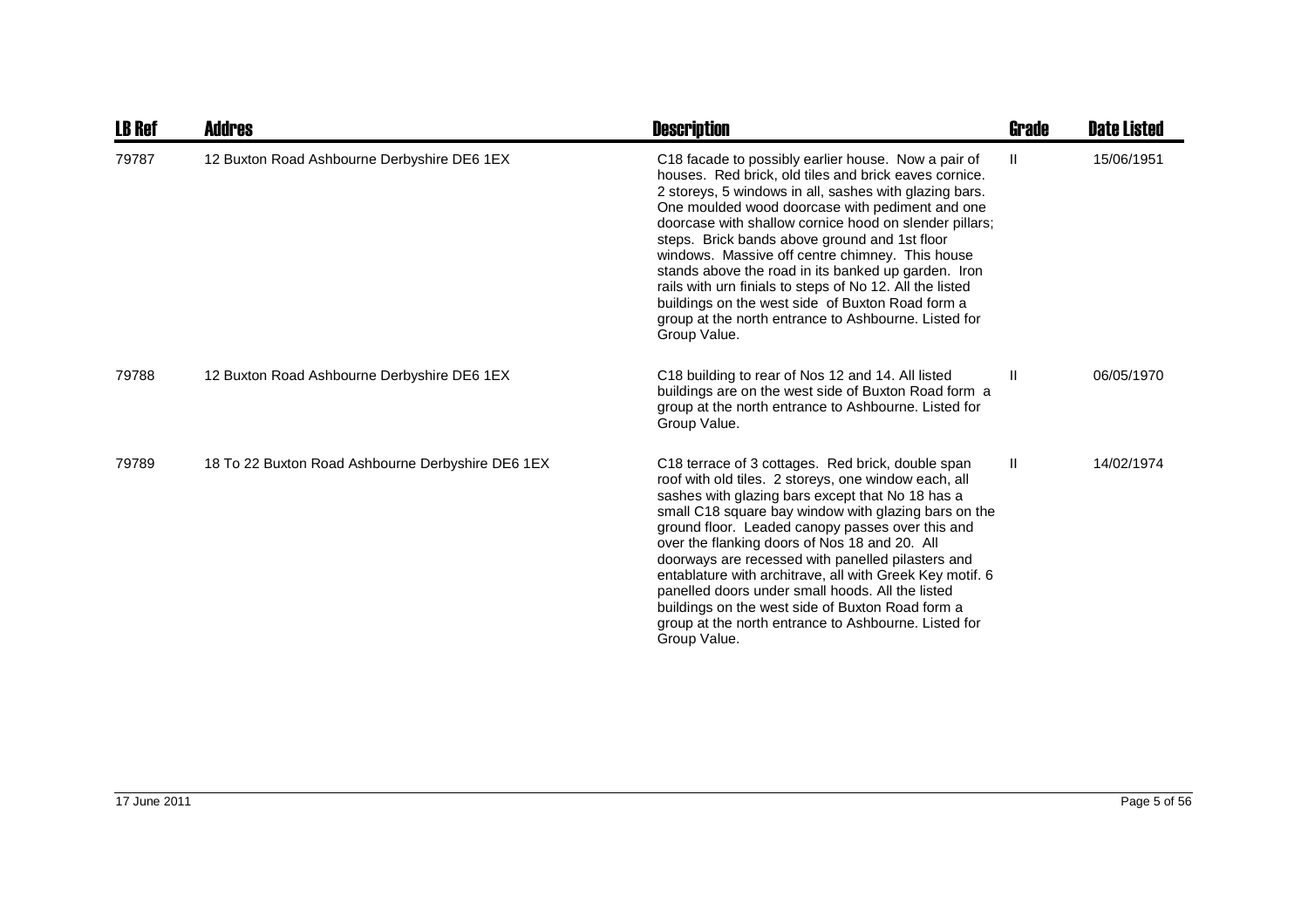| <b>LB Ref</b> | <b>Addres</b>                                                     | <b>Description</b>                                                                                                                                                                                                                                                                                                                                                                                                                                      | Grade | <b>Date Listed</b> |
|---------------|-------------------------------------------------------------------|---------------------------------------------------------------------------------------------------------------------------------------------------------------------------------------------------------------------------------------------------------------------------------------------------------------------------------------------------------------------------------------------------------------------------------------------------------|-------|--------------------|
| 79790         | 24 To 26 Buxton Road Ashbourne Derbyshire DE6 1EX                 | C18 pair of terraced cottages. Red brick with tiled<br>roof. 2 storeys, one window each; sashes with glazing<br>bars. Doorways have panelled pilasters and small flat<br>hoods over. 6 panelled doors. All the listed buildings<br>on the west side of Buxton Road form a group at the<br>north entrance to Ashbourne. Listed for Group Value.                                                                                                          | H.    | 14/02/1974         |
| 79791         | The Gables Buxton Road Sandybrook Ashbourne Derbyshire DE6<br>2AQ | C19 - Jacobean revival house. Red brick with banded<br>tiled roof. Fretted bargeboards to gable ends.<br>Chimneys with linked shafts. 2 storeys 3 windows to<br>garden elevation ornate glazing. One 2 storey bay<br>and another ground floor bay. Other windows have<br>dripstone moulds. Central gabled porch with fretted<br>bargeboard and finial. Gable end to road has one<br>window.                                                             | -H    | 14/02/1974         |
| 79792         | 1 Buxton Road Ashbourne Derbyshire DE6 1EX                        | C18. Red brick, hipped slate roof and stone quoins at II<br>south side of building. 3 storeys, one window. Top<br>floor sash, later glazing bars, 1st floor modern<br>casement* Ground floor has small shop window<br>without glazing bars, entablature with cornice,<br>architrave and pilasters, similar door. All listed<br>buildings on the East Side of Buxton Road form a<br>group at the north entrance to Ashbourne. Listed for<br>Group Value. |       | 06/05/1970         |
| 79793         | 3 Buxton Road Ashbourne Derbyshire DE6 1EX                        | C18. Red brick, slate roof. 3 storeys, one window.<br>Top floor with boxed frame and glazing bars, 1st floor<br>sash with glazing bars, ground floor modern<br>casement. Door has reeded architrave with<br>medallions. All buildings on the East Side of Buxton<br>Road form a group at the north entrance to<br>Ashbourne. Listed for Group Value.                                                                                                    | Ш     | 06/05/1970         |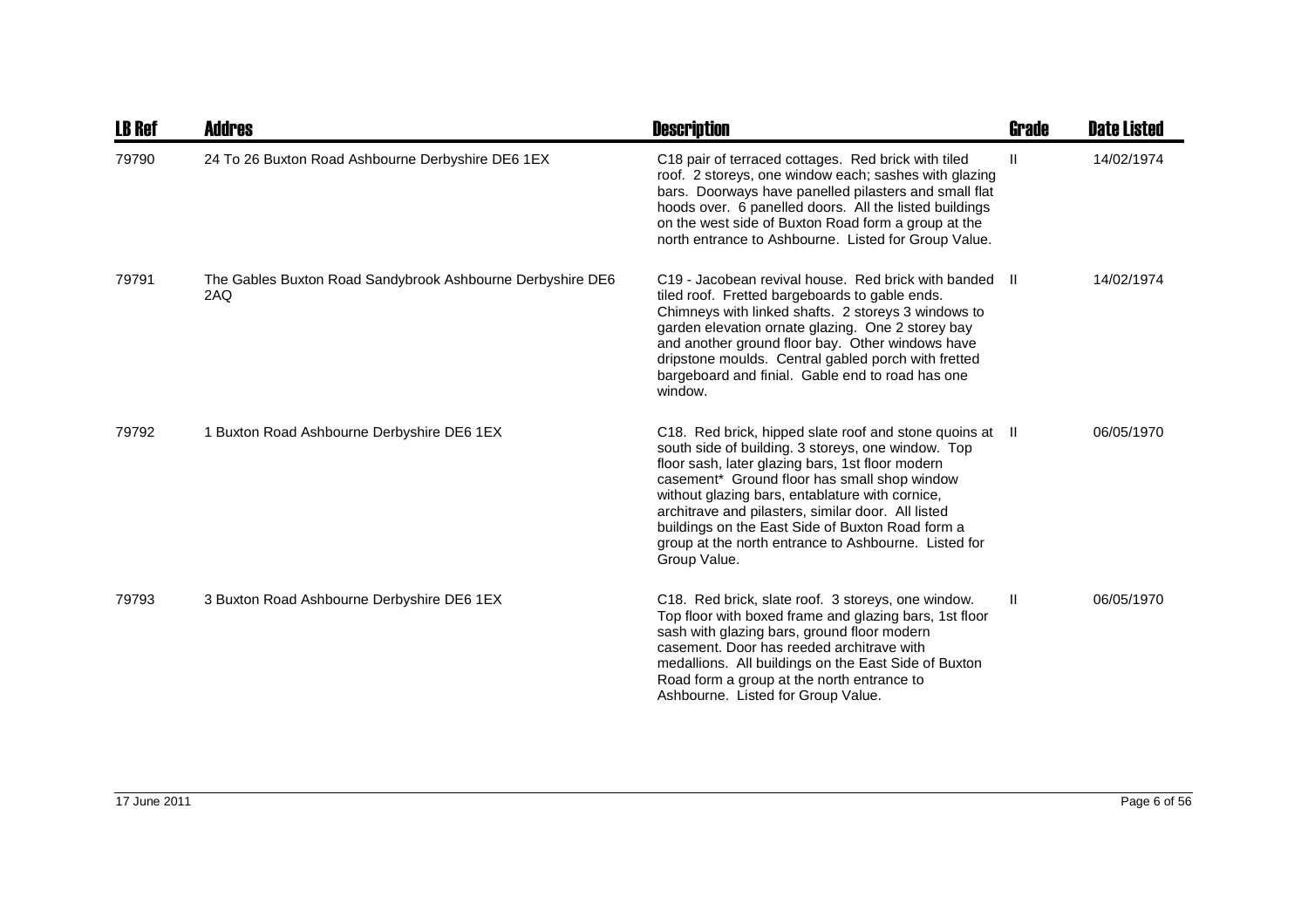| <b>LB Ref</b> | <b>Addres</b>                                    | <b>Description</b>                                                                                                                                                                                                                                                                                                                                                                                   | <b>Grade</b> | <b>Date Listed</b> |
|---------------|--------------------------------------------------|------------------------------------------------------------------------------------------------------------------------------------------------------------------------------------------------------------------------------------------------------------------------------------------------------------------------------------------------------------------------------------------------------|--------------|--------------------|
| 79794         | 5 Buxton Road Ashbourne Derbyshire DE6 1EX       | C18. Red brick, slate roof. 3 storeys, one window.<br>Top floor with boxed frame and glazing bars, 1st floor<br>modern casement, ground floor C19 double sash<br>probably originally used as a shop window. Door has<br>reeded architrave and medallions. All the listed<br>buildings on the East Side of Buxton Road form a<br>group at the north entrance to Ashbourne. Listed for<br>Group Value. | Ш            | 06/05/1970         |
| 79795         | 7 - 9 Buxton Road Ashbourne Derbyshire DE6 1EX   | C18. Red brick with slate roof. 3 storeys, one window II<br>each. All sashes with boxed frames and glazing bars<br>intact. Door surrounds reeded with medallions. All<br>the listed buildings on the East Side of Buxton Road<br>form a group at the north entrance to Ashbourne.<br>Listed for Group Value.                                                                                         |              | 06/05/1970         |
| 79796         | 11 Buxton Road Ashbourne Derbyshire DE6 1EX      | C18. Red brick with slate roof. 3 storeys, one<br>window; top floor with boxed frame and late CI9<br>glazing. All other windows and door altered. All the<br>listed buildings on the East Side of Buxton Road form<br>a group at the north entrance to Ashbourne. Listed for<br>Group Value.                                                                                                         | $\mathsf{I}$ | 06/05/1970         |
| 79797         | 13 - 15 Buxton Road Ashbourne Derbyshire DE6 1EX | C <sub>18</sub> . Red brick with brick eaves cornice and old tiles.<br>Centre chimney. 3 storeys, one window each. Late<br>C19 sashes and doors with cambered head linings<br>and keystones. All the listed buildings on the East<br>Side of Buxton Road form a group at the north<br>entrance Ashbourne. Listed for Group Value.                                                                    | -H           | 06/05/1970         |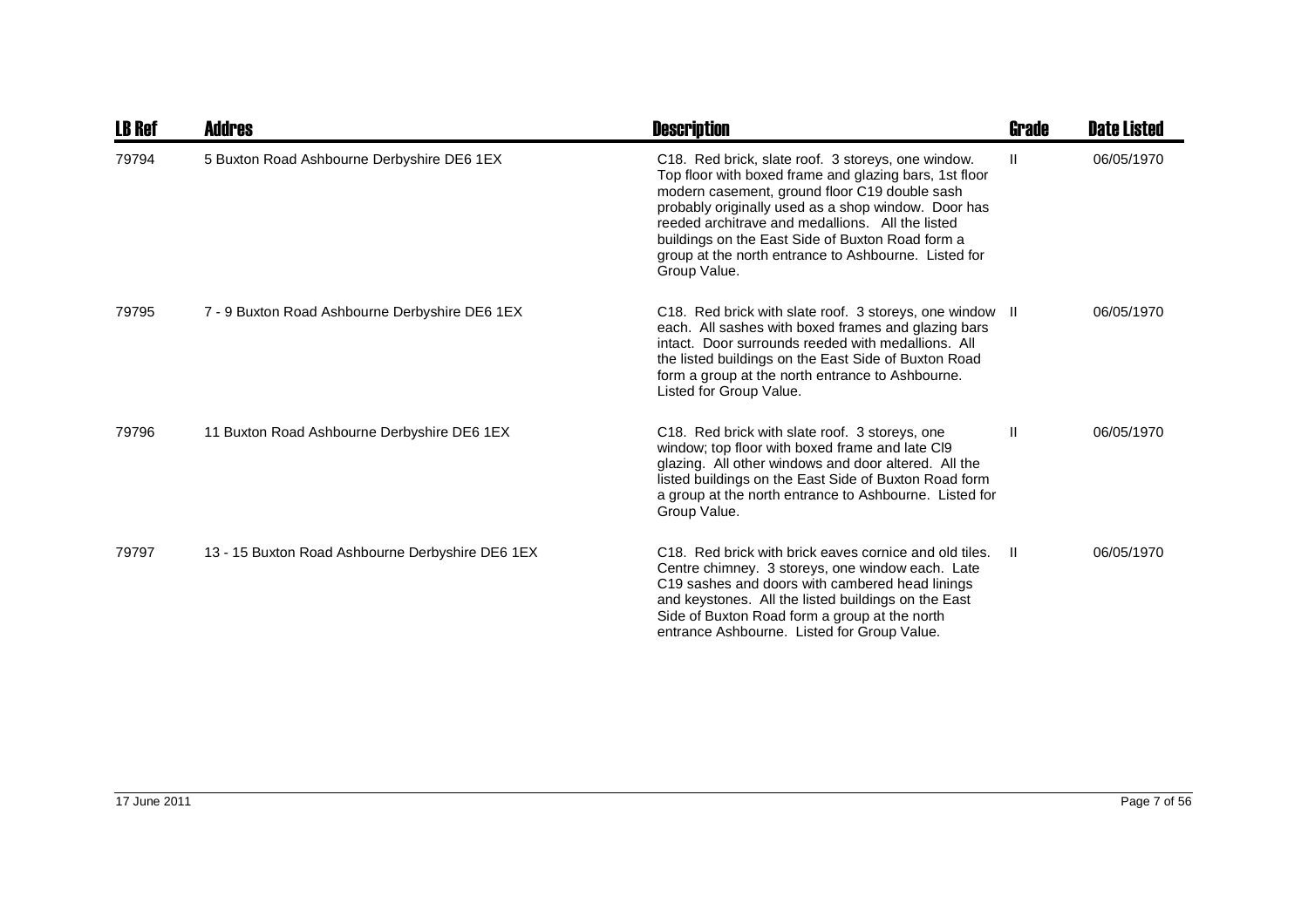| <b>LB Ref</b> | <b>Addres</b>                               | <b>Description</b>                                                                                                                                                                                                                                                                                                                                                                                                                                  | <b>Grade</b> | <b>Date Listed</b> |
|---------------|---------------------------------------------|-----------------------------------------------------------------------------------------------------------------------------------------------------------------------------------------------------------------------------------------------------------------------------------------------------------------------------------------------------------------------------------------------------------------------------------------------------|--------------|--------------------|
| 79798         | 17 Buxton Road Ashbourne Derbyshire DE6 1EX | Early CI9. Red brick with tiled roof. 3 storeys. One<br>window, ground and 1st floor with large sashes which<br>have glazing bars. Top floor, sash, vertical glazing<br>bars only with keystone. Door has brackets<br>supporting cornice, panelled pilasters and architrave.<br>All the listed buildings on the East Side of Buxton<br>Road form a group at the north entrance to<br>Ashbourne. Listed for Group Value.                             | $\mathbf{H}$ | 06/05/1970         |
| 79799         | 19 Buxton Road Ashbourne Derbyshire DE6 1EX | Early C19. Red brick with tiled roof. 3 storeys, 2<br>windows; ground and lst floor large sashes with<br>glazing bars, top floor sashes with vertical glazing bars<br>only, with keystones. Doorway has large flat hood<br>supported on brackets, panelled pilasters and<br>architrave, 6 panelled door. All the listed buildings on<br>the East Side of Buxton Road form a group at the<br>north entrance to Ashbourne. Listed for Group<br>Value. | $\mathbf{I}$ | 14/02/1974         |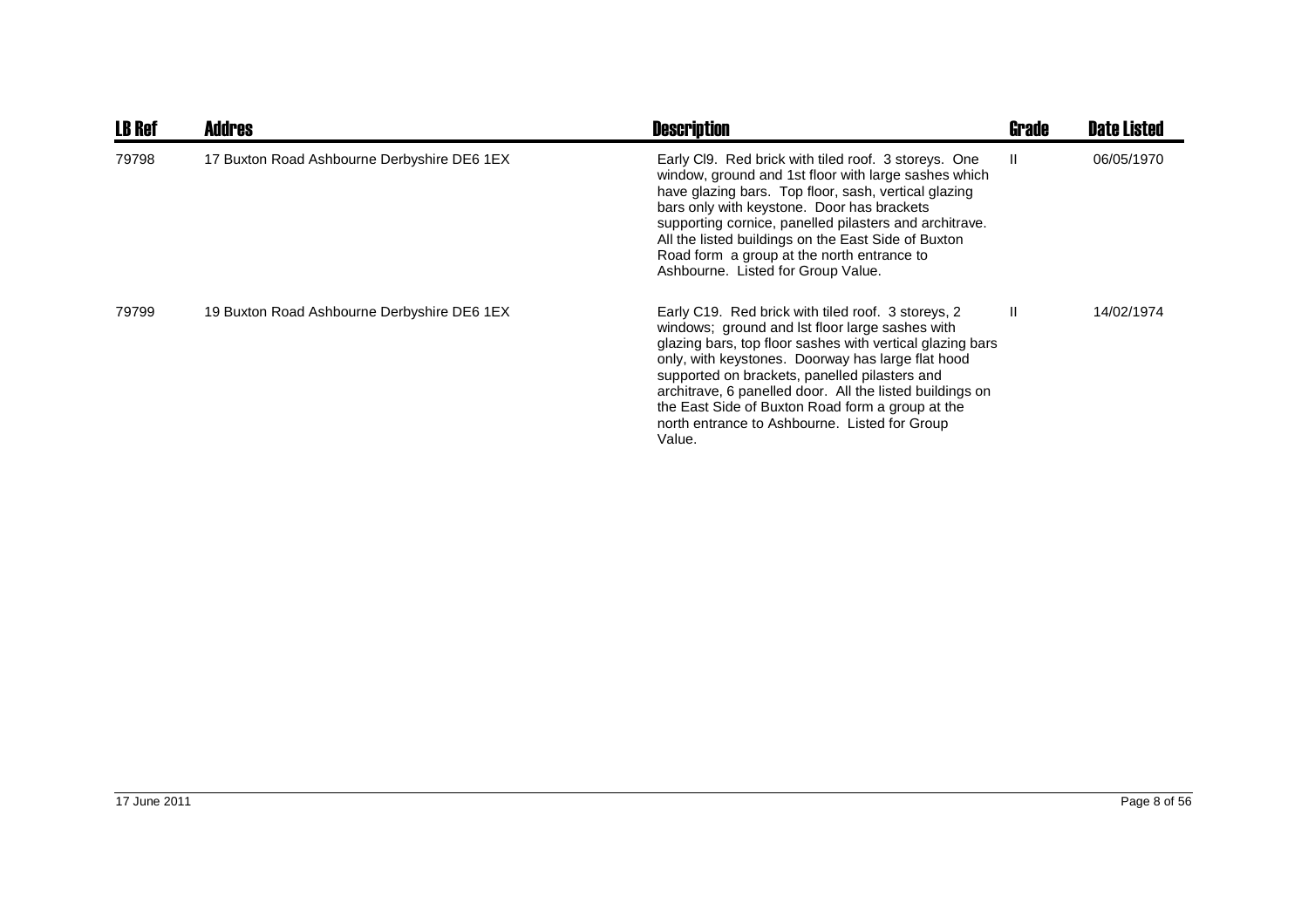| <b>LB Ref</b> | <b>Addres</b>                                               | <b>Description</b>                                                                                                                                                                                                                                                                                                                                                                                                                                                                                                                                                                                                                                                                                                                                                                                                                                                                                                                                                                                                                                                                                                                                                                                                                                                                                                                                                                                                                                                                                                                                                                                                                                                                                                                                                                                                                                                                                                                                                                                                                                                                                                                                                                                           | <b>Grade</b>  | <b>Date Listed</b> |
|---------------|-------------------------------------------------------------|--------------------------------------------------------------------------------------------------------------------------------------------------------------------------------------------------------------------------------------------------------------------------------------------------------------------------------------------------------------------------------------------------------------------------------------------------------------------------------------------------------------------------------------------------------------------------------------------------------------------------------------------------------------------------------------------------------------------------------------------------------------------------------------------------------------------------------------------------------------------------------------------------------------------------------------------------------------------------------------------------------------------------------------------------------------------------------------------------------------------------------------------------------------------------------------------------------------------------------------------------------------------------------------------------------------------------------------------------------------------------------------------------------------------------------------------------------------------------------------------------------------------------------------------------------------------------------------------------------------------------------------------------------------------------------------------------------------------------------------------------------------------------------------------------------------------------------------------------------------------------------------------------------------------------------------------------------------------------------------------------------------------------------------------------------------------------------------------------------------------------------------------------------------------------------------------------------------|---------------|--------------------|
| 79800         | St John The Baptist Church Buxton Road Ashbourne Derbyshire | Previously Grade C - upgraded to Grade II on<br>24.11.10 1871 by Mr Bradford MATERIALS: Rock-<br>faced gritstone with freestone dressings, slate roofs.<br>PLAN: Nave with lower apsidal chancel, west tower,<br>north-east vestry. EXTERIOR: The church is in a<br>consistent 'Rundbogenstil', or neo-Norman, style. It<br>has a battered plinth, and the windows are consistent<br>in having recessed roll-moulded surrounds and, in<br>nave and chancel, iron-frame 2-light Italianate glazing.<br>In the unbuttressed 3-stage tower the lower stage is<br>the porch. Its round-headed doorway has 2 orders of<br>nook shafts with leaf capitals, roll-moulded arch, and<br>tympanum with inscription from Matthew¿s Gospel.<br>The second stage has a 2-light round-headed west<br>window with plate tracery, above which are clock faces<br>in circular frames in west, north and south walls. Triple<br>round-headed belfry windows are recessed beneath a<br>corbel table and incorporate shafts with cushion<br>capitals. The parapet, still rock-faced, includes<br>arcading with alternate blind and pierced arches. The<br>6-bay nave has angle buttresses in the south and<br>north walls, of which the north-east also incorporates a<br>vestry stack. The nave has single-light windows and a<br>corbel table. Its roof has 2 gabled ventilators. The<br>chancel has a richer Lombard frieze below the eaves,<br>and smaller round-headed windows. The vestry, under<br>a separate gabled roof, has a shoulder-headed<br>doorway, round-headed windows similar to the<br>remainder of the church but with margin-lit sashes.<br>INTERIOR: Walls are plastered and painted panels,<br>below painted plaster vaults. A basilican plan is<br>provided by arcades of cast-iron columns by Andrew<br>Handyside of Derby, with shaft rings and moulded<br>capitals. The columns support a nave tunnel vault with<br>iron ribs and ceiling roses, and vaulted aisle bays. The<br>apse is also plaster-vaulted with cast-iron ribs on iron<br>wall shafts. The chancel arch is plain. The west wall<br>has a blind round-headed recess. PRINCIPAL<br>FIXTURES: The neo-Norman theme is extended to the | <b>IISTAR</b> | 14/02/1974         |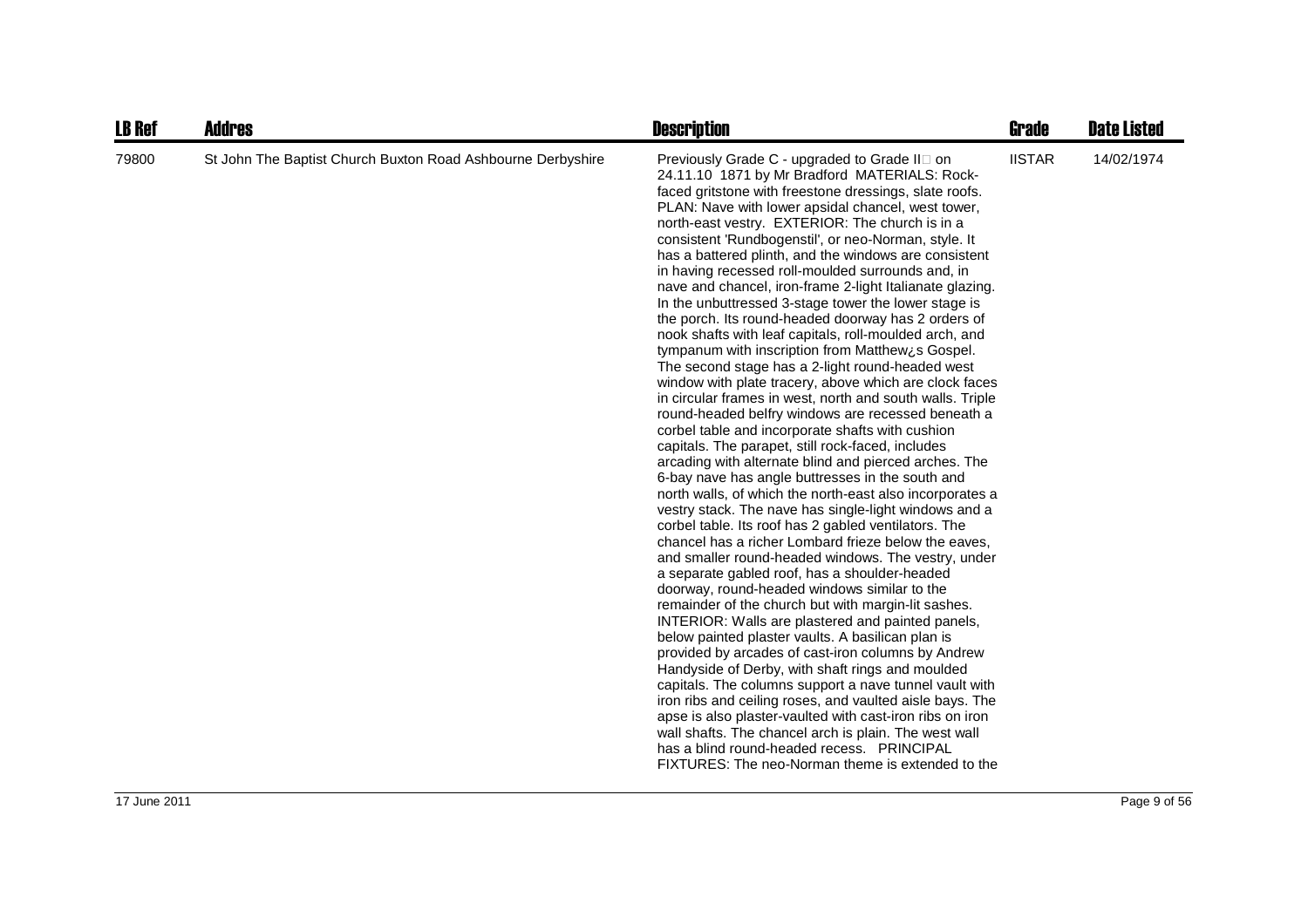| <b>LB Ref</b> | <b>Addres</b> | <b>Description</b>                                                                                                                                                                                                                                                                                                                                                                                                                                                                                                                                                                                                                                                                                                                                                                                                                                                                                                                                                                                                                                                                                                                                                                                                                                                                                                                                                                                                                                                                                                                                                                                                                                                                                                                                                                                                                                                                                                                                                                                                                                                                                                                                                                                   | <b>Grade</b> | <b>Date Listed</b> |
|---------------|---------------|------------------------------------------------------------------------------------------------------------------------------------------------------------------------------------------------------------------------------------------------------------------------------------------------------------------------------------------------------------------------------------------------------------------------------------------------------------------------------------------------------------------------------------------------------------------------------------------------------------------------------------------------------------------------------------------------------------------------------------------------------------------------------------------------------------------------------------------------------------------------------------------------------------------------------------------------------------------------------------------------------------------------------------------------------------------------------------------------------------------------------------------------------------------------------------------------------------------------------------------------------------------------------------------------------------------------------------------------------------------------------------------------------------------------------------------------------------------------------------------------------------------------------------------------------------------------------------------------------------------------------------------------------------------------------------------------------------------------------------------------------------------------------------------------------------------------------------------------------------------------------------------------------------------------------------------------------------------------------------------------------------------------------------------------------------------------------------------------------------------------------------------------------------------------------------------------------|--------------|--------------------|
|               |               | fittings. A west gallery has a blind arcaded front. The<br>round font has a cable moulding around the top of the<br>short round stem. Nave benches have square-headed<br>ends with shouldered round-headed panels, and<br>incorporate hat and glove hooks. (Some benches<br>have been removed from the east end.) The<br>communion rail, which has a semi-circular projection<br>in the centre, has turned balusters. The polygonal<br>pulpit is late C20 and in a late-medieval style. Two wall<br>tablets are Gothic with crocketed gables, to Francis<br>Wright (d 1873) and his brother. SUBSIDIARY<br>FEATURES: The entrance to the churchyard from<br>Buxton Road comprises iron railings with fleur-de-lis<br>finials, on a dwarf retaining wall. Between square-<br>section gate piers, which have 4-way gables, are iron<br>gates, which have similar detail to the railings. (A<br>section of railings and retaining wall on the north side<br>of the gate piers has been removed.) Inside the gates<br>is diamond-pattern stone paving leading to stone<br>steps and piers, similar to the gate piers, on which<br>cast-iron lamp posts (with replaced lights) are<br>mounted. HISTORY: Built as a Free Church at the<br>expense of Francis Wright of Osmaston, by Mr<br>Bradford. Handysides, the ironmasters involved in the<br>construction, were a leading foundry based in Derby<br>whose works are found in India and Mexico, as well as<br>in London's Olympia and the Albert Bridge. There are<br>echoes of mid-C19 cast iron construction in French<br>architecture here, a measure of the church's unusual<br>character. SOURCES: Pevsner, N., (revised E.<br>Williamson), The Buildings of England: Derbyshire<br>(1978), 62. REASONS FOR DESIGNATION: The<br>church of St John, Ashbourne, is designated at Grade<br>II* for the following principal reasons: * The church is<br>especially notable for its remarkably consistent<br>Rundbogenstil, extending to the interior and to the<br>fittings. * It is a good and scarce example of the use of<br>internal iron framing in church architecture, provided<br>by a local notable foundry. * Its novelty of form reflects |              |                    |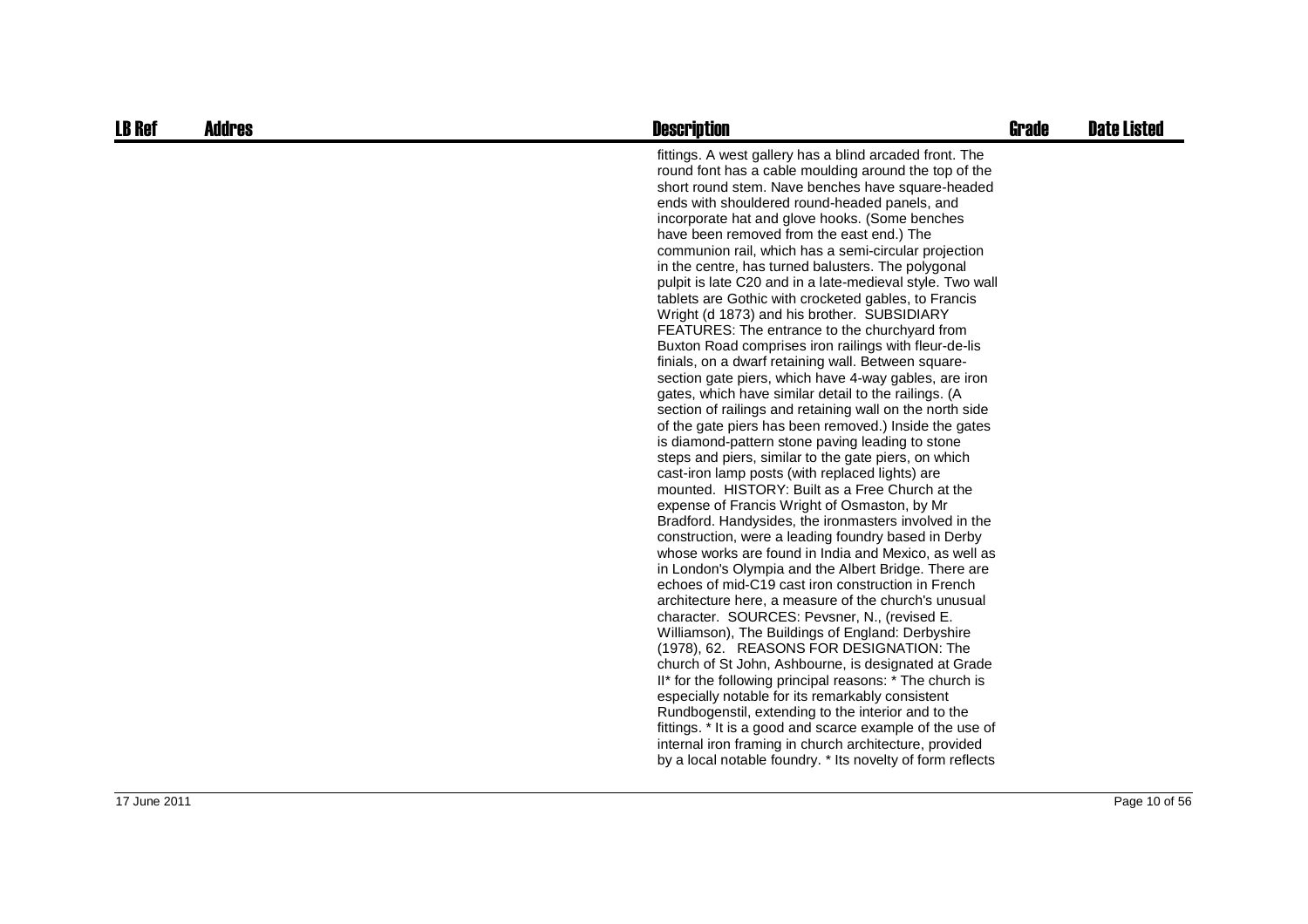| <b>LB Ref</b> | <b>Addres</b>                                             | <b>Description</b>                                                                                                                                                                                                                                                                                                                                                                                                                                                          | Grade        | <b>Date Listed</b> |
|---------------|-----------------------------------------------------------|-----------------------------------------------------------------------------------------------------------------------------------------------------------------------------------------------------------------------------------------------------------------------------------------------------------------------------------------------------------------------------------------------------------------------------------------------------------------------------|--------------|--------------------|
|               |                                                           | the independence of its foundation as a free church,<br>founded by a single donor. * The church, with its<br>railings, gates, piers and steps, is prominently sited on<br>the north side of the town centre and makes an<br>important contribution to the historic townscape.                                                                                                                                                                                               |              |                    |
| 79802         | Natwest Bank 1 Church Street Ashbourne Derbyshire DE6 1AF | Later C19 facade. Red brick with tiled roof and stone<br>eaves cornice, band and quoins. 3 storeys, 5<br>windows, sashes without glazing bars. Panelled lintels<br>with large keys to 1st and 2nd floor windows. Stone<br>architraves to those of ground floor. Side door with<br>dentil cornice on consoles. Important focal position at<br>the head of Dig Street and Church Street/St John's<br>Street Junction. Nos 1 to 15 (odd) and The Corner<br>House form a group. | -II.         | 14/02/1974         |
| 79803         | 3 - 5 Church Street Ashbourne Derbyshire                  | C18. Red brick with tiled roof. No 3 slightly<br>advanced. 3 storeys, 3 windows without glazing bars.<br>One modern shop front and one of mid/late C19 with<br>vertical glazing bars only and panelled pilasters. Nos<br>1 to 15 (odd) and The Corner House form a group.                                                                                                                                                                                                   | Ш            | 06/05/1970         |
| 79804         | 7 Church Street Ashbourne Derbyshire DE6 1AE              | Mid C18. Red brick, coped roof with old tiles. 3<br>storeys, 3 unbarred windows with plain keyblocks and<br>painted flat brick arches. Brick bands at 1st and 2nd<br>floor lintel height. Stuccoed doorcase with pilasters<br>and engraved surround with triglyphs on frieze guttae<br>and shallow cornice; steps. Advanced one light wing<br>with arch under. Nos 1 to 15 (odd) and The Corner<br>House form a group.                                                      | $\mathbf{H}$ | 15/06/1951         |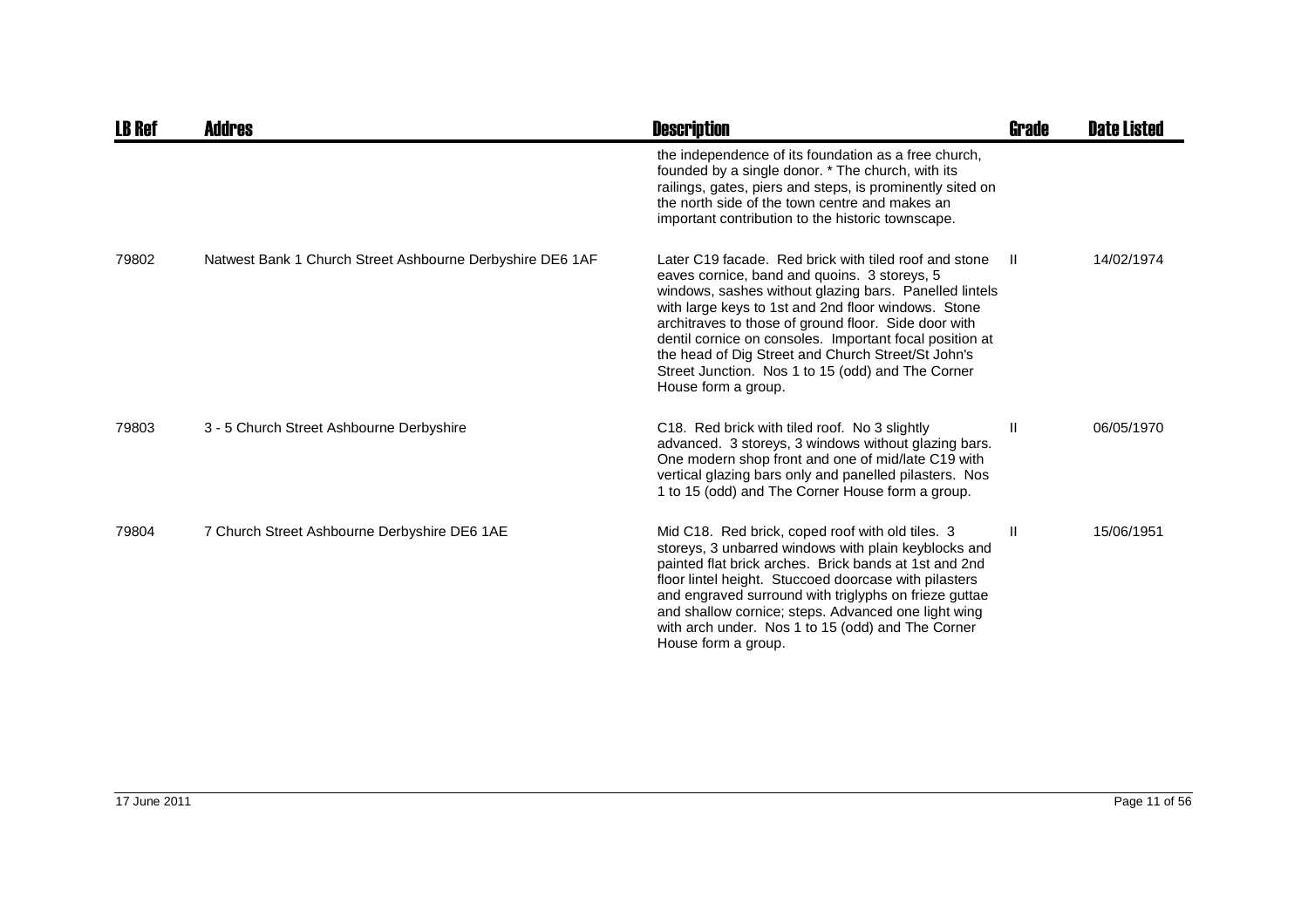| <b>LB Ref</b> | <b>Addres</b>                                            | <b>Description</b>                                                                                                                                                                                                                                                                                                                                                                                                                                                                               | <b>Grade</b> | <b>Date Listed</b> |
|---------------|----------------------------------------------------------|--------------------------------------------------------------------------------------------------------------------------------------------------------------------------------------------------------------------------------------------------------------------------------------------------------------------------------------------------------------------------------------------------------------------------------------------------------------------------------------------------|--------------|--------------------|
| 79805         | 9 To 11 Church Street Ashbourne Derbyshire DE6 1AE       | Early C18. Chequered brick, brick eaves, old tiles.<br>Double band at ground and 1st floor lintel height; that<br>of ground floor interrupted. 3 storeys, 7 windows with<br>plain keyblocks and painted flat brick arches, generally<br>unbarred. Modest weather hood over ledged door.<br>Modern shop at west side and CI9 double fronted shop<br>with entablature with cornice, architrave and pilasters.<br>Some glazing bars remain. Nos 1 to 15 (odd) and The<br>Corner House form a group. | Ш            | 06/05/1970         |
| 79806         | 13 Church Street Ashbourne Derbyshire DE6 1AE            | Early C19. Red brick with moulded plaster eaves and II<br>old tiles. 3 storeys, 3 windows with moulded<br>keyblocks and lintels. Stuccoed Roman arched<br>doorcase with moulded archivolt. Former glazed<br>segment (now boarded behind iron cobweb fanlight) to<br>passage entrance on west side. Nos 1 to 15 (odd)<br>and The Corner House form a group.                                                                                                                                       |              | 15/06/1951         |
| 79807         | Vine House 15 Church Street Ashbourne Derbyshire DE6 1AE | Late CI8. Red brick with double bands at ground end<br>Ist floor lintel heights. Moulded plaster eaves. Old tiled<br>roof, stone gabled ends with large kneelers. 3 storeys<br>and basement. 5 unbarred windows with plain<br>keyblocks and painted flat brick arches. Stuccoed<br>Roman Doric cornice hood with pillars. Steps.<br>Replaced iron railings. Nos 1 to 15 (odd) and The<br>Corner House form a group.                                                                              | - II         | 15/06/1951         |
| 79808         | 17 To 19 Church Street Ashbourne Derbyshire DE6 1AE      | C18. Roughcast, painted blue. Tiled roof. 2 storeys,<br>2 windows. 2 mid C19 shop fronts with (No 17) dentil<br>cornice, panelled pilasters and modern shop window.<br>No 19 with fluted pilasters and bay window with<br>vertical (and one horizontal) glazing bars. Door to<br>side passage has C19 glazed segment above. Nos<br>17 to 41 (odd) form a group.                                                                                                                                  | - II         | 06/05/1970         |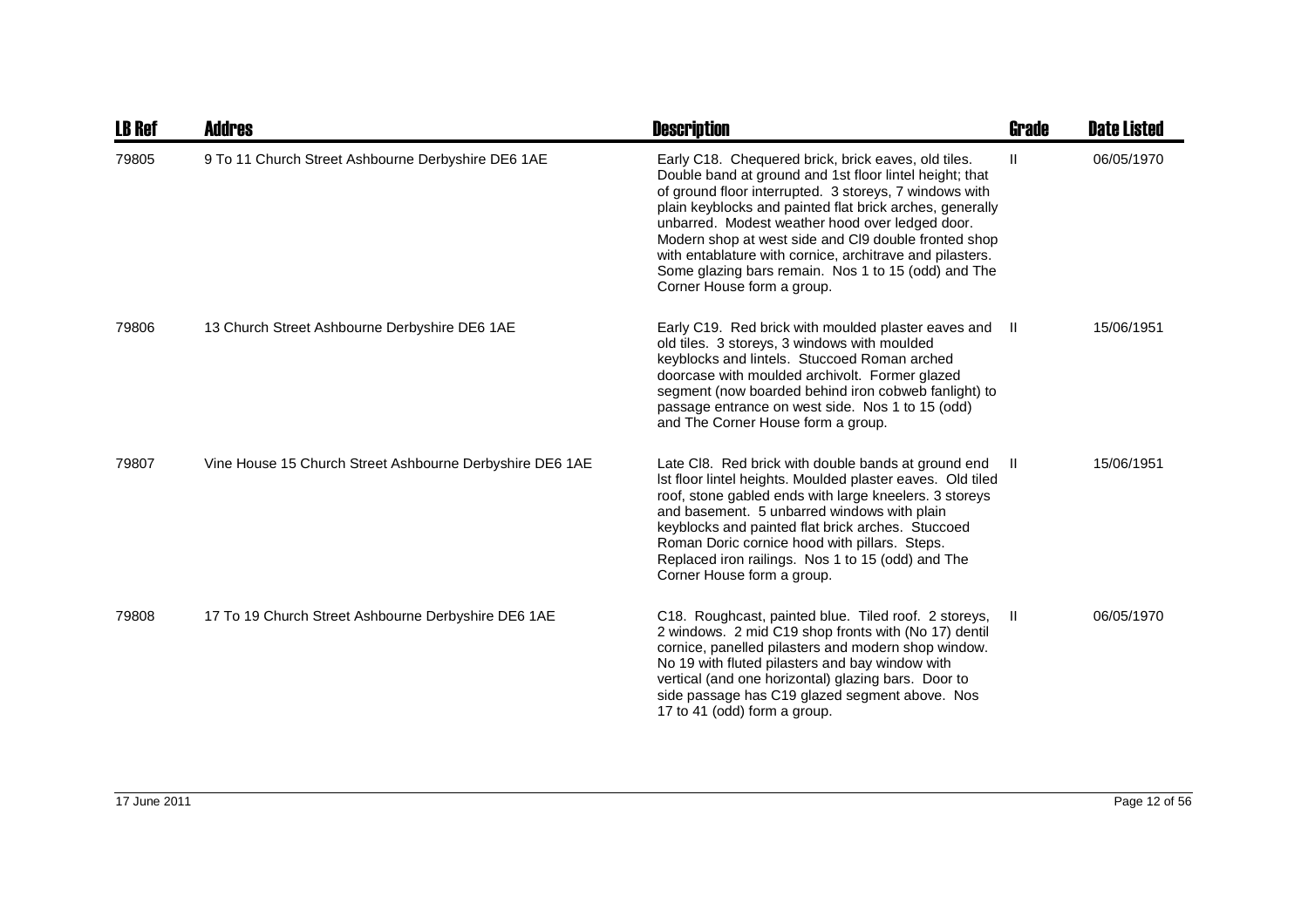| <b>LB Ref</b> | Addres                                                       | <b>Description</b>                                                                                                                                                                                                                                                                                                                                                                                                                                                                                                                                                                 | Grade        | <b>Date Listed</b> |
|---------------|--------------------------------------------------------------|------------------------------------------------------------------------------------------------------------------------------------------------------------------------------------------------------------------------------------------------------------------------------------------------------------------------------------------------------------------------------------------------------------------------------------------------------------------------------------------------------------------------------------------------------------------------------------|--------------|--------------------|
| 79809         | 21 And 23 Church Street Ashbourne Derbyshire DE6 1AE         | C18. Red brick with tiled roof. 3 storeys, 3 windows,<br>sashes with glazing bars. Side carriageway with<br>elliptical arch. Mid C19 double shop front, No 23 with<br>dentil cornice and pilasters. Vertical glazing bars only<br>remain. No 21 shop window, slight bay with fluted<br>pilasters. Vertical (and one horizontal) glazing bars<br>remain. Nos 17 to 41 (odd) form a group.                                                                                                                                                                                           | $\mathbf{H}$ | 06/05/1970         |
| 79810         | 25 Church Street Ashbourne Derbyshire DE6 1AE                | C18. Roughcast with stucco plinth and tiled roof. 3<br>storeys, 2 windows. Central doorway, semi-circular<br>moulded architrave with central keyblock and impost<br>blocks. Windows with moulded frames. Steps. Nos<br>17 to 41 (odd) form a group. Listed for Group Value.                                                                                                                                                                                                                                                                                                        | $\mathbf{H}$ | 06/05/1970         |
| 79811         | Hamilton House 27 Church Street Ashbourne Derbyshire DE6 1AE | Early C19. Roughcast with stucco plinth and moulded<br>plaster eaves. 3 storeys, 3 windows with glazing bars<br>intact and moulded pediments on pilaster brackets to<br>2nd storey. 2 windows in moulded architraves with<br>curved pediments to lower storey; added circa 1900.<br>Stuccoed Roman arched doorcase with glazed<br>segment. Cast iron balcony to 1st floor. Occupants<br>have made fishing tackle since 1763. Remains of<br>original workshop at rear (Nixon F Industrial<br>Archaelogy of Derbyshire). Nos 17 to 41 (odd) form a<br>group. Listed for Group Value. | - II         | 15/06/1951         |
| 79812         | 29 Church Street Ashbourne Derbyshire DE6 1AE                | Early C19. Stuccoed with dentil eaves cornice and<br>tiled roof. 3 storeys, 2 windows, glazing bars missing.<br>Pediments on pilaster brackets to 1st floor windows;<br>added circa 1900. C19 shop front. Door to side<br>passage has entablature with dentil cornice and<br>brackets above panelled pilasters. Nos 17 to 41 (odd)<br>form a group. Listed for Group Value.                                                                                                                                                                                                        | Ш            | 06/05/1970         |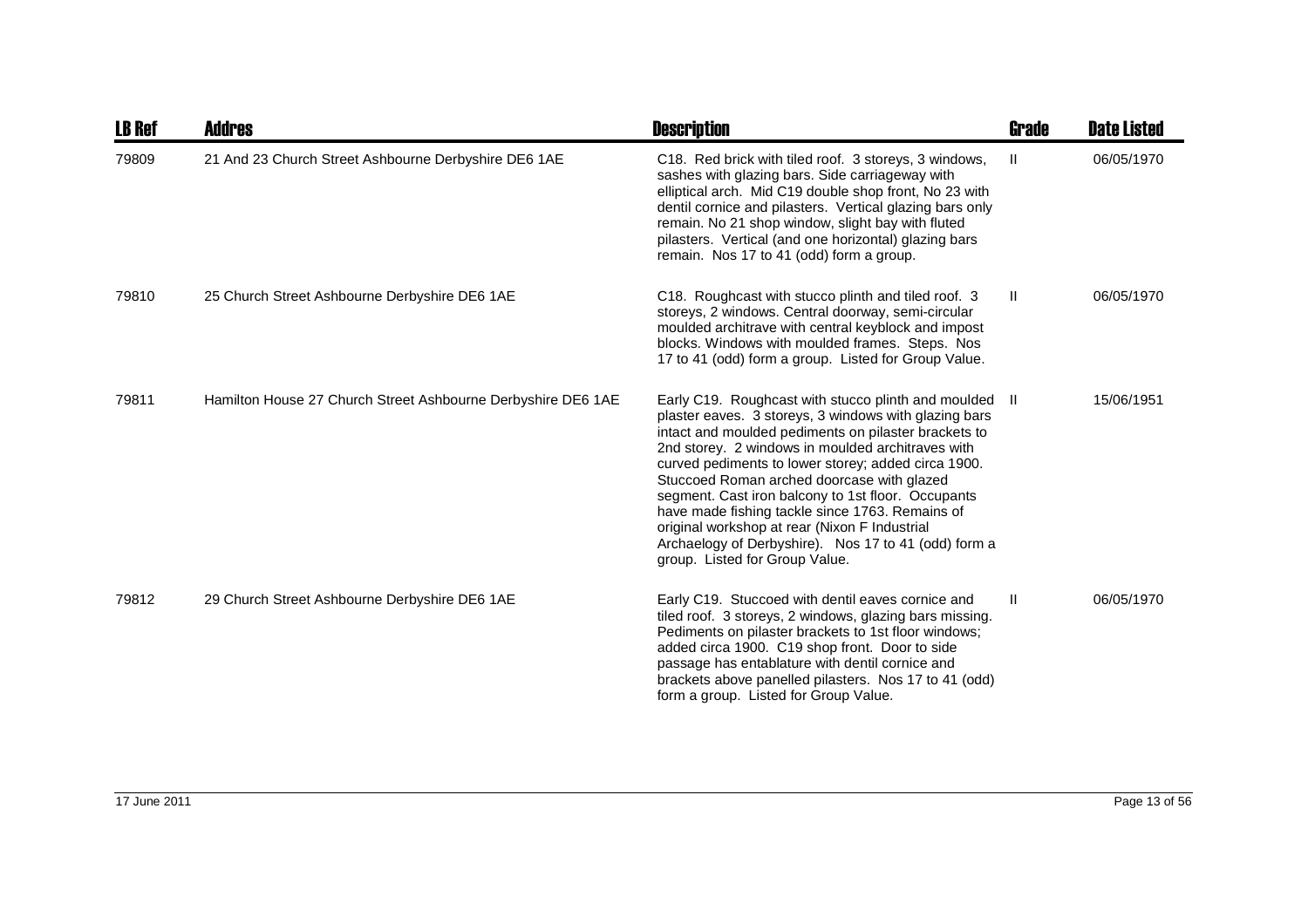| <b>LB Ref</b> | <b>Addres</b>                                       | <b>Description</b>                                                                                                                                                                                                                                                                                                                                                                                                                                                                                                                                                                      | <b>Grade</b>  | <b>Date Listed</b> |
|---------------|-----------------------------------------------------|-----------------------------------------------------------------------------------------------------------------------------------------------------------------------------------------------------------------------------------------------------------------------------------------------------------------------------------------------------------------------------------------------------------------------------------------------------------------------------------------------------------------------------------------------------------------------------------------|---------------|--------------------|
| 79813         | 31 Church Street Ashbourne Derbyshire DE6 1AE       | Mid C19. Of late date but has character and adds<br>dignity to the street. Ashlar. 2 storeys, 3 windows in<br>moulded architraves with dripstones, the lower with<br>consoles. Band. Rusticated arched entrance each<br>side. The advanced sills of the lower windows rest on<br>moulded square piers raised upon a continuous<br>vermiculated plinth, the interstices filled with cast-iron<br>screens of open wavy design. Massive stone dentilled<br>modillion eaves cornice with band of guilloche<br>enrichment below. Listed for Group Value. Nos 17 to<br>41 (odd) form a group. | $\mathbf{II}$ | 15/06/1951         |
| 79814         | 33 To 37 Church Street Ashbourne Derbyshire DE6 1AE | C18. Red brick, tiled roof. No 37 has lower roof height II<br>and eaves cornice. 3 storeys, 5 windows, those of Nos<br>33 and 35 with engraved lintels and keyblocks and<br>with some glazing bars. Those of No 37 in boxed<br>frames with glazing bars intact. C19 shop fronts.<br>Steps approach No 37. Nos 17 to 41 (odd) form a<br>group. Listed for Group Value.                                                                                                                                                                                                                   |               | 06/05/1970         |
| 79815         | 45 To 47 Church Street Ashbourne Derbyshire DE6 1AJ | Small C18 building. Red brick with tiled roof. 2<br>storeys, 2 windows. Doorway with pilasters and<br>cornice, steps approach. C19 shop front to west,<br>small earlier shop front to east. Nos 43 to 61 (odd),<br>and the Old Grammer School and the pavement at the<br>front of the Old Grammer School form a group of the<br>greatest importantance. Listed for Group Value.                                                                                                                                                                                                         | Ш             | 14/02/1974         |
| 79816         | The Ivies 49 Church Street Ashbourne Derbyshire     | Late C18. Red brick, roof not visible, coped parapet.<br>3 storeys, 5 windows with gauged flat brick arches.<br>Moulded stone cornice, 2nd floor. Stuccoed doorcase<br>in moulded architrave with pediments on consoles;<br>steps. Stone faced basement with arched lights. Nos<br>43 to 61 (odd), and the Old Grammer School and the<br>pavement at the front of the Old Grammer School form<br>a group of the greatest importantance.                                                                                                                                                 | Ш             | 15/06/1951         |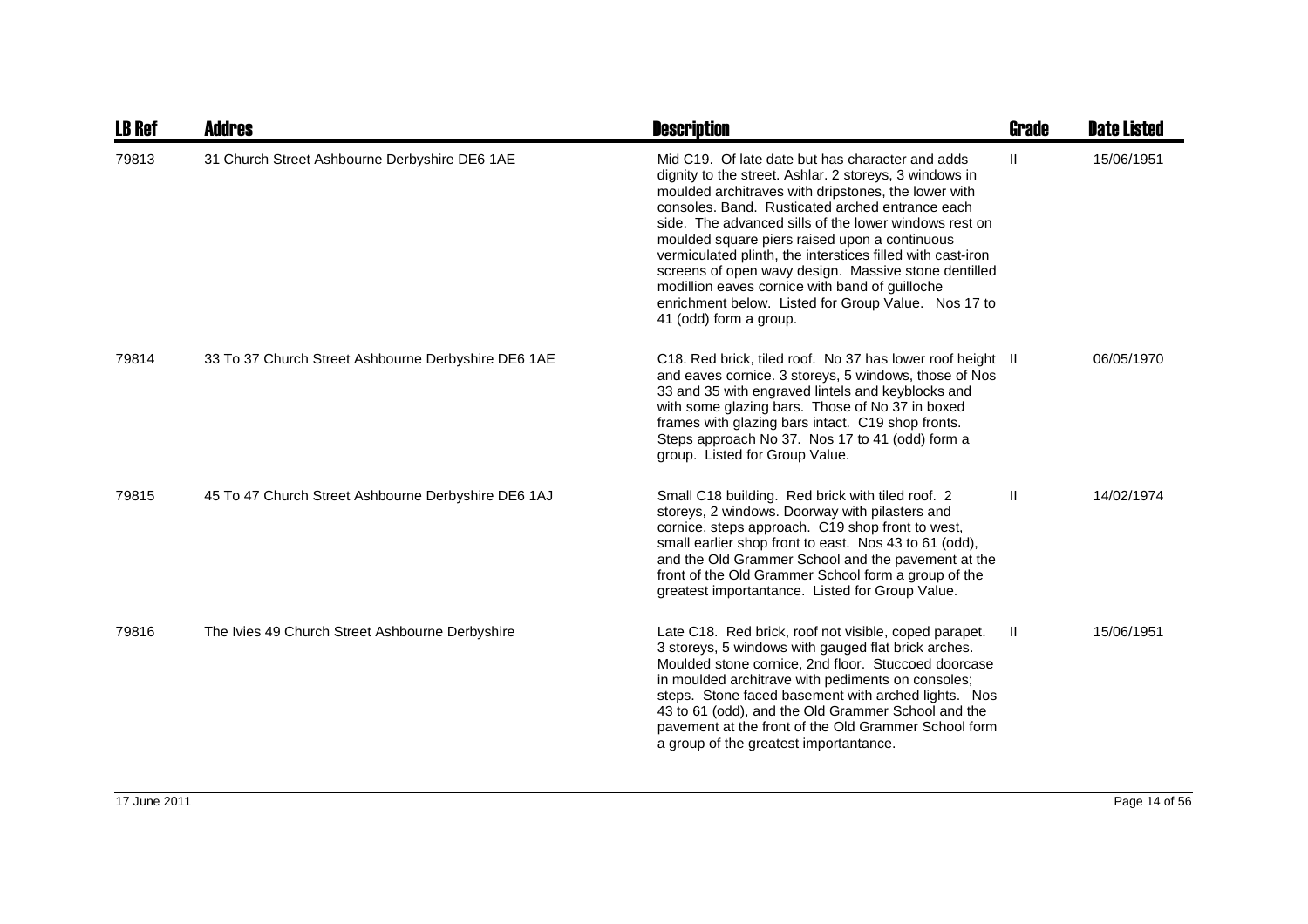| <b>LB Ref</b> | Addres                                                      | <b>Description</b>                                                                                                                                                                                                                                                                                                                                                                                                                                                                                                                                                                          | Grade         | <b>Date Listed</b> |
|---------------|-------------------------------------------------------------|---------------------------------------------------------------------------------------------------------------------------------------------------------------------------------------------------------------------------------------------------------------------------------------------------------------------------------------------------------------------------------------------------------------------------------------------------------------------------------------------------------------------------------------------------------------------------------------------|---------------|--------------------|
| 79817         | Chantry House 51 Church Street Ashbourne Derbyshire DE6 1AJ | Early C18 facade with later alterations. Roughcast.<br>Coping broken by 2 small gables with fretted barge<br>boards, dentilled plaster cornice below. Old tiled roof.<br>2 storeys and attics, 2 unbarred windows with<br>moulded dripstones and louvred shutters. Moulded<br>wood doorcase with pediment on consoles. Steps and<br>railings. Originally part of same building as Nos 53-57<br>(odd). Nos 43 to 61 (odd), and the Old Grammer<br>School and the pavement at the front of the Old<br>Grammer School form a group of the greatest<br>importantance. Listed for Group Value.   | Ш             | 15/06/1951         |
| 79818         | 53 To 57 Church Street Ashbourne Derbyshire DE6 1AJ         | Early C18 range with later alterations, part of same<br>building as No 5I. Formerly the "Ring of Bells" Inn.<br>Chequered brick with bands. Old tiled roof. 2 storeys<br>and attics; 3 later windows in moulded wood frames, 3<br>modest moulded wood doorcases, 2 coupled on<br>eastern side. All original window recesses of lower<br>storey blocked and later sashes inserted. 3 gabled<br>dormers with moulded bargeboards. Nos 43 to 61<br>(odd), and the Old Grammer School and the pavement<br>at the front of the Old Grammer School form a group<br>of the greatest importantance. | $\mathbf{H}$  | 06/05/1970         |
| 79819         | 59 Church Street Ashbourne Derbyshire DE6 1AJ               | Mid late CI8. Probably formerly stables to the Grey<br>House. Restored. Red brick with corbelled plaster<br>eaves; slates. Stone plinth. 2 storeys divided into 3<br>bays by arched treatment over full height. 3<br>casements of 3 lights each. Central arched entrance<br>into vestibule a modern addition. Has character in<br>spite of alterations. Nos 43 to 61 (odd), and the Old<br>Grammer School and the pavement at the front of the<br>Old Grammer School form a group of the greatest<br>importantance.                                                                         | $\mathbf{II}$ | 15/06/1951         |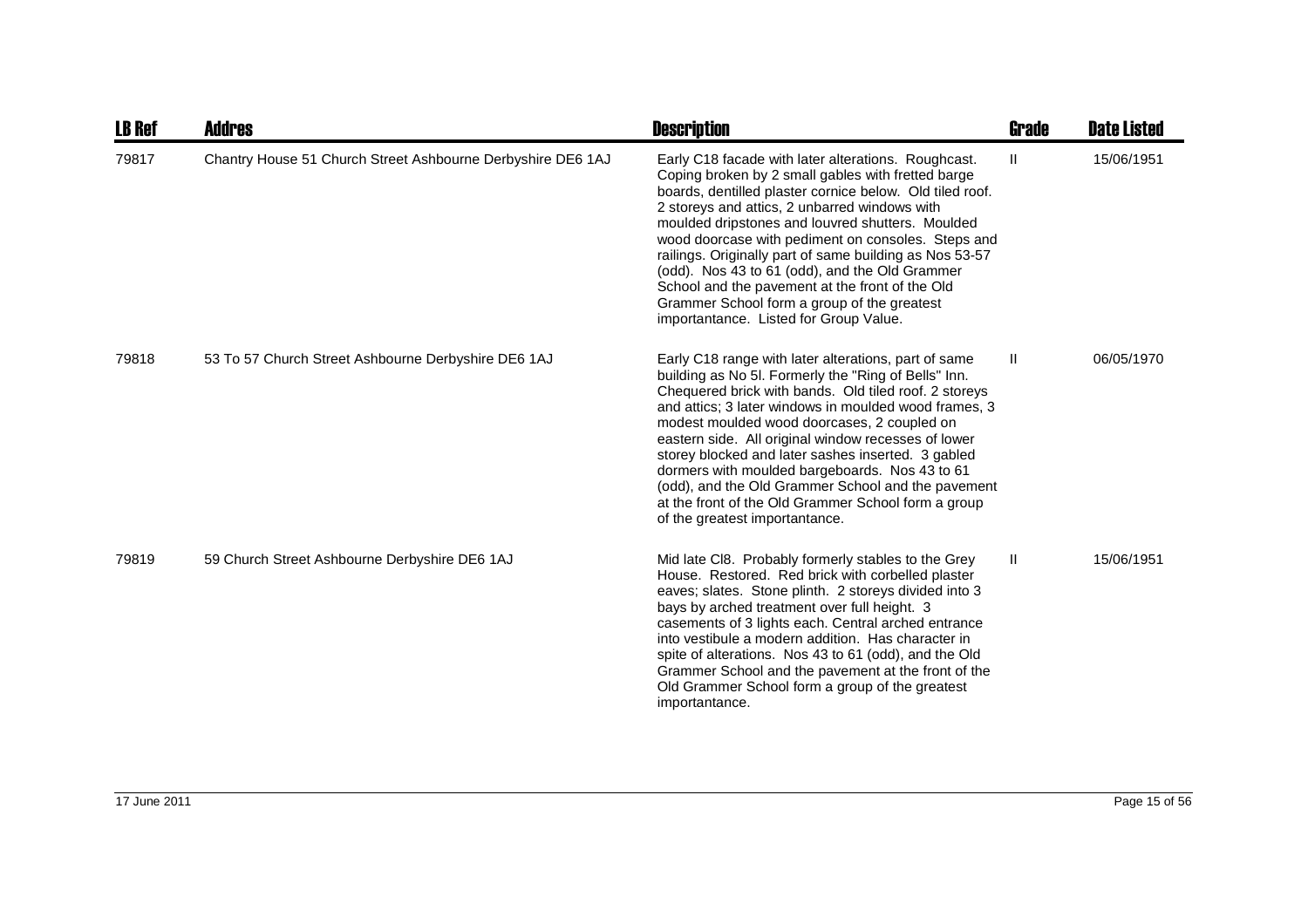| <b>LB Ref</b> | <b>Addres</b>                                             | <b>Description</b>                                                                                                                                                                                                                                                                                                                                                                                                                                                                                                                                                                                                                                                                                                                                                                                                                                                                                                                              | Grade         | <b>Date Listed</b> |
|---------------|-----------------------------------------------------------|-------------------------------------------------------------------------------------------------------------------------------------------------------------------------------------------------------------------------------------------------------------------------------------------------------------------------------------------------------------------------------------------------------------------------------------------------------------------------------------------------------------------------------------------------------------------------------------------------------------------------------------------------------------------------------------------------------------------------------------------------------------------------------------------------------------------------------------------------------------------------------------------------------------------------------------------------|---------------|--------------------|
| 79820         | Grey House 61 Church Street Ashbourne Derbyshire DE6 1AJ  | 1760-70. A large and imposing house. Freestone. 3<br>storeys. Of 3 bays with 3-light angular bay at each<br>side, the central lights featured (in architrave to 2nd<br>storey with pediments to lower storey). Large Roman<br>Doric cornice hood porch with dentilled pediment;<br>segmental-headed door and pilastered side-lights;<br>steps. Venetian window to 2nd storey of central bay,<br>semi-circular 3-light window above, stone corbelled<br>cornice; parapet with inset balustrades; inset<br>pediments to central bay. Inside, cellars with brick<br>barrel vaulting and old mullioned window with diamond<br>quarrels and glass, now below street level. Probably a<br>remnant of an earlier house. Powder closets and<br>doors inside. C19 elaborate plaster ceiling. Nos 43 to<br>61 (odd), and the Old Grammer School and the<br>pavement at the front of the Old Grammer School form<br>a group of the greatest importantance. | <b>IISTAR</b> | 15/06/1951         |
| 79821         | 63 To 67 (Odd) Church Street Ashbourne Derbyshire DE6 1AP | 1586. Founded by Queen Elizabeth in the previous<br>year. Ashlar. 2 storeys and attics. Large gable each<br>side, 4 smaller gables centre, all with obelisk finials.<br>The upper fenestration consists of 3-light mullioned<br>windows with arched heads (4-lights sides). The lower<br>consists of 8-light trans-mullioned window (10-light<br>sides). 2 entrances with 4-centred arches and<br>enriched spandrels, flanked by fluted pedestal<br>pilasters supporting slight entablatures, the right hand<br>restored. Moulded hood containing armorial panel on<br>left hand. Steps. Nos 43 to 61 (odd), and the Old<br>Grammar School and the pavement at the front of the<br>Old Grammar School form a group of the greatest<br>importance. Listed for Group Value.                                                                                                                                                                       |               | 15/06/1951         |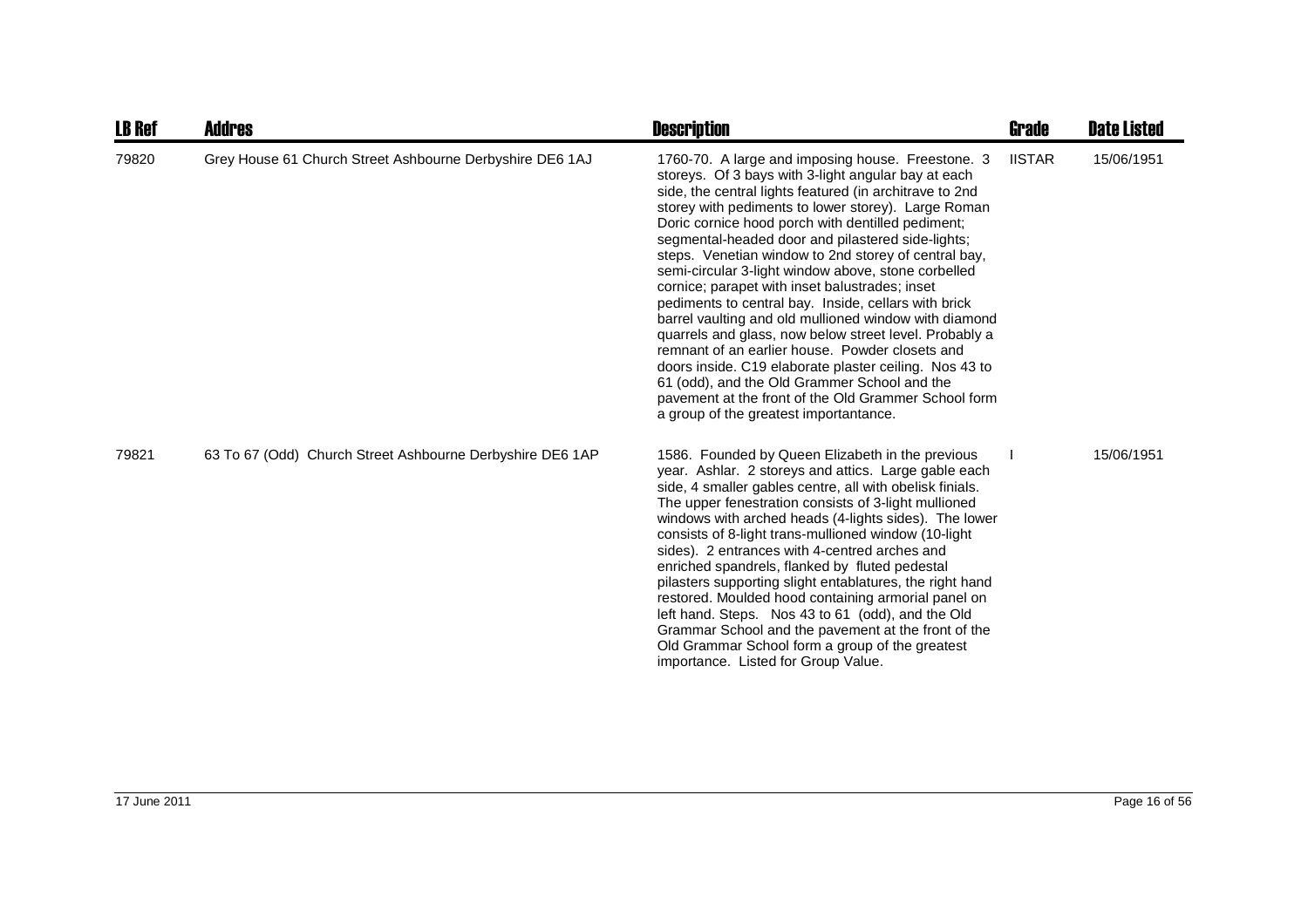| <b>LB Ref</b> | <b>Addres</b>                                           | <b>Description</b>                                                                                                                                                                                                                                                                                                                                                                                                    | <b>Grade</b> | <b>Date Listed</b> |
|---------------|---------------------------------------------------------|-----------------------------------------------------------------------------------------------------------------------------------------------------------------------------------------------------------------------------------------------------------------------------------------------------------------------------------------------------------------------------------------------------------------------|--------------|--------------------|
| 79822         | <b>Church Street Ashbourne Derbyshire</b>               | Cobbled along front and raised pavement with steps.<br>Nos 43 to 61 (odd), and the Old Grammar School and<br>the pavement at the front of the Old Grammar School<br>form a group of the greatest importance. Listed for<br>Group Value.                                                                                                                                                                               | $\mathbf{H}$ | 14/02/1974         |
| 79823         | 69 Church Street Ashbourne Derbyshire DE6 1AJ           | Restored C17 building. Rendered white with tiled<br>roof. 2 storeys and attic. 2 windows, modern<br>casements. 2 gables on street elevation. Cruciform<br>central chimney stack. No 69 and all the listed<br>buildings in School Lane form a group with the School<br>Lane section of the churchyard walls to the parish<br>Church of St Oswald. Listed for Group Value.                                              | $\mathbf{H}$ | 06/05/1970         |
| 79824         | Corner House Church Street Ashbourne Derbyshire DE6 1AD | C18/early Cl9. Roughcast with eaves cornice and<br>hipped roof. 3 storeys. Church Street facade has 5<br>windows, Dig Street facade one window. All sashes<br>with glazing bars. Modern shop front on ground floor.<br>This building occupies an important focal position in<br>the town at the junction of Church Street, St John<br>Street and Dig Street. The Corner House and Nos 1<br>to 15 (odd) form a group.  | $\mathbf{H}$ | 14/02/1974         |
| 79825         | 12 To 14 Church Street Ashbourne Derbyshire DE6 1AE     | C <sub>18</sub> . Stuccoed with eaves cornice and tiled roof. 3<br>storeys, 4 windows without glazing bars. Centre<br>carriageway arch Good early C19 shop front to east<br>forming angular bay with centre, recessed door.<br>Enriched frieze and side pilasters, vertical glazing bars<br>only remain to windows. No 14 has small later shop<br>front. Nos 12 to 28 (even) form a group. Listed for<br>Group Value. | H.           | 06/05/1970         |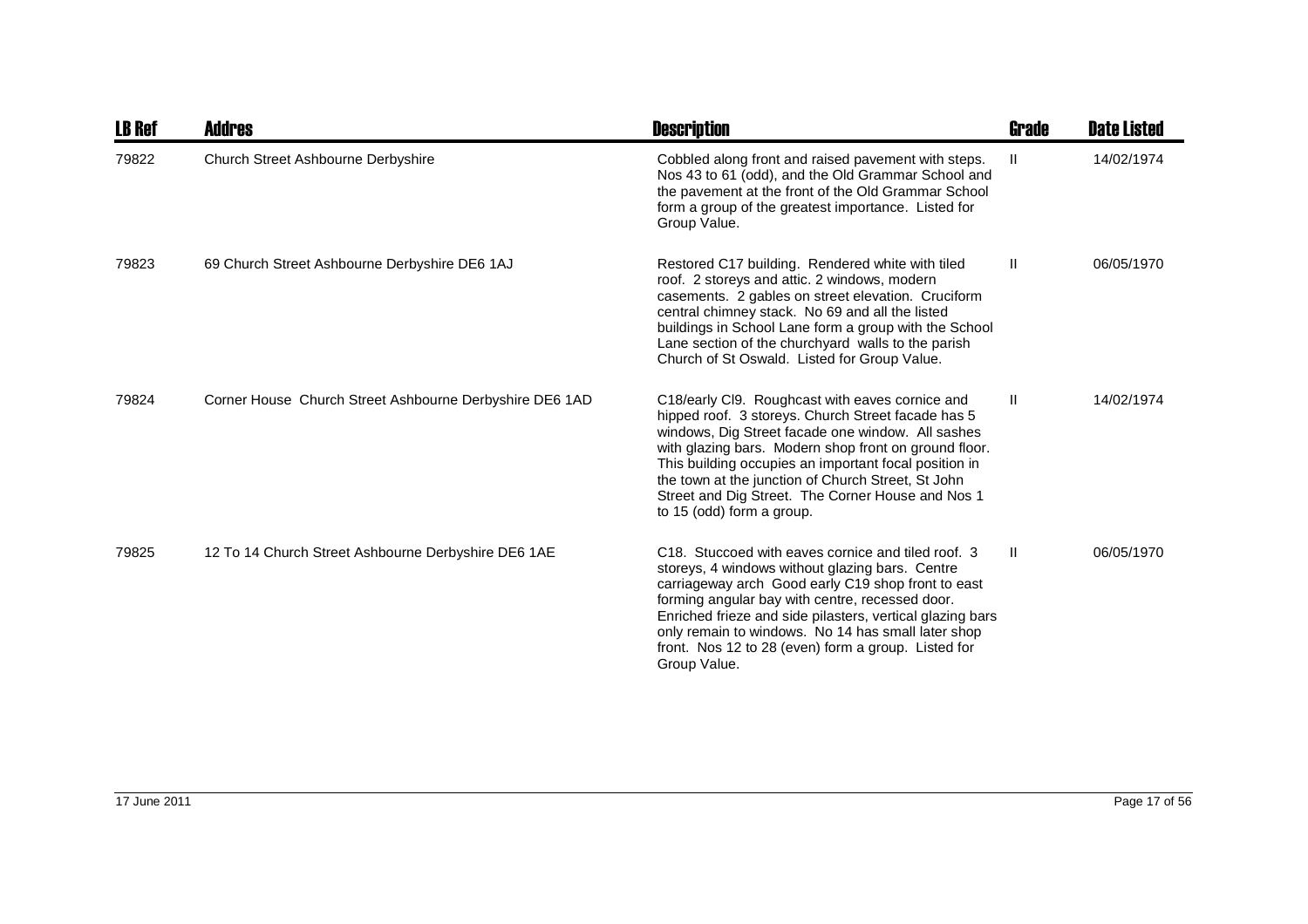| <b>LB Ref</b> | <b>Addres</b>                                        | <b>Description</b>                                                                                                                                                                                                                                                                                                                                                                                                                                           | Grade        | <b>Date Listed</b> |
|---------------|------------------------------------------------------|--------------------------------------------------------------------------------------------------------------------------------------------------------------------------------------------------------------------------------------------------------------------------------------------------------------------------------------------------------------------------------------------------------------------------------------------------------------|--------------|--------------------|
| 79826         | 16 To 22 Church Street Ashbourne Derbyshire DE6 1AE  | Mid C18 facade. Rainwater head dated 1768.<br>Grouped about 3 sides of a court open to the street.<br>Red brick with stone dressings. Corbelled stone<br>cornice, parapet. Roof not visible. 3 storeys. Sash<br>windows with glazing bars in moulded stone<br>architraves. 3 moulded stone doorcases with moulded<br>pediments on consoles. Nos 12 to 28 (even) form a<br>group.                                                                             | $\mathbf{H}$ | 15/06/1951         |
| 79827         | 24 And 26 Church Street Ashbourne Derbyshire DE6 1AE | Mid C18. Originally one house. Roughcast with<br>quoins. Moulded plaster eaves with old tiled roof.<br>Stone gabled ends with kneelers. Divided into 3 bays<br>by giant fluted pilasters with lonic caps. 3 storeys, 4<br>sash windows with glazing bars in moulded stucco<br>architraves with slight cornices. Modern shop front is<br>bisected by western pilaster. Nos 12 to 28 (even) form<br>a group. Listed for Group Value.                           | Ш            | 15/06/1951         |
| 79828         | 28 Church Street Ashbourne Derbyshire DE6 1AE        | Early C18. Red brick with panelled parapet. Roof not II<br>visible. 3 storeys, 7 windows with plain keyblocks and<br>lintels, unbarred on 2nd storey. Modern shop front<br>through retaining central original wood shell hood on<br>plain modillion brackets. Nos 12 to 28 (even) form a<br>group. Listed for Group Value.                                                                                                                                   |              | 15/06/1951         |
| 79829         | 34 Church Street Ashbourne Derbyshire DE6 1AE        | Late C18 double house but facade rebuilt circa 1835.<br>Red brick. Moulded plaster cornice with parapet.<br>Roof not visible. 3 storeys, 3 windows sashes all<br>except ground floor have glazing bars. All with<br>moulded keyblocks and engraved lintels. Stuccoed<br>Roman Doric doorcase with columns supporting<br>friezes with triglyphs and dentilled pediment. 6<br>panelled door. Similar door and archivolt with impost<br>blocks to side passage. | $\mathbf{H}$ | 15/06/1951         |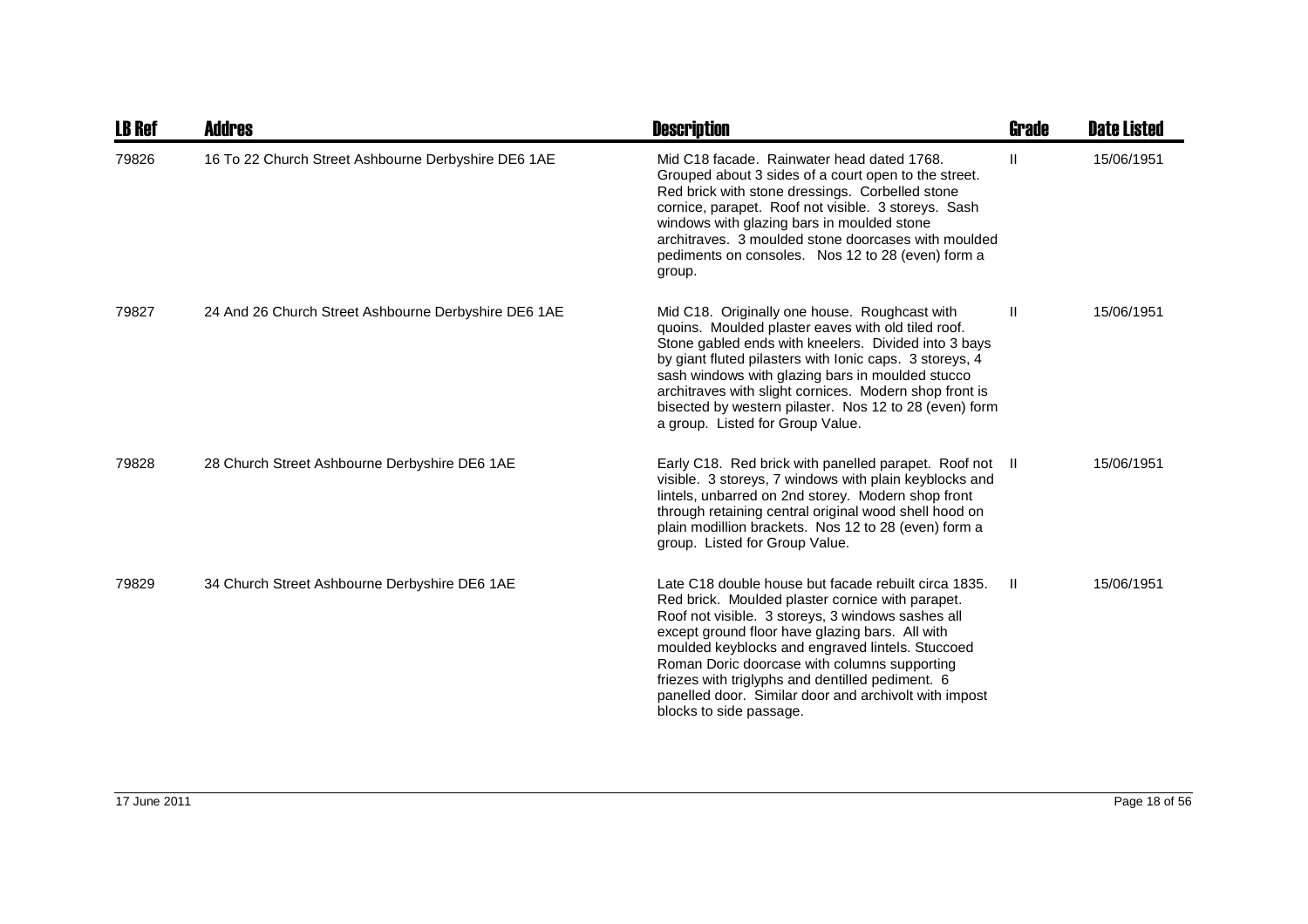| <b>LB Ref</b> | Addres                                        | <b>Description</b>                                                                                                                                                                                                                                                                                                                                                                                                                                                                                                                                                                                                                                                      | Grade        | <b>Date Listed</b> |
|---------------|-----------------------------------------------|-------------------------------------------------------------------------------------------------------------------------------------------------------------------------------------------------------------------------------------------------------------------------------------------------------------------------------------------------------------------------------------------------------------------------------------------------------------------------------------------------------------------------------------------------------------------------------------------------------------------------------------------------------------------------|--------------|--------------------|
| 79830         | 38 Church Street Ashbourne Derbyshire DE6 1AJ | C <sub>18</sub> . Red brick with wooden modillion eaves cornice<br>and tiled roofs. 2 storeys, 3 windows without glazing<br>bars. Ground floor has 2 large reproduction shop<br>windows with small panes. All windows incised<br>lintels. Nos 38, 40 and 72, together with Pegg's<br>Almshouses, Owlfield's Almhouses, The Mansion, the<br>Summerhouse and the cobbled pavements form a<br>group with the parish Church of St Oswald and the<br>churchyard gate piers, gates and walls. Listed for<br>Group Value.                                                                                                                                                      | Ш            | 06/05/1970         |
| 79831         | 40 Church Street Ashbourne Derbyshire DE6 1AJ | Late C18. Red brick with moulded plaster eaves with<br>brick blocking course above. 3 storeys, 4 windows of<br>which western one is in recessed part. Sashes with<br>glazing bars. Moulded keyblocks and engraved<br>lintels, the lower windows have cast iron guards on<br>stone plinths. Door in stuccoed architrave with curved<br>moulded pediment. Roman arched entrance on west<br>side. Nos 38, 40 and 72, together with Pegg's<br>Almshouses, Owlfield's Almhouses, The Mansion, the<br>Summerhouse and the cobbled pavements form a<br>group with the parish Church of St Oswald and the<br>churchyard gate piers, gates and walls. Listed for<br>Group Value. | $\mathbf{I}$ | 06/05/1970         |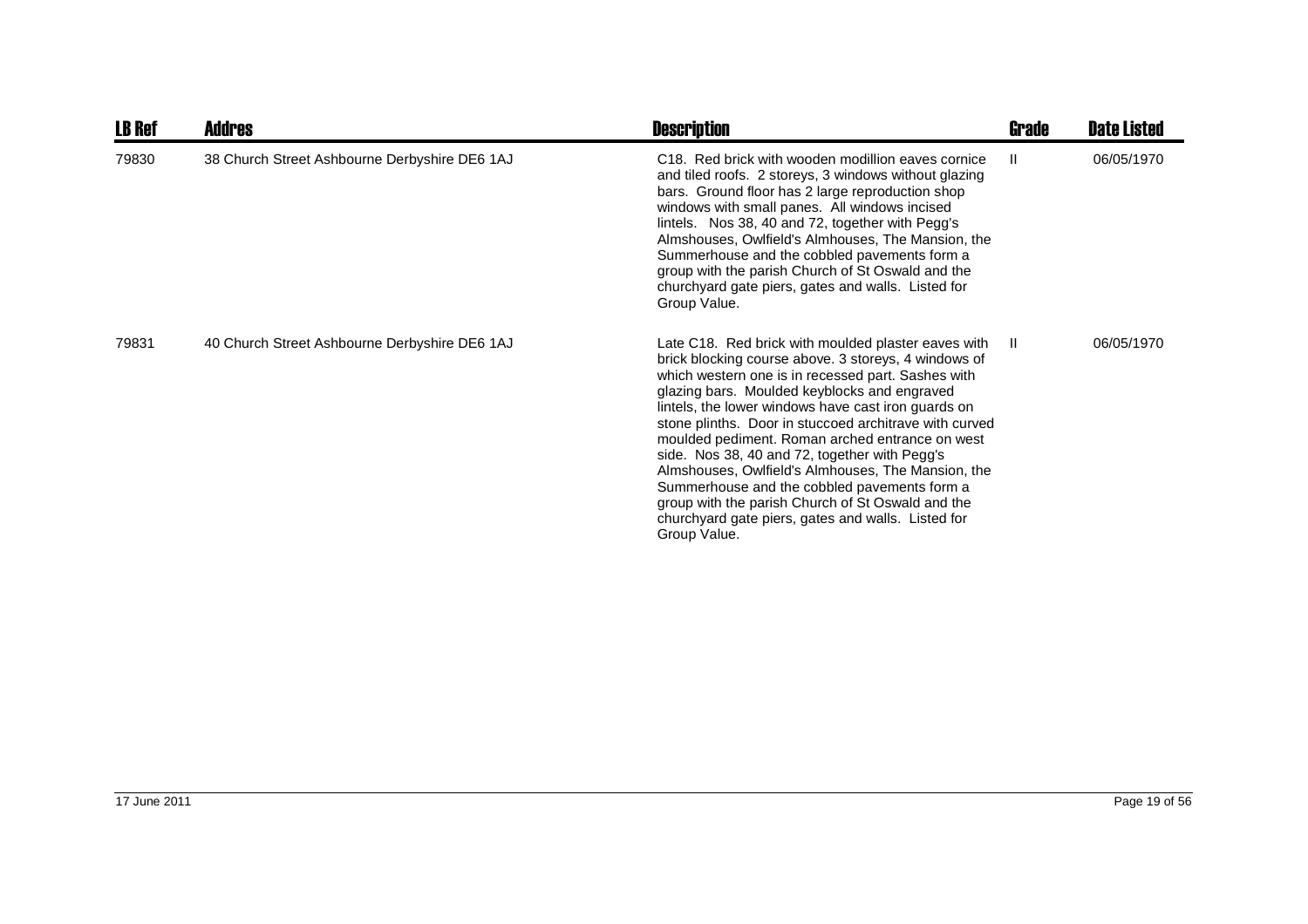| <b>LB Ref</b> | <b>Addres</b>                                              | <b>Description</b>                                                                                                                                                                                                                                                                                                                                                                                                                                                                                                                                                                                                                                                                                                                                                      | Grade         | <b>Date Listed</b> |
|---------------|------------------------------------------------------------|-------------------------------------------------------------------------------------------------------------------------------------------------------------------------------------------------------------------------------------------------------------------------------------------------------------------------------------------------------------------------------------------------------------------------------------------------------------------------------------------------------------------------------------------------------------------------------------------------------------------------------------------------------------------------------------------------------------------------------------------------------------------------|---------------|--------------------|
| 79832         | 42 To 52 (Even) Church Street Ashbourne Derbyshire DE6 1AJ | Founded 1669 and erected shortly afterwards.<br>Ashlar. A single storey range at right angles to street.<br>Coupled 2-light mullioned windows throughout.<br>Ledged doors in chamfered 4-centred arches. Stone<br>gabled ends, that facing street has large armorial and<br>inscribed panels with prolix Latin inscriptions. Modern<br>or restored clustered stone stacks. Detached range of<br>outbuildings opposite latrines etc erected 1848 in a<br>similar style. Old tiles. Nos 38, 40 and 72, together<br>with Pegg's Almshouses, Owlfield's Almhouses, The<br>Mansion, the Summerhouse and the cobbled<br>pavements form a group with the parish Church of St<br>Oswald and the churchyard gate piers, gates and<br>walls. Listed for Group Value.              | <b>IISTAR</b> | 15/06/1951         |
| 79833         | 54 To 68 (Even) Church Street Ashbourne Derbyshire DE6 1AJ | Founded 1640 and erected shortly afterwards. Has<br>much the same characteristics as Pegg's Almshouses<br>(qv). Single storey and attics, the attic storey with 3<br>gabled dormers added 1848. 5 windows, 3 centre<br>ones have coupled lights with mullions. 4-centred<br>arches 2 of which are surmounted by panels bearing<br>Latin inscriptions. Clustered stone stacks. Tiled roof<br>with alternating double courses of curved and plain<br>tiles. Coped gabled ends. Restored 1848. Nos 38,<br>40 and 72, together with Pegg's Almshouses,<br>Owlfield's Almhouses, The Mansion, the<br>Summerhouse and the cobbled pavements form a<br>group with the parish Church of St Oswald and the<br>churchyard gate piers, gates and walls. Liated for<br>Group Value. | <b>IISTAR</b> | 15/06/1951         |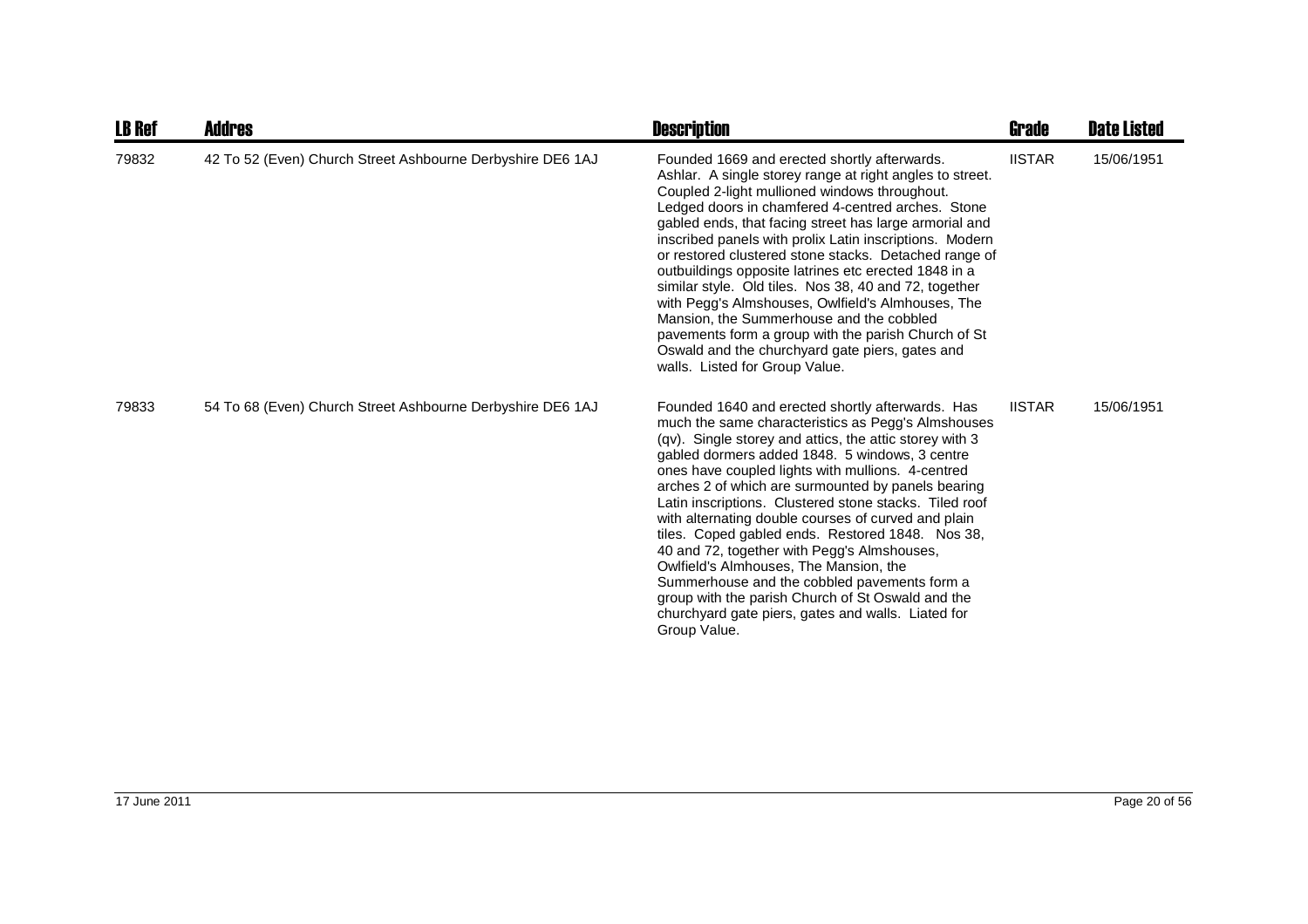| <b>LB Ref</b> | <b>Addres</b>                                             | <b>Description</b>                                                                                                                                                                                                                                                                                                                                                                                                                                                                                                                                                                                                                                                                                                                                                                                                                                                                                                                                                                                                                                                                                                                                                                                                                                                                                                                                                                                                                                                                                                                                                           | Grade | <b>Date Listed</b> |
|---------------|-----------------------------------------------------------|------------------------------------------------------------------------------------------------------------------------------------------------------------------------------------------------------------------------------------------------------------------------------------------------------------------------------------------------------------------------------------------------------------------------------------------------------------------------------------------------------------------------------------------------------------------------------------------------------------------------------------------------------------------------------------------------------------------------------------------------------------------------------------------------------------------------------------------------------------------------------------------------------------------------------------------------------------------------------------------------------------------------------------------------------------------------------------------------------------------------------------------------------------------------------------------------------------------------------------------------------------------------------------------------------------------------------------------------------------------------------------------------------------------------------------------------------------------------------------------------------------------------------------------------------------------------------|-------|--------------------|
| 79834         | The Mansion 70 Church Street Ashbourne Derbyshire DE6 1AJ | Built circa 1685 but facade, Music Room and interior<br>features date from circa 1765 to 1784. Red brick, with<br>bands at 1st and 2nd floor sill height. Corbelled<br>plaster cornice; parapet with inset balustrades, inset<br>open pediment crowning central bay. Roof not<br>visible. 3 storeys; of 3 bays. 2 windows each side<br>and Venetian window centre with semi-circular<br>tripartite window above. One windowed 3 storey<br>portion of older facade remains to west. The garden<br>front has side gables and a central Doric gabled porch<br>raised on steps and leading to the domed octagonal<br>Music Room. To the north-east of main facade, the<br>wall, only, of the coach house/stable remains but this<br>has arched treatment and character and must be<br>regarded in relation to the group effect here. Interior<br>Elegant staircase with laced iron balusters and<br>balcony above which is supported on marble pillars of<br>Ionic Order. Fireplaces, doors and some panelling<br>with bolection moulding. Plaster ceilings; that of the<br>Music Room with Rococo motifs. The Mansion was the<br>home of Dr Taylor (vide Boswell) 1710-1788. Taylor<br>was a friend of Dr Johnson, who frequently stayed<br>here between 1737 and 1784. (Ref Country Life<br>28.3.68.) Nos 38, 40 and 72, together with Pegg's<br>Almshouses, Owlfield's Almhouses, The Mansion, the<br>Summerhouse and the cobbled pavements form a<br>group with the parish Church of St Oswald and the<br>churchyard gate piers, gates and walls. Listed for<br>Group Value. |       | 15/06/1951         |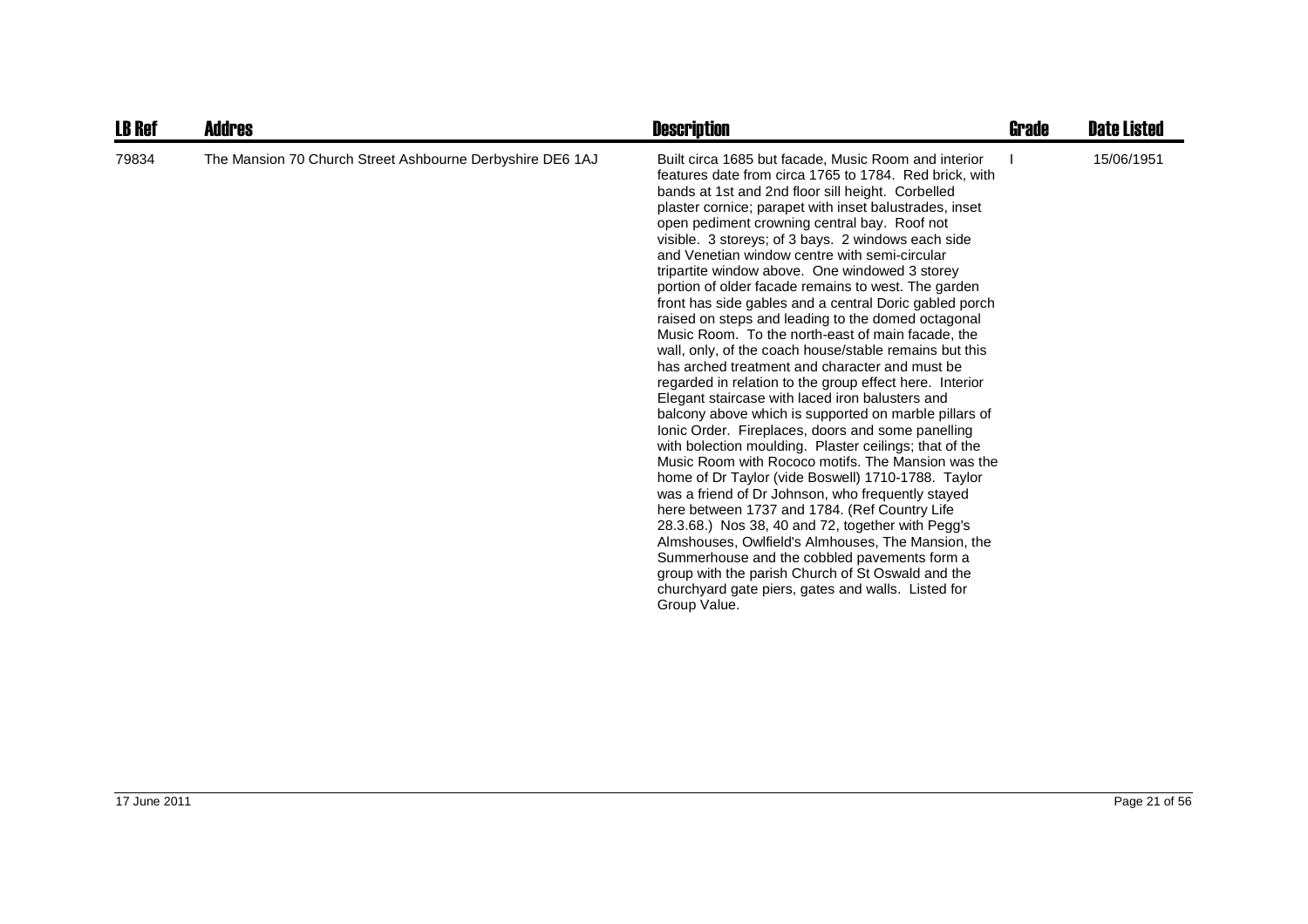| <b>LB Ref</b> | Addres                                                            | <b>Description</b>                                                                                                                                                                                                                                                                                                                                                                                                                                                                                                                                                                                         | Grade         | <b>Date Listed</b> |
|---------------|-------------------------------------------------------------------|------------------------------------------------------------------------------------------------------------------------------------------------------------------------------------------------------------------------------------------------------------------------------------------------------------------------------------------------------------------------------------------------------------------------------------------------------------------------------------------------------------------------------------------------------------------------------------------------------------|---------------|--------------------|
| 79835         | Summer House The Mansion 70 Church Street Ashbourne<br>Derbyshire | Mid CI8. Roman Doric. Freestone facade to brick<br>body. A miniature temple of 3 open arched bays<br>divided by pilasters with moulded caps supporting a<br>dentilled pediment. Frequently used by Dr Johnson<br>(vide Boswell). Nos 38, 40 and 72, together with<br>Pegg's Almshouses, Owlfield's Almhouses, The<br>Mansion, the Summerhouse and the cobbled<br>pavements form a group with the parish Church of St<br>Oswald and the churchyard gate piers, gates and<br>walls. Listed for Group Value.                                                                                                  | <b>IISTAR</b> | 15/06/1951         |
| 79836         | 72 Church Street Ashbourne Derbyshire DE6 1AJ                     | Circa 1800 facade to earlier house. Red brick, roof<br>not visible. Moulded eaves cornice and chimneys with<br>brick cornices. One chimney has 4 shafts linked at<br>cornice level. 3 storeys, 3 windows with boxed<br>frames, glazing bars, plain keyblocks and flat brick<br>arches. Recessed door with modest weather hoof.<br>Nos 38, 40 and 72, together with Pegg's Almshouses,<br>Owlfield's Almhouses, The Mansion, the<br>Summerhouse and the cobbled pavements form a<br>group with the parish Church of St Oswald and the<br>churchyard gate piers, gates and walls. Listed for<br>Group Value. | H.            | 06/05/1970         |
| 79837         | Garden Wall 72 Church Street Ashbourne Derbyshire DE6 1AJ         | C18. Red brick garden wall, part stone coping,<br>extending along School Lane boundary. Nos 38, 40<br>and 72, together with Pegg's Almshouses, Owlfield's<br>Almhouses, The Mansion, the Summerhouse and the<br>cobbled pavements form a group with the parish<br>Church of St Oswald and the churchyard gate piers,<br>gates and walls. Listed for Group Value.                                                                                                                                                                                                                                           | Ш             | 14/02/1974         |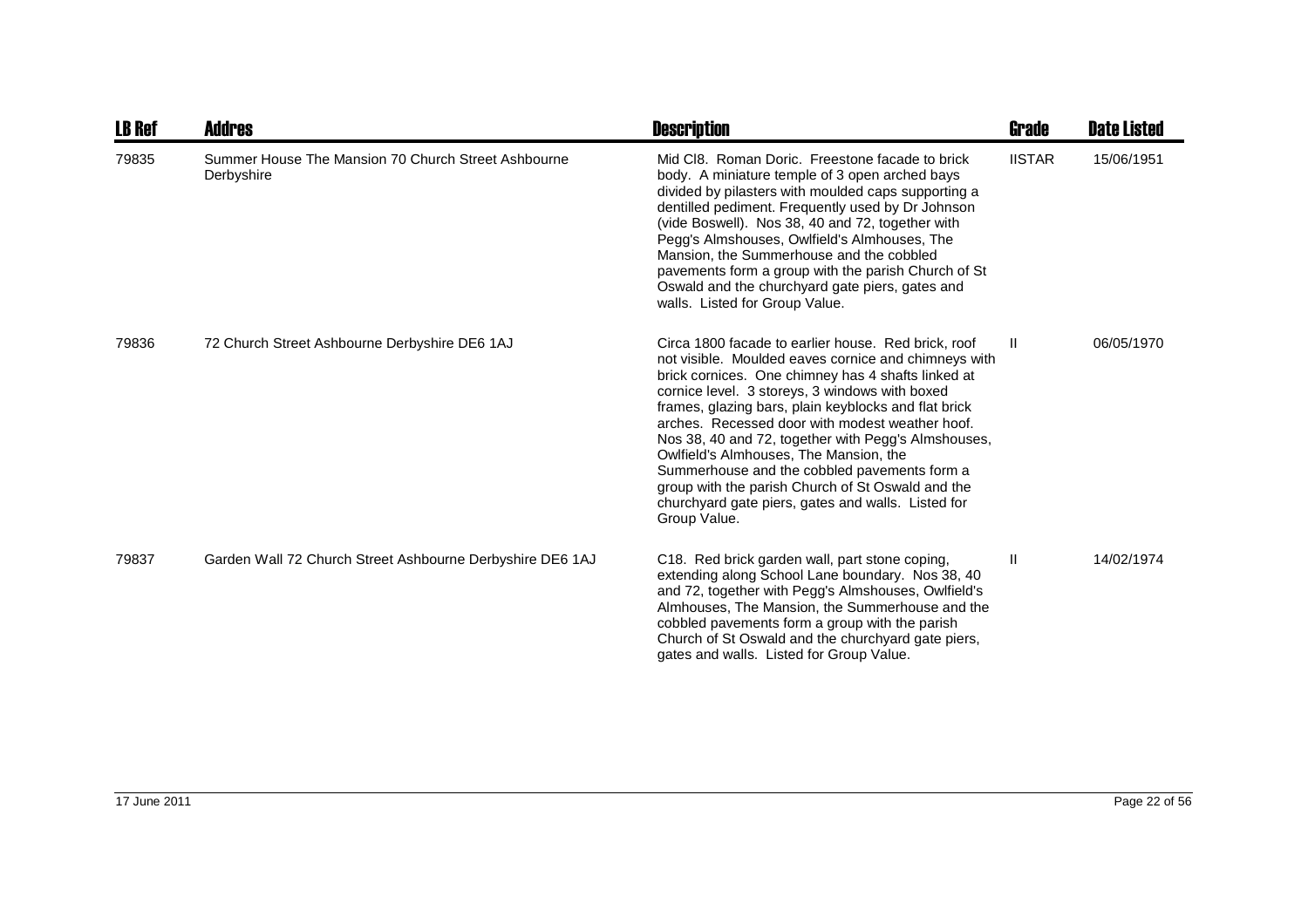| <b>LB Ref</b> | <b>Addres</b>                                         | <b>Description</b>                                                                                                                                                                                                                                                                                                                                                                                                                                                                                                                                                                                                                                                                                                                                                                                                                                                                                                                                                                                                                                                                                                                                                                      | Grade | <b>Date Listed</b> |
|---------------|-------------------------------------------------------|-----------------------------------------------------------------------------------------------------------------------------------------------------------------------------------------------------------------------------------------------------------------------------------------------------------------------------------------------------------------------------------------------------------------------------------------------------------------------------------------------------------------------------------------------------------------------------------------------------------------------------------------------------------------------------------------------------------------------------------------------------------------------------------------------------------------------------------------------------------------------------------------------------------------------------------------------------------------------------------------------------------------------------------------------------------------------------------------------------------------------------------------------------------------------------------------|-------|--------------------|
| 79838         | Church Street Ashbourne Derbyshire                    | Cobbled pavement in front of No 72. Nos 38, 40 and<br>72, together with Pegg's Almshouses, Owlfield's<br>Almhouses, The Mansion, the Summerhouse and the<br>cobbled pavements form a group with the parish<br>Church of St Oswald and the churchyard gate piers,<br>gates and walls.                                                                                                                                                                                                                                                                                                                                                                                                                                                                                                                                                                                                                                                                                                                                                                                                                                                                                                    | Ш     | 14/02/1974         |
| 79839         | St Oswald's Church Mayfield Road Ashbourne Derbyshire | Early foundation. present church is mainly Early<br>English from circa 1220 but a few remnants of earlier<br>Norman work survive and a Saxon cross shaft (part) in<br>the south aisle. The church is believed to stand on the<br>site of a pagan holy well, now thought to be concealed<br>beneath tyre crossing. The tower and spire circa<br>1330. The spire, which has been rebuilt several<br>times, has a height of 215 ft. Perpendicular additions<br>and alterations circa 1520. The battlements to the<br>chancel were added by Sir G G Scott in 1878 and the<br>church was restored by Cottingham earlier in the C19.<br>Some fine monuments from C14, of which the most<br>famous is probably the figure of Penelope Boothby<br>1791, by Thomas Banks. Some mediaeval glass<br>remains. In 1644, the church was fired on by<br>Parliamentarians and the marks are still visible in the<br>west wall. Nos 38, 40 and 72, together with Pegg's<br>Almshouses, Owlfield's Almhouses, The Mansion, the<br>Summerhouse and the cobbled pavements form a<br>group with the parish Church of St Oswald and the<br>churchyard gate piers, gates and walls. Listed for<br>Group Value. |       | 15/06/1951         |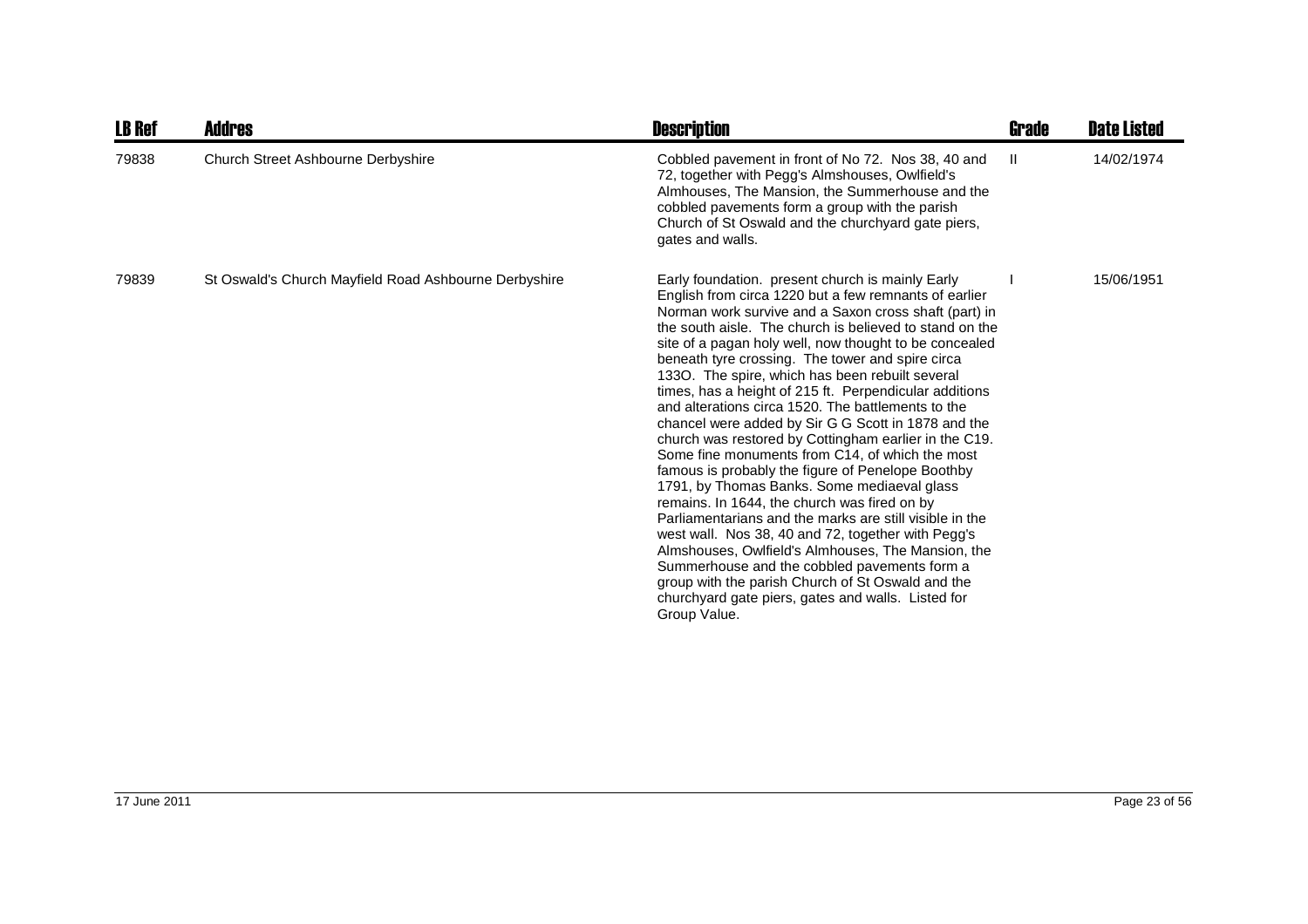| <b>LB Ref</b> | Addres                                                                                   | <b>Description</b>                                                                                                                                                                                                                                                                                                                                                                                                                                                                                                                                                                                                                                                                                                                                          | Grade         | <b>Date Listed</b> |
|---------------|------------------------------------------------------------------------------------------|-------------------------------------------------------------------------------------------------------------------------------------------------------------------------------------------------------------------------------------------------------------------------------------------------------------------------------------------------------------------------------------------------------------------------------------------------------------------------------------------------------------------------------------------------------------------------------------------------------------------------------------------------------------------------------------------------------------------------------------------------------------|---------------|--------------------|
| 79840         | Churchyard Gate Piers And Gates St Oswald's Church Mayfield Road<br>Ashbourne Derbyshire | Circa 1700. Stone gate piers to main churchyard<br>entrance at junction of Church Street with School Lane<br>(qv). Piers are panelled with panelled conical caps<br>supported with skulls with flames as finials. CI8 iron<br>gates with overthrow. Nos 38, 40 and 72, together<br>with Pegg's Almshouses, Owlfield's Almhouses, The<br>Mansion, the Summerhouse and the cobbled<br>pavements form a group with the parish Church of St<br>Oswald and the churchyard gate piers, gates and<br>walls. The churchyard gate piers and gates, and the<br>School Lane section of the churchyard walls to the<br>parish Church of St Oswald form a group with all the<br>listed buildings on School Lane and with No 69<br>Church Street. Listed for Group Value. | <b>IISTAR</b> | 14/02/1974         |
| 79841         | Churchyard Walls St Oswald's Church Mayfield Road Ashbourne<br>Derbyshire                | Low brick walls with stone coping forming the<br>churchyard boundary to Church Street, School Lane<br>(qv) and the north side of Spalden Almshouses,<br>School Lane (qv). Nos 38, 40 and 72, together with<br>Pegg's Almshouses, Owlfield's Almhouses, The<br>Mansion, the Summerhouse and the cobbled<br>pavements form a group with the parish Church of St<br>Oswald and the churchyard gate piers, gates and<br>walls. The churchyard gate piers and gates, and the<br>School Lane section of the churchyard walls to the<br>parish Church of St Oswald form a group with all the<br>listed buildings on School Lane and with No 69<br>Church Street.                                                                                                   | Ш             | 14/02/1974         |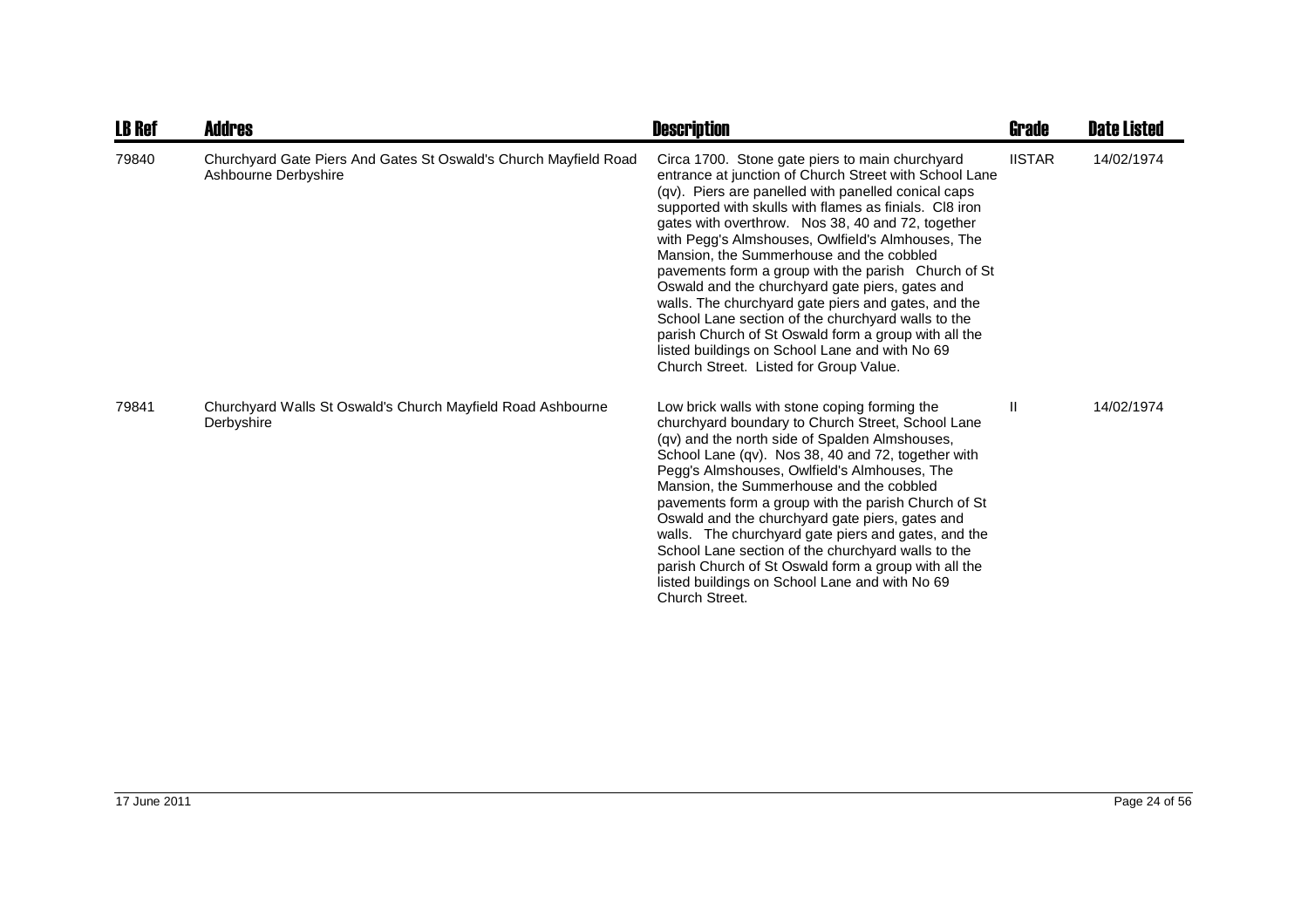| <b>LB Ref</b> | Addres                                                                      | <b>Description</b>                                                                                                                                                                                                                                                                                                                                                                                                                                                                                                                                                                                                                                                                                                             | Grade | <b>Date Listed</b> |
|---------------|-----------------------------------------------------------------------------|--------------------------------------------------------------------------------------------------------------------------------------------------------------------------------------------------------------------------------------------------------------------------------------------------------------------------------------------------------------------------------------------------------------------------------------------------------------------------------------------------------------------------------------------------------------------------------------------------------------------------------------------------------------------------------------------------------------------------------|-------|--------------------|
| 79842         | Old Mill Clifton Road Ashbourne Derbyshire DE6 1DR                          | 1852. Formerly the railway engine house and goods<br>shed. Later corn mill has been built in front of part of<br>south-east facade. White sandstone, with slate roof,<br>coped gabled end and stone chimney. One storey, 2<br>entrances with large pedimented wooden canopies<br>supported on brackets. In addition to these 2 bays, 10<br>bays all recessed panels between plain pilasters.<br>Corbelled cornice above each one. Centre 4 have<br>blind archivolt with keystone and ledge. Door of similar<br>type at south-west end. Windows on north-west<br>elevation have cast iron glazing bars with margin<br>lights. Some remnants of original translucent glass<br>(ref Nixon F Industrial Archaelogy of Derbyshire). | Ш     | 14/02/1974         |
| 79843         | Ashbourne Recreation Ground Cokayne Avenue Ashbourne<br>Derbyshire          | Erected after the 1914-18 war. Stone arch with fluted<br>pillars, main side balustrades and additional pillars<br>with square caps and ball finials. Arch has bas relief<br>carving and lettering. Iron double gates, part wrought,<br>part cast, iron, with some gilding.                                                                                                                                                                                                                                                                                                                                                                                                                                                     | H     | 14/02/1974         |
| 79844         | Ashbourne Recreation Ground Cokayne Avenue Ashbourne<br>Derbyshire          | 1864. Ornate silvered cast iron lamp standard,<br>erected by the Ashbourne Gas Company in 1864.<br>Now used as a support for the street's nameplate.                                                                                                                                                                                                                                                                                                                                                                                                                                                                                                                                                                           | Ш     | 14/02/1974         |
| 79845         | Monument Ashbourne Recreation Ground Cokayne Avenue<br>Ashbourne Derbyshire | Bust of Catherine Mumford, wife of General Booth and II<br>a founder of the Salvation Army. The bust, by George<br>Wade, stands on a stone pedestal and shows<br>Catherine Mumford, who was born in Ashbourne in<br>1829, wearing Salvation Army uniform. (The original<br>bronze bust has recently been stolen and replaced by<br>a copy in fibreglass).                                                                                                                                                                                                                                                                                                                                                                      |       | 14/02/1974         |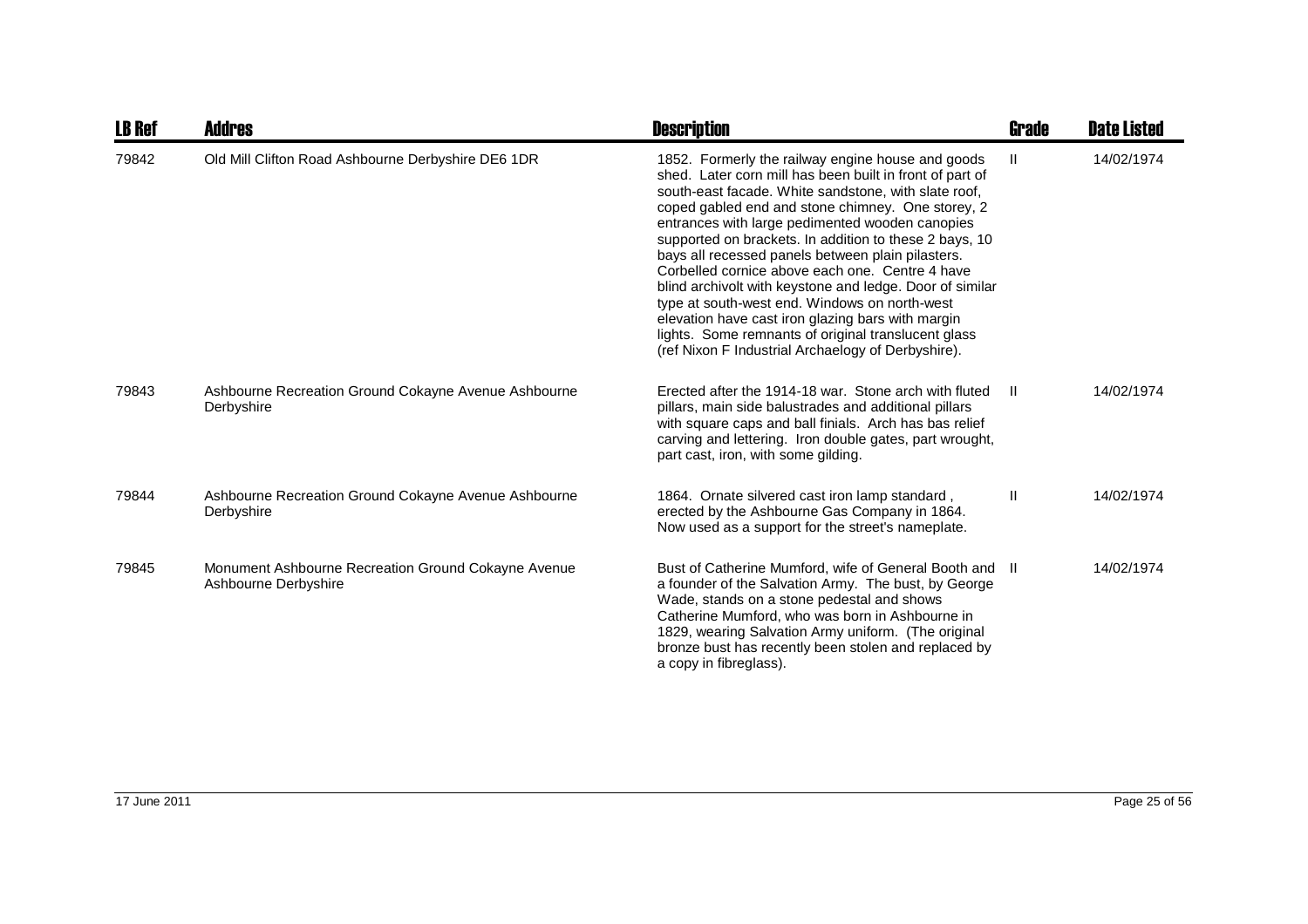| <b>LB Ref</b> | <b>Addres</b>                                              | <b>Description</b>                                                                                                                                                                                                                                                                                                                                                                                                                                                   | Grade        | <b>Date Listed</b> |
|---------------|------------------------------------------------------------|----------------------------------------------------------------------------------------------------------------------------------------------------------------------------------------------------------------------------------------------------------------------------------------------------------------------------------------------------------------------------------------------------------------------------------------------------------------------|--------------|--------------------|
| 79846         | Bank House Compton Street Ashbourne Derbyshire DE6 1BX     | Early C19. Ashlar. 3 storeys, 3 windows, featured in<br>moulded architrave in large arched recesses to 2nd<br>storey. Moulded stone doorcase with rusticated<br>pilasters supporting an open pediment on consoles; 6-<br>fielded-panelled door with glazed segmental head.<br>Venetian window each side. Corbelled cornice at 2nd<br>floor. Bands. Blocking-course. Small wings sides on<br>lower level, the left hand restored.                                     | $\mathbf{H}$ | 15/06/1951         |
| 79847         | Bank House Compton Street Ashbourne Derbyshire DE6 1BX     | C18 brick wall with stone coping forming the river<br>frontage between, the Henmore Brook and Lloyd's<br>Bank garden The southern part of the wall is ramped<br>and contains a doorway with segmental arch.                                                                                                                                                                                                                                                          | H.           | 14/02/1974         |
| 79848         | 1 To 11 (odd) Derby Road Ashbourne Derbyshire DE6 1BE      | 1800. 6 almshouses built in association with the<br>adjoining Congregational Chapel by Mr John Cooper<br>of London; formerly a brickmaker of Ashbourne. Red<br>brick with brick eaves cornice and slate roof, One<br>storey with one round-headed window each. Early<br>C19 casement windows. Similar arches over doors.<br>Paque above centre. Cooper's Almshouses form a<br>group with the Congregational Church and its<br>boundary wall. Listed for Group Value. | Ш.           | 14/02/1974         |
| 79849         | The Old Toll House Derby Road Ashbourne Derbyshire DE6 1LZ | Mid C19. Tollhouse on the later part of the Derby<br>Turnpike Road. Victorian Tudor. Red brick, slate roof<br>with bands of fishscale tiles. Gabled with fretted<br>bargeboards and finials. Tudor style windows with<br>elaborate glazing. Massive chimney stack and<br>subsidiary chimneys. T shaped building with the stem<br>of the T facing the new road. Below the gable is the<br>former signboard, now blank.                                                | Ш.           | 14/02/1974         |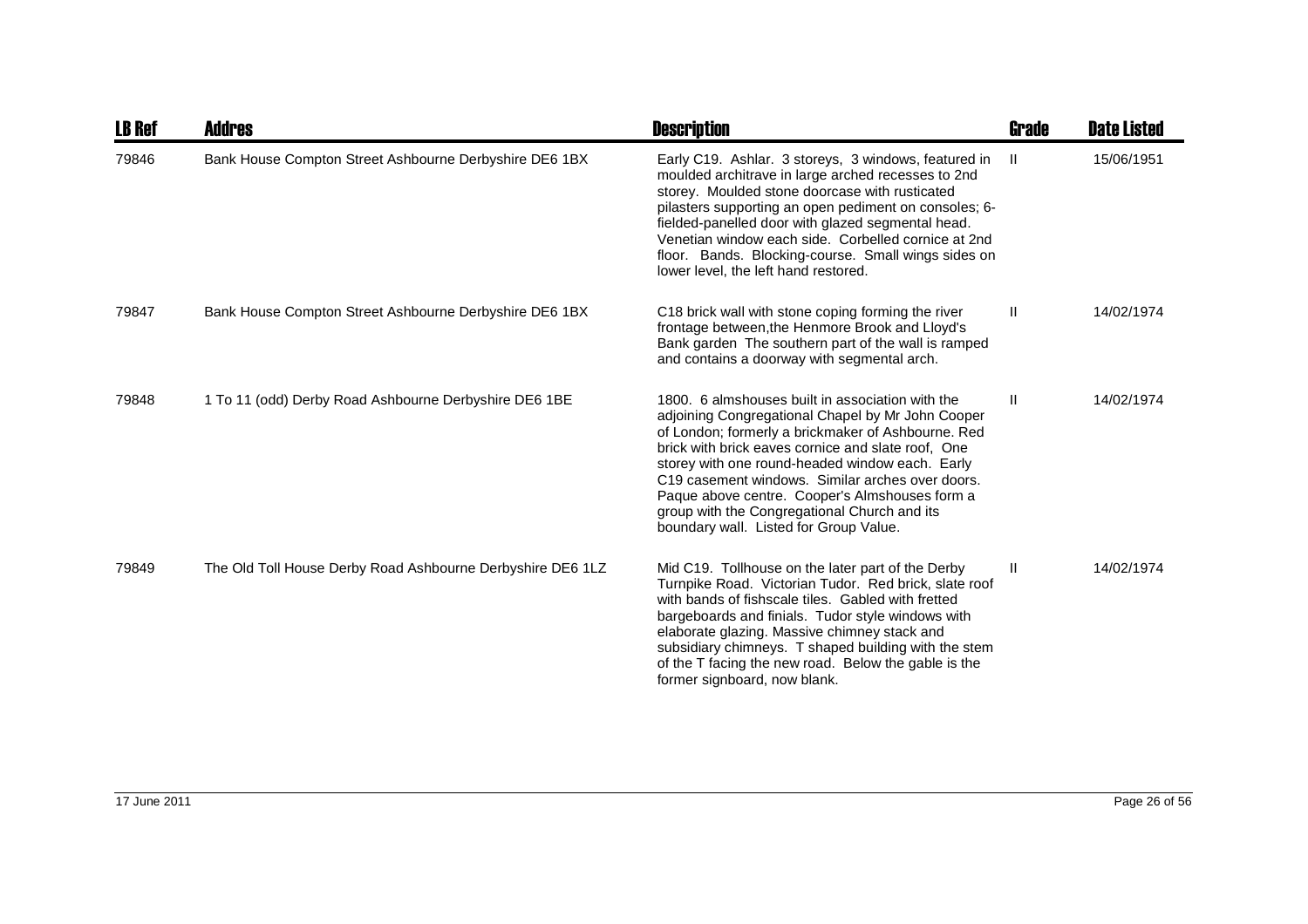| <b>LB Ref</b> | Addres                                                 | <b>Description</b>                                                                                                                                                                                                                                                                                                                                                                                                                                                                                                                                                                                                                                                                                                                                               | Grade        | <b>Date Listed</b> |
|---------------|--------------------------------------------------------|------------------------------------------------------------------------------------------------------------------------------------------------------------------------------------------------------------------------------------------------------------------------------------------------------------------------------------------------------------------------------------------------------------------------------------------------------------------------------------------------------------------------------------------------------------------------------------------------------------------------------------------------------------------------------------------------------------------------------------------------------------------|--------------|--------------------|
| 79850         | Walton Bank 24 Derby Road Ashbourne Derbyshire DE6 1BE | Early C19. Local tradition asserts that this house, and<br>the building in the rear yard, formed the prison to<br>which 200 or 300 officers of the Napoleonic Army<br>under General Rochambeau were taken after being<br>captured in circa 1803. The house is of red brick with<br>double span hipped slate roof. 2 storeys, 5 windows,<br>centre 3 sashes with late C19 glazing bars. Outer<br>windows fixed with glazing bars and small centre<br>opening casements. Those of ground floor round<br>arched. Painted stone architraves. Round arched<br>doorway with coved stucco frame and segmental<br>fanlight. Stucco eaves cornice. At rear, studded door<br>with iron bar latch and small windows with plain stone<br>architraves. Similar fixed windows. | H.           | 14/02/1974         |
| 79851         | Former Prison Derby Road Ashbourne Derbyshire          | Early C19 building said to have formed part of the<br>prison quarters for French officers, captured in the<br>Napoleonic Wars, with No 24 itself. Red brick building<br>of 2 and 3 storeys high on sloping ground. Hipped<br>slate roof. Modern roofing built against facade but<br>appear to have been 4 pairs of fixed windows, with<br>small casement and with stone architraves, half way<br>up wall. Interior cells remain.                                                                                                                                                                                                                                                                                                                                 | $\mathbf{H}$ | 14/02/1974         |
| 79853         | 2 Dig Street Ashbourne Derbyshire DE6 1GS              | Late C18/early C19. Red brick, tiled roof. 3 storeys, 1 II<br>window. Sashes with glazing bars, stone/stucco<br>lintel. Shop front new built up in red brick and window<br>with small panes inserted. Modern side door. Nos 2<br>to 14 (even) form a group. Listed for Group Value.                                                                                                                                                                                                                                                                                                                                                                                                                                                                              |              | 14/02/1974         |
| 79854         | 6 Dig Street Ashbourne Derbyshire DE6 1GF              | Late C18/early C19. Red brick, roof not visible. 4<br>storeys, 2 windows, sashes With glazing bars those of<br>1st floor with lintels. Early C20 shop front. Nos 2 to<br>14 (even) form a group.                                                                                                                                                                                                                                                                                                                                                                                                                                                                                                                                                                 | Ш            | 14/02/1974         |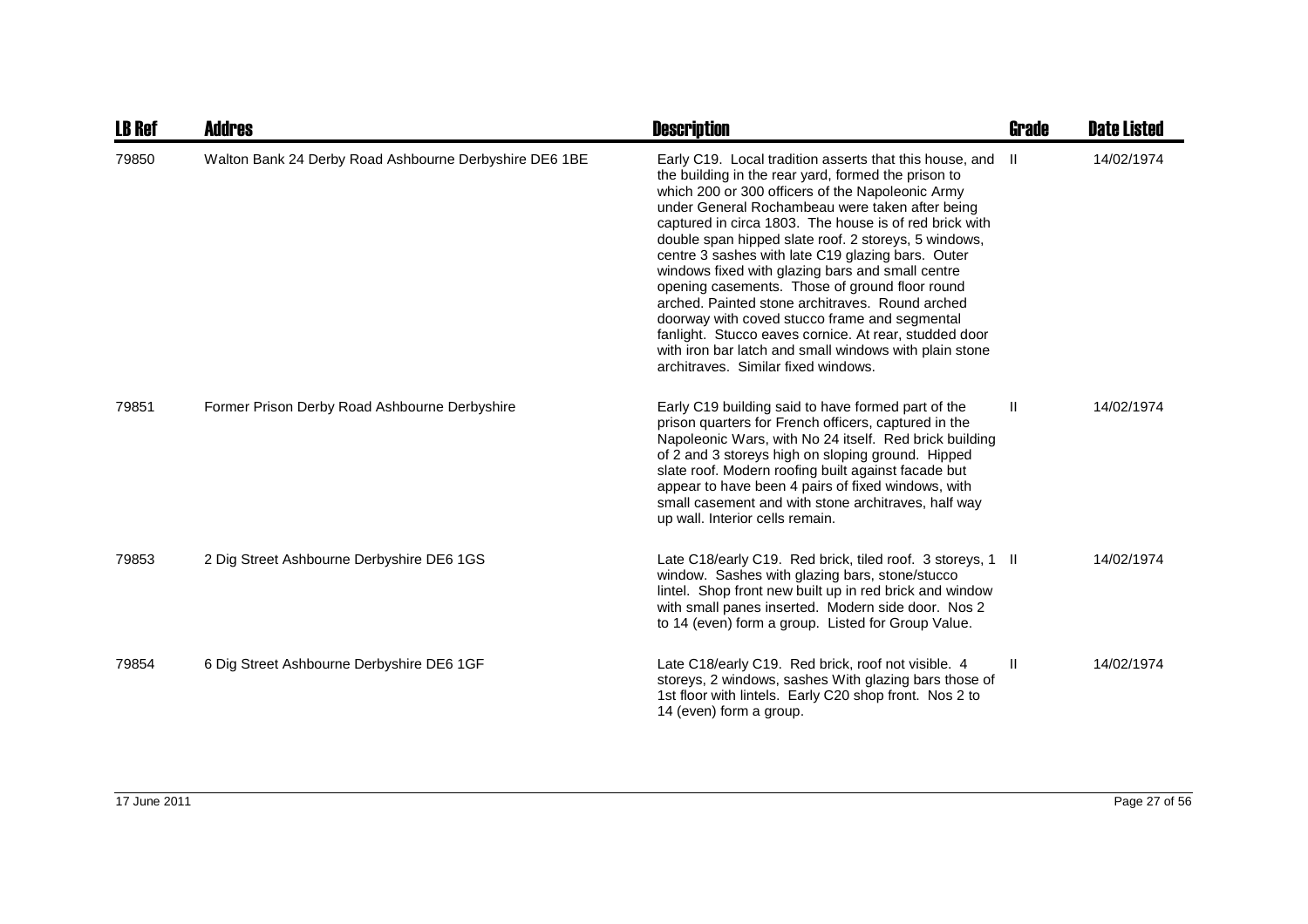| <b>LB Ref</b> | Addres                                     | <b>Description</b>                                                                                                                                                                                                                                                                                                                                                                                                                                                                                                        | Grade | <b>Date Listed</b> |
|---------------|--------------------------------------------|---------------------------------------------------------------------------------------------------------------------------------------------------------------------------------------------------------------------------------------------------------------------------------------------------------------------------------------------------------------------------------------------------------------------------------------------------------------------------------------------------------------------------|-------|--------------------|
| 79855         | 8 Dig Street Ashbourne Derbyshire          | Late C18/early C19. Red brick, tiled roof. 3 storeys, 2 II<br>windows, sashes without glazing bars, those of 1st<br>floor with lintels. Modern shop front. Nos 2 to 14<br>(even) form a group. Listed for Group Value.                                                                                                                                                                                                                                                                                                    |       | 14/02/1974         |
| 79856         | 10 Dig Street Ashbourne Derbyshire DE6 1GF | Late C18/early C19. Red brick, tiled roof. 3 storeys, 3 II<br>windows, sashes without glazing bars, some with<br>lintels. Early C20 shop front. Nos 2 to 14 (even) form<br>a group. Listed for Group Value.                                                                                                                                                                                                                                                                                                               |       | 14/02/1974         |
| 79857         | 12 Dig Street Ashbourne Derbyshire DE6 1GF | Late C18/early C19. Red brick, slate roof. 3 storeys,<br>3 windows, sashes without glazing bars. 1st floor with<br>keystones, lintels, and centre blank. Modern shop<br>front. Nos 2 to 14 (even) form a group. Listed for<br>Group Value.                                                                                                                                                                                                                                                                                | H.    | 14/02/1974         |
| 79858         | 14 Dig Street Ashbourne Derbyshire DE6 1GF | Late CI8/early C19. Red brick. 3 storeys, 2 windows,<br>sashes without glazing bars. Modern shop front. Nos<br>2 to 14 (even) form a group. Listed for Group Value.                                                                                                                                                                                                                                                                                                                                                       | - II  | 14/02/1974         |
| 79859         | 9 Dig Street Ashbourne Derbyshire DE6 1GF  | C18. Red brick, tiled roof. 3 storeys, one window.<br>Contemporary small double shop front. Nos 9 to 17<br>(odd) form a group. Listed for Group Value.                                                                                                                                                                                                                                                                                                                                                                    | Ш     | 14/02/1974         |
| 79860         | 11 Dig Street Ashbourne Derbyshire DE6 1GF | At rear of Nos 13 and 15. CI8 facade. Red brick with<br>brick eaves cornice. Roofed with old tiles. 2 storeys<br>but south-east end of 3 storeys although building of<br>uniform height. 3 windows, sashes with glazing bars<br>and early C19 casements. Doorway with pilasters,<br>entablature with cornice, small flat hood above, 6<br>panelled door. Stone steps up against the north-west<br>end to rear of No 9. Modern addition at front not<br>listed. Nos 9 to 17 (odd) form a group. Listed for<br>Group Value. | -II   | 14/02/1974         |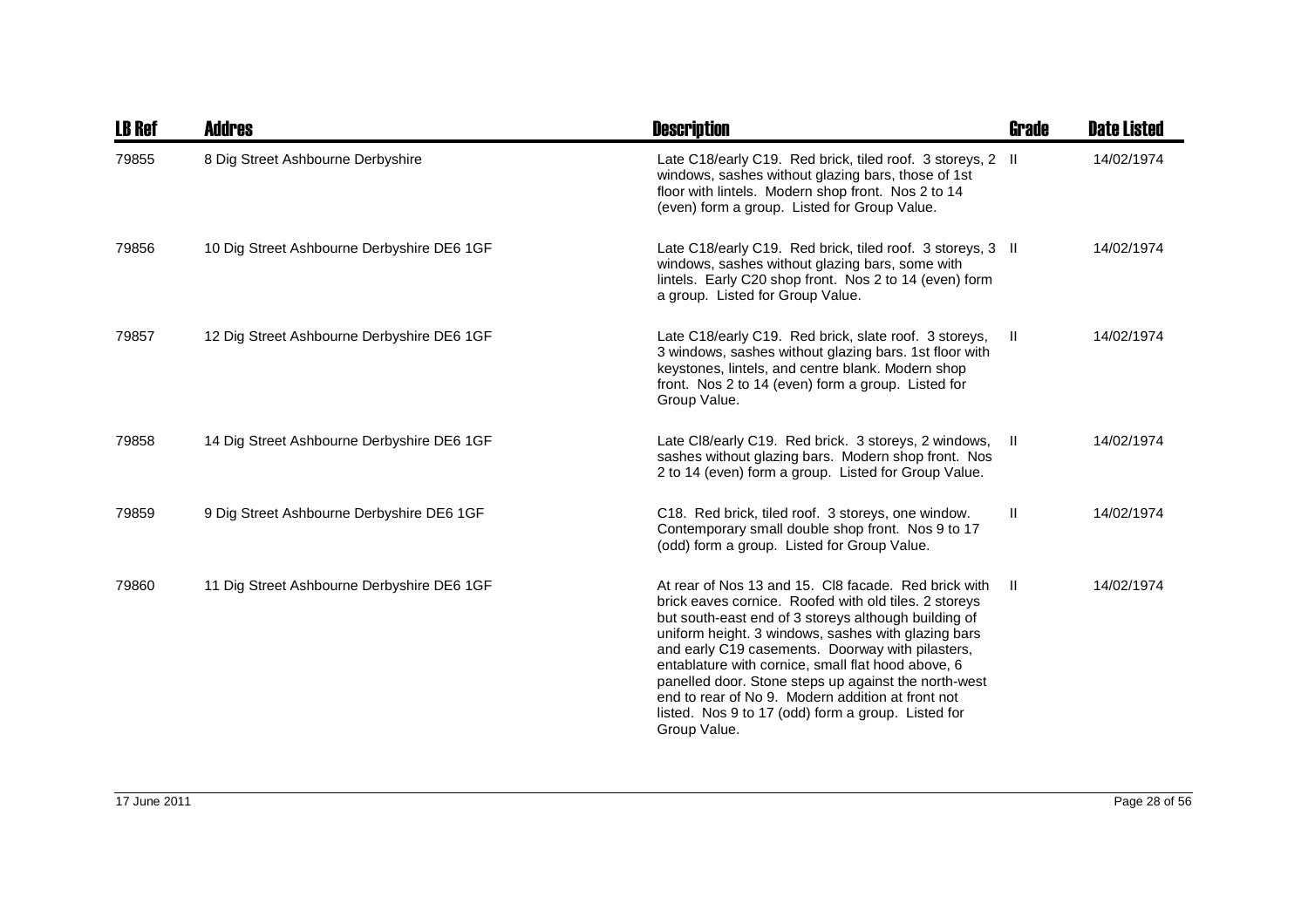| <b>LB Ref</b> | <b>Addres</b>                      | <b>Description</b>                                                                                                                                                                                                                                                                                                                                                                                                                                                                                                                                                                                                                                                                                                                                                                                                                                                                                                 | Grade | <b>Date Listed</b> |
|---------------|------------------------------------|--------------------------------------------------------------------------------------------------------------------------------------------------------------------------------------------------------------------------------------------------------------------------------------------------------------------------------------------------------------------------------------------------------------------------------------------------------------------------------------------------------------------------------------------------------------------------------------------------------------------------------------------------------------------------------------------------------------------------------------------------------------------------------------------------------------------------------------------------------------------------------------------------------------------|-------|--------------------|
| 79861         | 13 Dig Street Ashbourne Derbyshire | In the entry for the following: DIG STREET (South-<br>West Side) Nos 13 & 15 The address shall be<br>amended to read: DIG STREET (South-West Side)<br>No. 13 And the description shall be amended to read:<br>House with shop. Circa 1800. Stuccoed brick, tiled<br>roof. 3 storeys. Regular 2-window range. Dentil<br>cornice. Moulded surrounds to 1st and 2nd floor<br>windows, the former with 12-pane the latter with 6-<br>pane hornless sash windows. Wide doorway with<br>raised panelled door to left divided by 2-light sash<br>window from mid-late C19 shop front which returns to<br>right, with end panelled pilasters and panelled door<br>under rectangular overlight. Ridge stacks. 2-light<br>STREET (South-West Side) Nos 13 & 15 C18. Red<br>brick with tiled roof. 3 storeys, 5 windows. No 13 is<br>stuccoed. Modern shop fronts. Nos 9 to 17 (odd) form<br>a group. Listed for Group Value. | H.    | 14/02/1974         |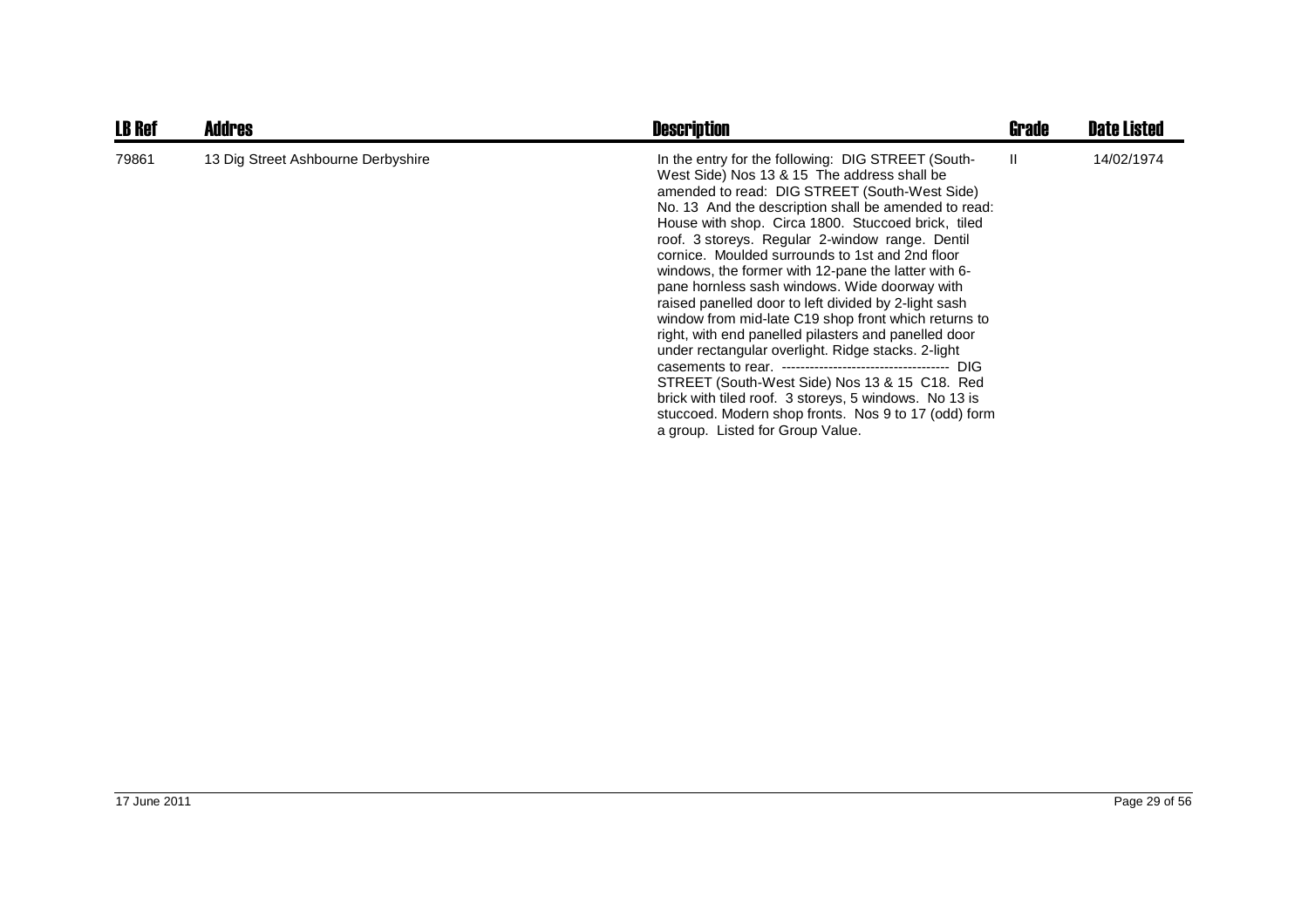| <b>LB Ref</b> | Addres                                            | <b>Description</b>                                                                                                                                                                                                                                                                                                                                                                                                                                                                                                                                                                                                                                                                                                                                                                                                                                                                                                                                                                                                                                                                                                                                                                                                                                                                                                                                                                                                                                                               | Grade        | <b>Date Listed</b> |
|---------------|---------------------------------------------------|----------------------------------------------------------------------------------------------------------------------------------------------------------------------------------------------------------------------------------------------------------------------------------------------------------------------------------------------------------------------------------------------------------------------------------------------------------------------------------------------------------------------------------------------------------------------------------------------------------------------------------------------------------------------------------------------------------------------------------------------------------------------------------------------------------------------------------------------------------------------------------------------------------------------------------------------------------------------------------------------------------------------------------------------------------------------------------------------------------------------------------------------------------------------------------------------------------------------------------------------------------------------------------------------------------------------------------------------------------------------------------------------------------------------------------------------------------------------------------|--------------|--------------------|
| 79862         | 15 And 17 Dig Street Ashbourne Derbyshire DE6 1GF | In the entry for the following: DIG STREET No. 17<br>The address shall be amended to read: DIG STREET<br>Nos 15 & 17 And the description shall be amended to<br>read: Number 15: C18. Red brick, roof not visible.<br>Dentil eaves cornice. 3 storeys, 3 sash windows with<br>boxed frames and with cambered head linings,<br>vertical glazing bars only to upper windows, late C19<br>glazing below. C19 console bracket cornice and<br>pilasters, flank renewed. 3 light shop window that<br>stretches across the frontage. At rear a wing of brick<br>with tile roof. 2 storeys, 2 windows, sashes with boxed<br>frames and glazing bars. Number 17: House with<br>shop. Mid and late c19. Brick in Flemish bond. Single<br>window range. 3 storeys Upper window breaks eaves<br>level under gable with wavy bargeboards. 4-pane<br>sashes to 2nd floor. Canted oriel with casement to 1st<br>shop front, C19 with timber columns supporting deeply<br>moulded cornice. Half glazed and panelled door.<br>Renewed brick plinth. Included for group<br>17 C18. Red brick, roof not visible. Dentil eaves<br>cornice. 3 storeys, 3 sash windows with boxed frames<br>and with cambered head linings, vertical glazing bars<br>only to upper windows, late C19 glazing below.<br>Altered shop fronts. At rear a wing of brick with slate<br>roof. 2 storeys, 2 windows, sashes with boxed frames<br>and glazing bars. Nos 9 to 17 (odd) form a group.<br>Listed for Group Value. | $\mathbf{H}$ | 14/02/1974         |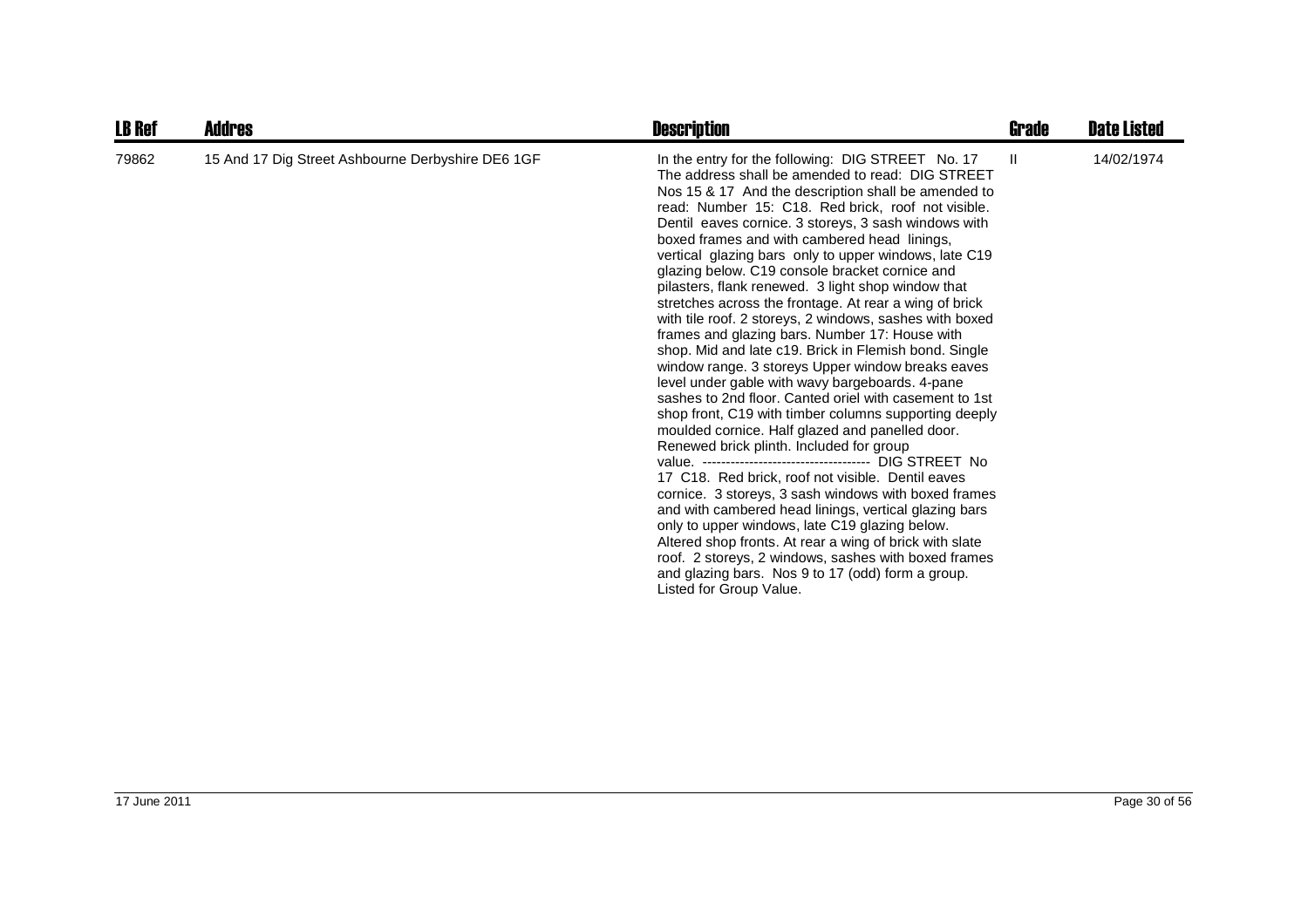| <b>LB Ref</b> | Addres                                                | <b>Description</b>                                                                                                                                                                                                                                                                                                                                                                                                                                                                                                                                                                                  | Grade         | <b>Date Listed</b> |
|---------------|-------------------------------------------------------|-----------------------------------------------------------------------------------------------------------------------------------------------------------------------------------------------------------------------------------------------------------------------------------------------------------------------------------------------------------------------------------------------------------------------------------------------------------------------------------------------------------------------------------------------------------------------------------------------------|---------------|--------------------|
| 79863         | 1 Dove House Green Ashbourne Derbyshire DE6 1FF       | Early C18. Chequered brick and stone dressings with<br>quoins. Roof with coved stone eaves and old tiles. 2<br>storeys with 5 unbarred windows in moulded<br>architraves. Later stuccoed pilastered doorcases with<br>outer architraves. Gothic glazed rectangular fanlight;<br>semi-circular steps. One storey wing with C19 bay at<br>northern side. Interior has some panelling, staircase<br>and 2 semi-circular arches across the hall. The Dove<br>House, garden wall and gazebo form a group with the<br>Pump, Bellevue Road and with Nos 24 and 26 Union<br>Street. Listed for Group Value. | <b>IISTAR</b> | 15/06/1951         |
| 79864         | 1 Dove House Green Ashbourne Derbyshire DE6 1FF       | C18. Red brick garden wall to Dove House occupying<br>the long curved corner between Union Street and<br>Dovehouse Green. The Dove House, garden wall and<br>gazebo form a group with the Pump, Bellevue Road<br>and with Nos 24 and 26 Union Street.                                                                                                                                                                                                                                                                                                                                               | -II.          | 14/02/1974         |
| 79865         | 1 Dove House Green Ashbourne Derbyshire DE6 1FF       | Early/mid C18 Gazebo. Red brick with peaked tiled<br>roof. One sash window, with glazing bars, over<br>ground floor arch. The Dove House, garden wall and<br>gazebo form a group with the Pump, Bellevue Road<br>and with Nos 24 and 26 Union Street.                                                                                                                                                                                                                                                                                                                                               | $\mathbf{H}$  | 14/02/1974         |
| 79866         | 49 And 51 The Green Road Ashbourne Derbyshire DE6 1ED | C18 facades. Pair of houses, No 49 red brick, No 51<br>roughcast both with hipped slate roof. Massive double<br>stack central chimney with brick cornice, similar rear<br>chimneys on each side. 2 storeys, 2 windows each,<br>sashes with exposed frames and thin glazing bars.<br>Keystones in plain window lintels. Ground floor window<br>of No 51, modern bay. Doors have labels on brackets<br>and panelled pilasters.                                                                                                                                                                        | Ш.            | 14/02/1974         |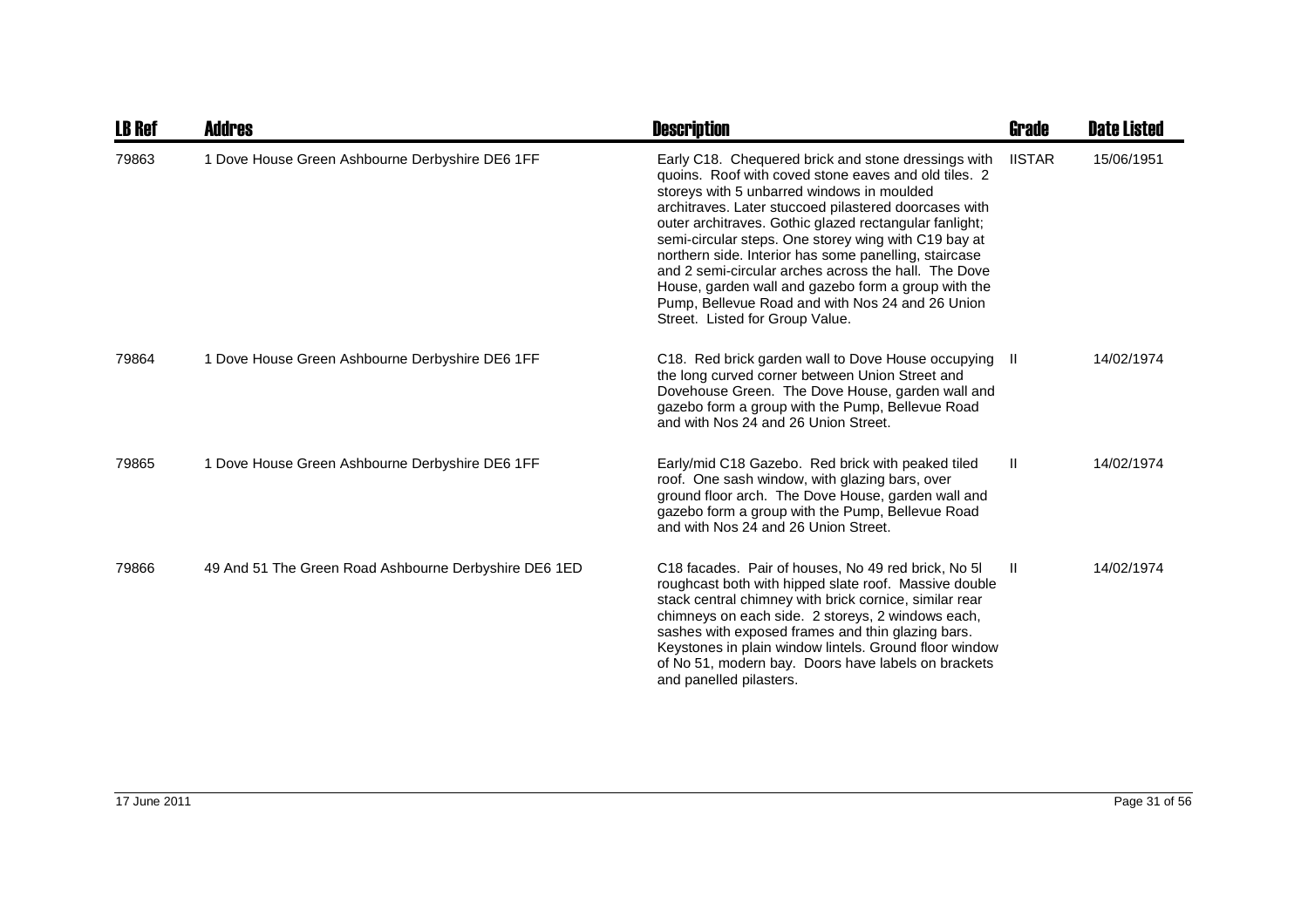| <b>LB Ref</b> | <b>Addres</b>                                                  | <b>Description</b>                                                                                                                                                                                                                                                                                                                                                                                                                                                                                                                                    | Grade         | <b>Date Listed</b> |
|---------------|----------------------------------------------------------------|-------------------------------------------------------------------------------------------------------------------------------------------------------------------------------------------------------------------------------------------------------------------------------------------------------------------------------------------------------------------------------------------------------------------------------------------------------------------------------------------------------------------------------------------------------|---------------|--------------------|
| 79868         | 4 King Street Ashbourne Derbyshire DE6 1EA                     | Early C18 facade - part of same block as No 32<br>Market Place and No 2 King Street. Red brick, 2<br>storeys and attics, gabled. 2 windows, all early C19<br>casements. Ground floor also includes one small early<br>C19 shop window. Entablature with cornice, architrave<br>and pilasters - glazing bars. Small square blocked<br>window with wooden lintel next to plain plank door.                                                                                                                                                              | Ш             | 14/02/1974         |
| 79869         | 1 Lovatts Yard Market Place Ashbourne Derbyshire DE6 1FH       | C18 house. Red brick with stone bands at 1st and<br>2nd floor sill height. Roof with old tiles and end<br>chimneys. 3 storeys, generally 4 windows. Sashes<br>with glazing bars, one centre square window on top<br>storey has cobweb glazing. Gauged flat arches with<br>keyblocks. Centre door with moulded architrave but<br>original doorcase missing. Later, 3-storeyed, 2<br>windowed facade to north-east. All the buildings in<br>Lovatt's Yard together with the rear of Nos 21 and 22<br>Market Place form a group. Listed for Group Value. | $\mathbf{II}$ | 14/02/1974         |
| 79871         | 2 Lovatts Yard Market Place Ashbourne Derbyshire DE6 1FH       | Early C19 cottage. Red brick with tiled roof. 2<br>storeys, 3 windows, sliding casements in elliptical<br>arched frames with glazing bars. Door with pilasters<br>arid small bracketed hood. All the buildings in Lovatt's<br>Yard together with the rear of Nos 21 and 22 Market<br>Place form a group. Listed for Group Value.                                                                                                                                                                                                                      | Ш             | 14/02/1974         |
| 79872         | 3 And 4 Lovatts Yard Market Place Ashbourne Derbyshire DE6 1FH | Early C19 cottages, Red brick with tiled roof 2<br>storeys, 3 windows with gothic glazing bars. Doors<br>with pilasters and small bracketed hoods. All the<br>buildings in Lovatt's Yard together with the rear of Nos<br>21 and 22 Market Place form a group. Listed for<br>Group Value.                                                                                                                                                                                                                                                             | Ш             | 14/02/1974         |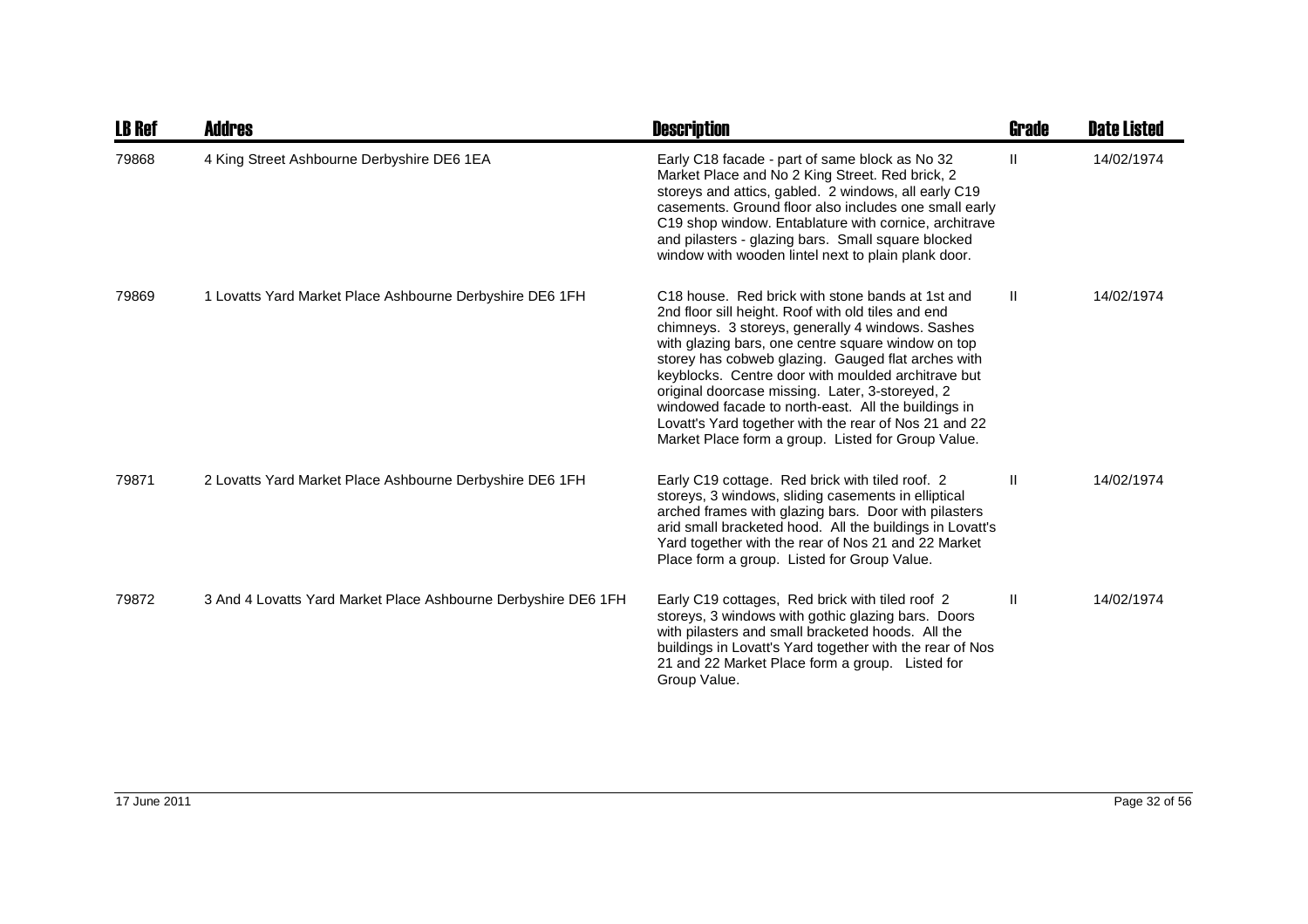| <b>LB Ref</b> | <b>Addres</b>                                  | <b>Description</b>                                                                                                                                                                                                                                                                                                                                                                                                                                  | Grade        | <b>Date Listed</b> |
|---------------|------------------------------------------------|-----------------------------------------------------------------------------------------------------------------------------------------------------------------------------------------------------------------------------------------------------------------------------------------------------------------------------------------------------------------------------------------------------------------------------------------------------|--------------|--------------------|
| 79873         | Lovatts Yard Market Place Ashbourne Derbyshire | C18/early CI9 red brick wall forming the north-west<br>and north-eastern boundary of Lovatt's Yard. All the<br>buildings in Lovatt's Yard together with the rear of Nos<br>21 and 22 Market Place form a group. Listed for<br>Group Value.                                                                                                                                                                                                          | $\mathbf{H}$ | 14/02/1974         |
| 79874         | Market Place Ashbourne Derbyshire              | C18 or early C19 or earlier. Paved surface of Market<br>Place and flanking pavements. Mostly limestone setts<br>with some flagstones. Raised pavements to west and<br>north-eastern sides. All the listed buildings in Market<br>Place form a group. Listed for Group Value.                                                                                                                                                                        | - 11         | 14/02/1974         |
| 79875         | 3 Market Place Ashbourne Derbyshire DE6 1EU    | C18. Red brick, ground floor painted. Tiled roof. 3<br>storeys, 3 windows without glazing bars. Small curved<br>bay at each end of ground floor with glazing bars intact<br>and modern shop front between. One window<br>(northern) is modern reproduction bow. All the listed<br>buildings in Market Place form a group. Listed for<br>Group Value.                                                                                                | -H.          | 06/05/1970         |
| 79876         | 5 Market Place Ashbourne Derbyshire            | C <sub>18</sub> facade. Rendered and channelled with hipped<br>slate roof. 3 storeys with 2 windows on each facade<br>all sashes with glazing bars Modern shop front on<br>ground floor. House doorway with pediment and 6<br>panelled door. South-eastern elevation facing No 3<br>(qv) has top part oversailing and now supported on<br>modern wooden brackets. All the listed buildings in<br>Market Place form a group. Listed for Group Value. | $\mathbf{H}$ | 14/02/1974         |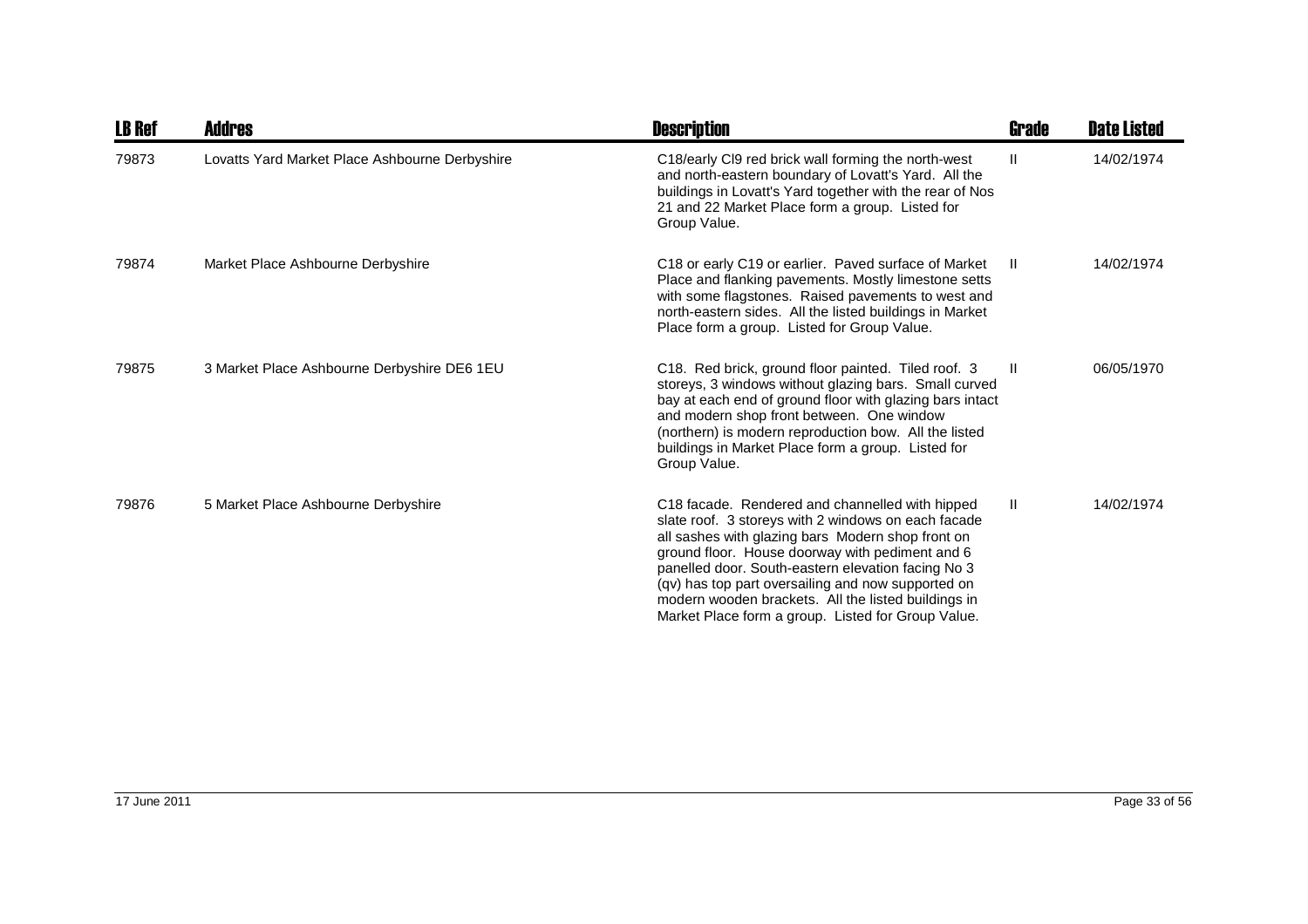| <b>LB Ref</b> | <b>Addres</b>                                                                      | <b>Description</b>                                                                                                                                                                                                                                                                                                                                                                                                                                                                        | Grade        | <b>Date Listed</b> |
|---------------|------------------------------------------------------------------------------------|-------------------------------------------------------------------------------------------------------------------------------------------------------------------------------------------------------------------------------------------------------------------------------------------------------------------------------------------------------------------------------------------------------------------------------------------------------------------------------------------|--------------|--------------------|
| 79877         | 7 Market Place Ashbourne Derbyshire DE6 1EU                                        | Late C18 stucco facade, with painted imitation<br>timbering but actual earlier timber frame exposed<br>internally. 2 storeys, 2 penthouse additions at the<br>sides with central gabled porch. 2 casements, top<br>floor early C19, ground floor reproduction windows<br>with leading. Tiled roof. All the listed buildings in<br>Market Place form a group. Listed for Group Value.                                                                                                      | Ш            | 15/06/1951         |
| 79878         | 9 Market Place Ashbourne Derbyshire DE6 1EU                                        | Circa 1800. Roughcast with plain eaves. Tiled roof. 4 II<br>storeys, 4 windows. Moulded wood doorcase. Gabled<br>wing at right angles, 3 storeys, 3 windows with plain<br>lintels. Coved plaster eaves. All the listed buildings in<br>Market Place form a group. Listed for Group Value.                                                                                                                                                                                                 |              | 06/05/1970         |
| 79879         | Ashbourne Ex-servicemens Club 9 - 11A Market Place Ashbourne<br>Derbyshire DE6 1EU | Market Place Nos 11 & 11A (part of Royal British<br>Legion HQ) Late C18/early C19 shop and house at<br>rear. Roughcast. Roof banded with plain and fish<br>scale tiles. 3 storeys, 2 windows with boxed frames.<br>No glazing bars. C19 style shop front now forms Heng<br>Bar. C19 frame with end stops has side door and 4<br>reproduction arched panels forming windows with<br>wooden panels below. All the listed buildings in<br>Market Place form a group. Listed for Group Value. | $\mathbf{H}$ | 14/02/1974         |
| 79880         | 13 Market Place Ashbourne Derbyshire                                               | Early C19. Red brick with moulded stone eaves. 3<br>storeys, 2 windows with moulded keyblocks and<br>engraved lintels. Sashes with glazing bars. Modest<br>original double-frontel; shop with barred bay windows.<br>All the listed buildings in Market Place form a group.<br>Listed for Group Value.                                                                                                                                                                                    | $\mathbf{H}$ | 06/05/1970         |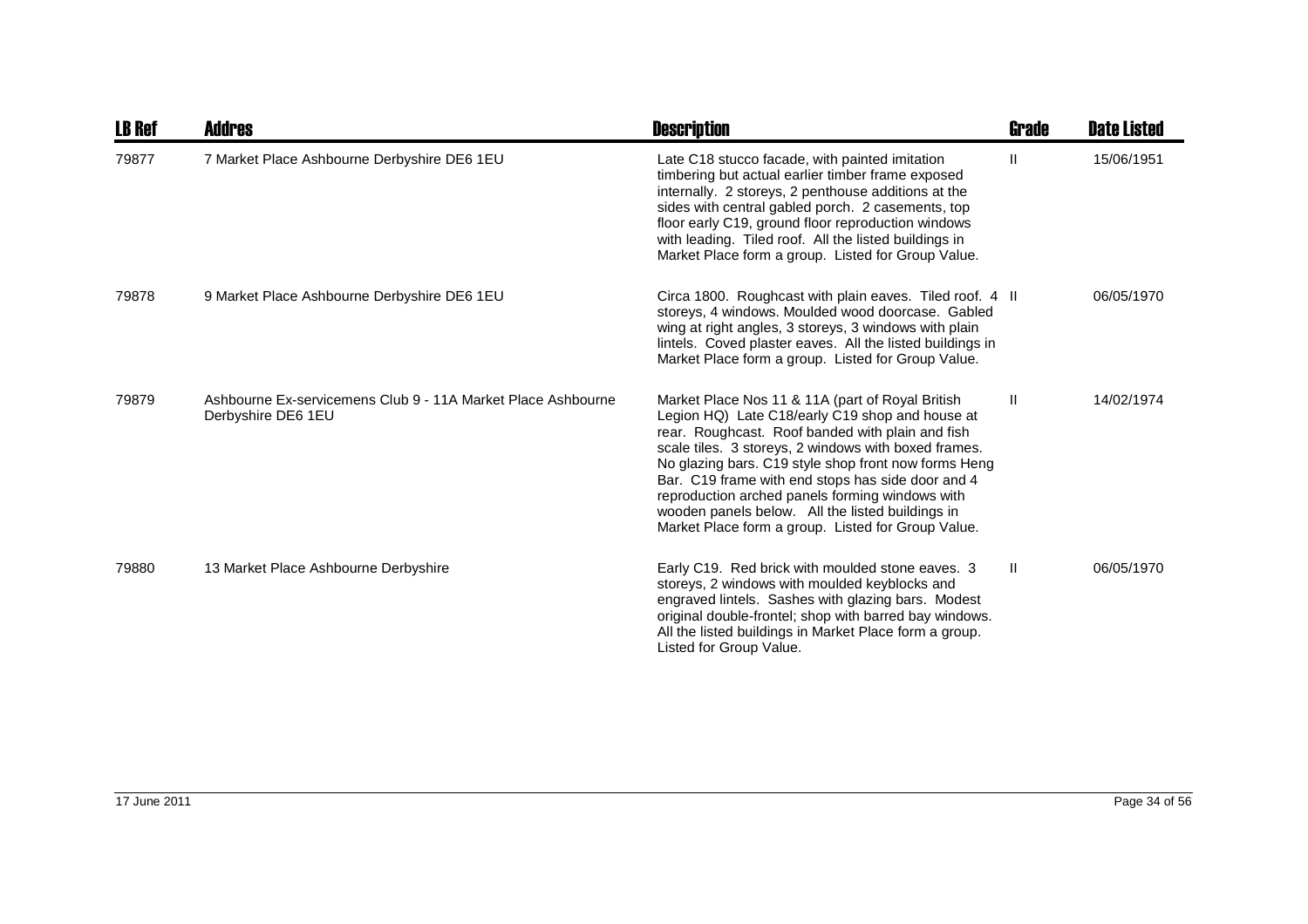| <b>LB Ref</b> | <b>Addres</b>                                               | <b>Description</b>                                                                                                                                                                                                                                                                                                                                                                                                                                | Grade | <b>Date Listed</b> |
|---------------|-------------------------------------------------------------|---------------------------------------------------------------------------------------------------------------------------------------------------------------------------------------------------------------------------------------------------------------------------------------------------------------------------------------------------------------------------------------------------------------------------------------------------|-------|--------------------|
| 79881         | Ye Olde Vaults 21 Market Place Ashbourne Derbyshire DE6 1EU | C18. Stucco facade with eaves cornice and tiled roof.<br>3 storeys, 2 windows in moulded architraves, sashes<br>without glazing bars. Doorway with moulded<br>architrave and cornice. Eastern facade has wooden<br>gallery or verandah slightly raised from ground floor<br>level. Massive wooden pillars support roof. All the<br>listed buildings in Market Place form a group. Listed<br>for Group Value.                                      | H.    | 06/05/1970         |
| 79882         | 29 Market Place Ashbourne Derbyshire DE6 1EU                | Mid C19. Red brick with tiled roofs, brick band at 1st<br>and 2nd floor sill heights. 3 storeys, 2 windows without<br>glazing bars, with small keystones. 2 small modern<br>square bays forming shop windows. Grade II for<br>group value. All the listed buildings in Market Place<br>form a group. Listed for Group Value.                                                                                                                      | H.    | 14/02/1974         |
| 79883         | 31 To 33 (odd) Market Place Ashbourne Derbyshire DE6 1EU    | Early C19. Red brick with brick eaves cornice and old II<br>tiled roof. 3 storeys, 4 windows with glazing bars<br>missing. Later bays to 1st floor. Modern shop front to<br>No 31 and double-fronted early C20 shop front to No<br>33. Between 2 shops is a round arched entrance,<br>enriched with stucco moulding, keystone and brackets<br>to Friths Yard. Grade II for group value. All the listed<br>buildings in Market Place form a group. |       | 14/02/1974         |
| 79884         | 35 Market Place Ashbourne Derbyshire                        | C18. Red brick, old tiled roof, chimney and brick<br>eaves cornice. 3 storeys, one window with C19 stucco<br>pediment over, bracketed and enriched. Sashes<br>without glazing bars. C19 shop window, a tall bay with<br>vertical glazing bars, arched doorway beside this.<br>Grade II for group value. All the listed buildings in<br>Market Place form a group. Listed for Group Value.                                                         | Ш     | 14/02/1974         |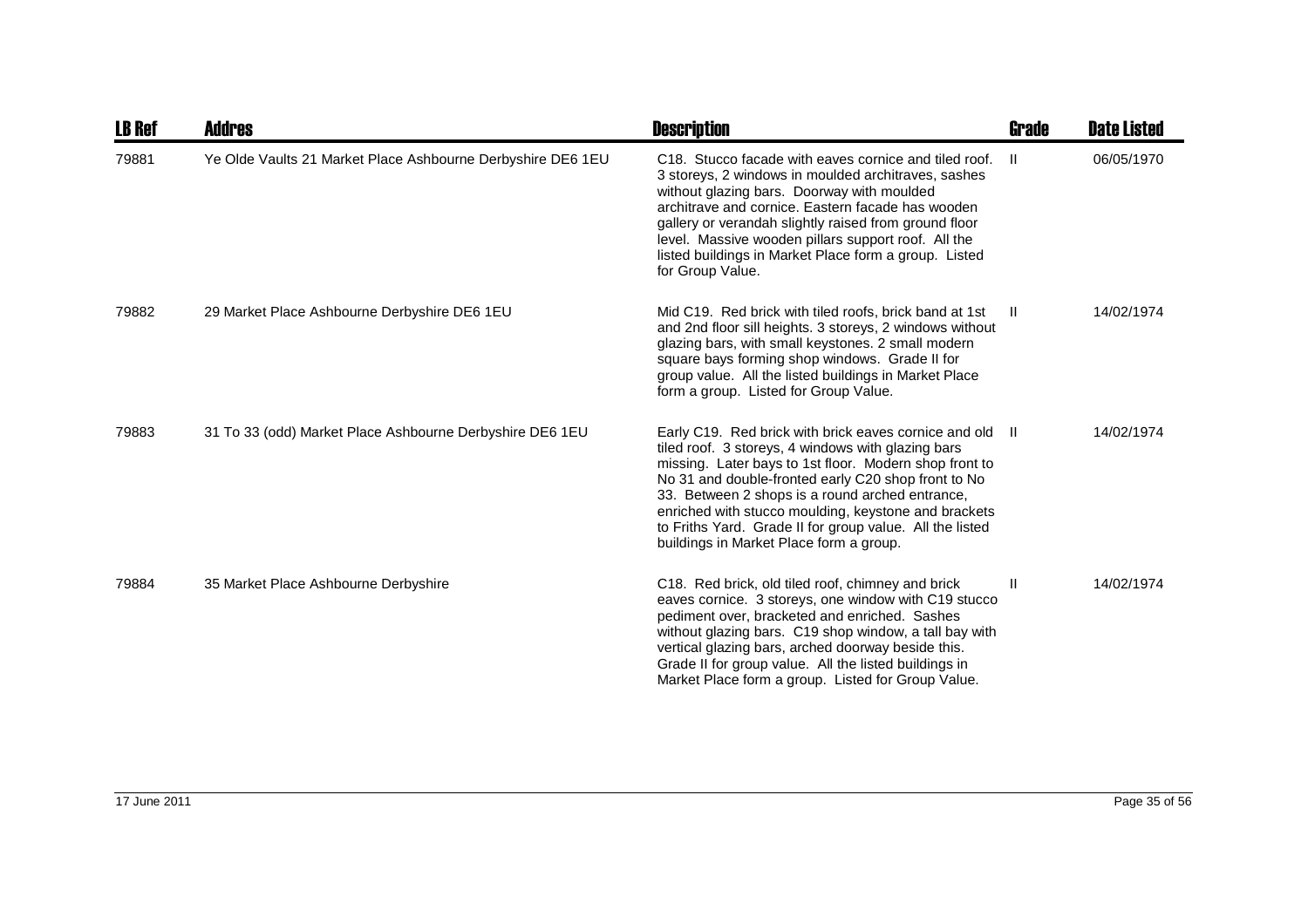| <b>LB Ref</b> | <b>Addres</b>                                                  | <b>Description</b>                                                                                                                                                                                                                                                                                                                                                                                                                                                                                                                                                                                                                                                                                                                                   | Grade        | <b>Date Listed</b> |
|---------------|----------------------------------------------------------------|------------------------------------------------------------------------------------------------------------------------------------------------------------------------------------------------------------------------------------------------------------------------------------------------------------------------------------------------------------------------------------------------------------------------------------------------------------------------------------------------------------------------------------------------------------------------------------------------------------------------------------------------------------------------------------------------------------------------------------------------------|--------------|--------------------|
| 79885         | 37 To 41 (odd) Market Place Ashbourne Derbyshire DE6 1EU       | C18. Red brick with eaves cornice and tiled roof. 3<br>storeys, 6 windows, sashes with glazing bars missing.<br>No 37 has a modern shop front, No 39 a mid C19 one,<br>slightly altered with steps and iron railings. Listed for<br>Group Value.                                                                                                                                                                                                                                                                                                                                                                                                                                                                                                     | Ш            | 06/05/1970         |
| 79886         | George And Dragon 43 Market Place Ashbourne Derbyshire DE6 1EU | Late C19 façade to earlier building. Rendered white<br>with old tiled roof. Quoins at outer end. 3 storeys, 3<br>windows, all sashes except 2 later bays with cornices<br>on ground floor. Top centre storey has half-hipped<br>gable over an arched recess. Recess has moulded<br>architrave and decorated plaster surround, and<br>contains gilded and painted figure of St George and<br>the Dragon in high relief, which forms the inn sign.<br>Supporting bracketed cornice. Additional bracketed<br>cornice with signboard. Hood to doorway has<br>moulding inside and fluted stops outside. Steps with<br>rails and lamp standards. Important focal position at<br>the corner of the market place merits Grade II. Listed<br>for Group Value. | Ш            | 14/02/1974         |
| 79887         | 2 To 6 (even) Market Place Ashbourne Derbyshire DE6 1ES        | Early C19. Stucco facades with long and short<br>quoins. Tiled roof. 3 storeys, 6 windows in moulded<br>architrave surrounds. No 2 has C19 shop front and<br>Nos 4 and 6 the remains of same. Arch headed iron<br>glazing bars with decorative spandrels, heavy<br>bracketed stops and dentil cornice over Nos 2 and 6.<br>Return to No 2 on St John's Street has small shop<br>front with pilasters, entablature and architrave with<br>cornice. All the listed buildings in Market Place form a<br>group. Listed for Group Value.                                                                                                                                                                                                                  | $\mathbf{I}$ | 06/05/1970         |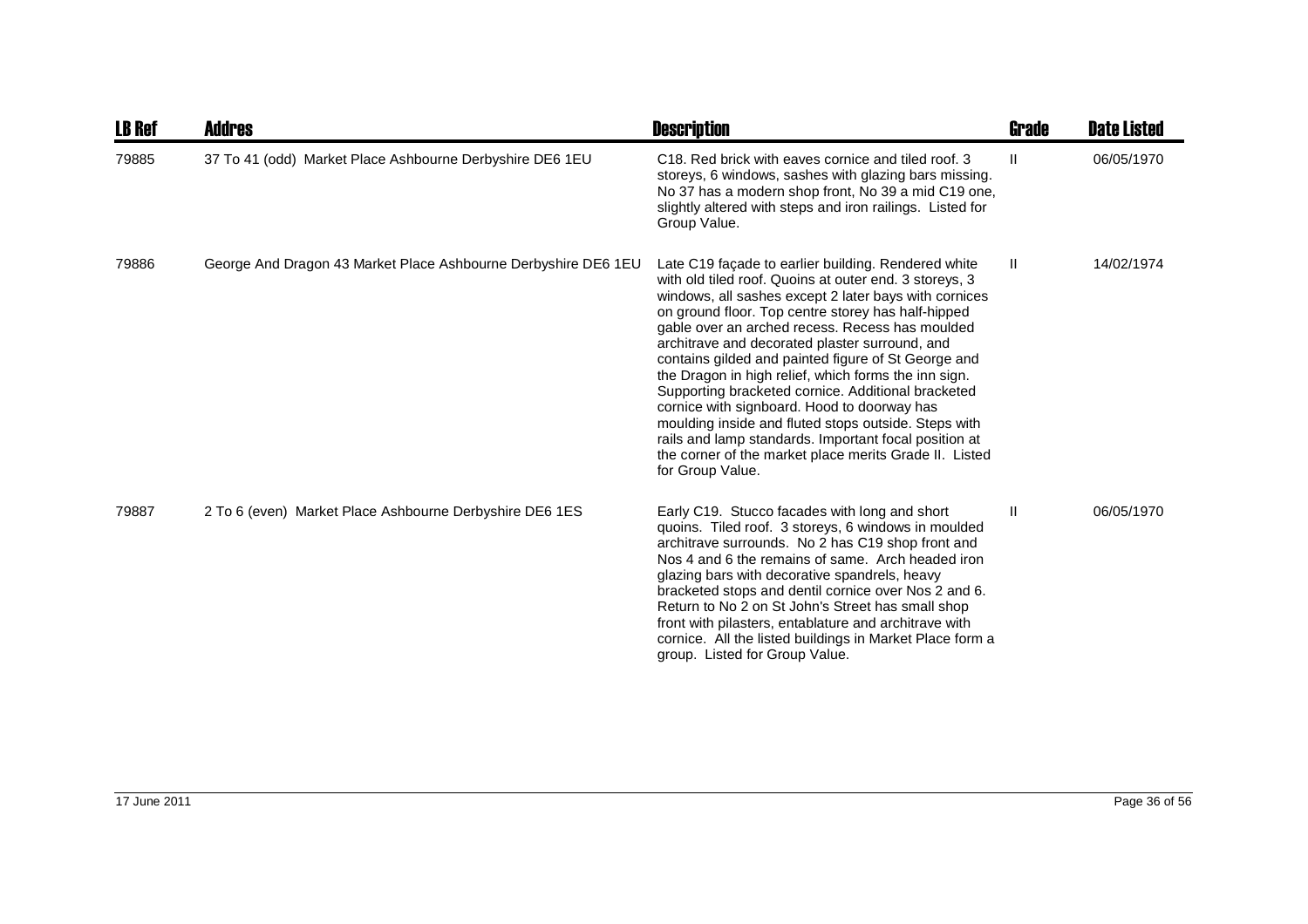| <b>LB Ref</b> | <b>Addres</b>                                | <b>Description</b>                                                                                                                                                                                                                                                                                                                                                                                                                                                                                                                                                                                              | Grade        | <b>Date Listed</b> |
|---------------|----------------------------------------------|-----------------------------------------------------------------------------------------------------------------------------------------------------------------------------------------------------------------------------------------------------------------------------------------------------------------------------------------------------------------------------------------------------------------------------------------------------------------------------------------------------------------------------------------------------------------------------------------------------------------|--------------|--------------------|
| 79888         | 12 Market Place Ashbourne Derbyshire DE6 1ES | Early C18. Red brick with quoins. Plain eaves, tiled<br>roof with one stone gabled end. Central chimney. 3<br>storeys, 4 unbar ed windows with small keyblocks and<br>flat brick arches. Boxed frames. 2 moulded square<br>panels containing plain ovals. Band. Mid Cl9 shop<br>front without glazing bars and with one doorway now<br>bricked up. Southern part advanced. Bracketed<br>cornice; dentilled over advanced section. Pilasters.<br>Doorcase to passage on northern side. Inside, at rear,<br>is a C17 staircase. All the listed buildings in Market<br>Place form a group. Listed for Group Value. | $\mathbf{H}$ | 15/06/1951         |
| 79889         | 14 Market Place Ashbourne Derbyshire DE6 1ES | Early C18 and later. Red brick. Southern bay with<br>tiled roof and one stone coped gable end may have<br>been part of No 12 originally. Stone bracket below<br>stone coping. Brickwork slightly angled below this and<br>between earlier and later parts of house. Later part<br>has slate roof. 3 and 4 storeys under same eaves<br>height. 2 windows, mostly sashes without glazing bars<br>set under lintels with keyblocks Shop front on ground<br>floor. All the listed buildings in Market Place form a<br>group. Listed for Group Value.                                                                | $\mathbf{H}$ | 15/06/1951         |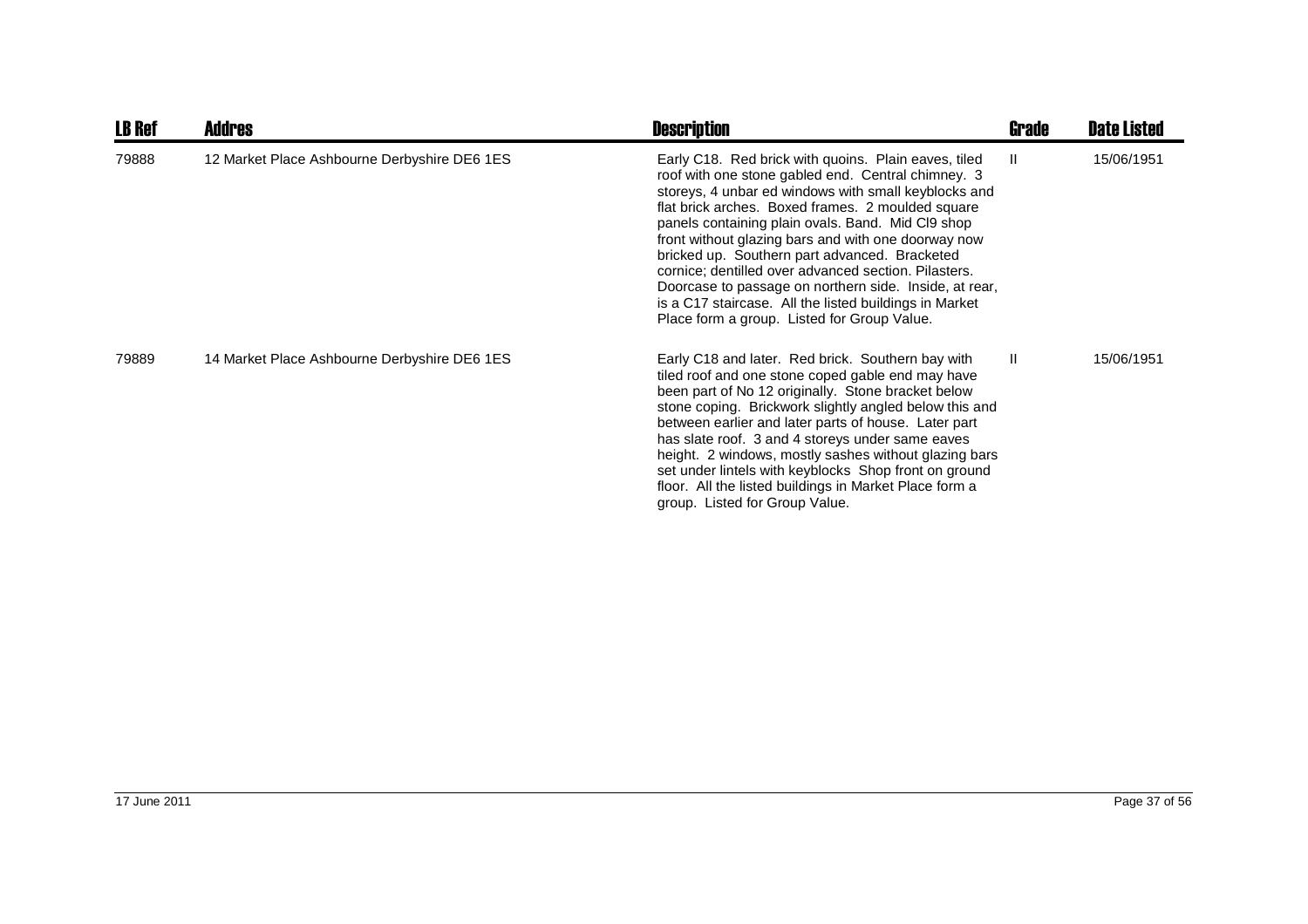| <b>LB Ref</b> | <b>Addres</b>                                | <b>Description</b>                                                                                                                                                                                                                                                                                                                                                                                                                                                                                                                                                                                                                                                                                                                                                                                                                                                                                                                                                                                                                                                                                                                                                                                                                                                                                                                                                                                                                                                                                                                                                                                                                                                                                                                                                                                                                                                                                                                                                                                                                                                                                                                                                                                                                                   | <b>Grade</b> | <b>Date Listed</b> |
|---------------|----------------------------------------------|------------------------------------------------------------------------------------------------------------------------------------------------------------------------------------------------------------------------------------------------------------------------------------------------------------------------------------------------------------------------------------------------------------------------------------------------------------------------------------------------------------------------------------------------------------------------------------------------------------------------------------------------------------------------------------------------------------------------------------------------------------------------------------------------------------------------------------------------------------------------------------------------------------------------------------------------------------------------------------------------------------------------------------------------------------------------------------------------------------------------------------------------------------------------------------------------------------------------------------------------------------------------------------------------------------------------------------------------------------------------------------------------------------------------------------------------------------------------------------------------------------------------------------------------------------------------------------------------------------------------------------------------------------------------------------------------------------------------------------------------------------------------------------------------------------------------------------------------------------------------------------------------------------------------------------------------------------------------------------------------------------------------------------------------------------------------------------------------------------------------------------------------------------------------------------------------------------------------------------------------------|--------------|--------------------|
| 79890         | 16 Market Place Ashbourne Derbyshire DE6 1ES | Amended Description 16.02.10 A shop with domestic<br>accommodation above. Mid C18th or early C19th<br>facade and C19/C20 alterations. It is timber-framed<br>with a red brick facade and parapetted front roof. The<br>rear wings are red brick and stuccoed timber-frame<br>with plain tiled roof. There is a brick stack to the main<br>roof. The front has 3 storeys, the rear has two storeys<br>and an attic. There is a two window range on the first<br>floor to the front of 1/1 sashs until stucco lintels with<br>C20 windows above. The ground floor has a C20 shop<br>front. An alley to the right leads to a rear entance<br>which has a panelled door with an over-light. The<br>whitewashed walls have heavy large-panel framing<br>visible. The rear wing wall facing north-west has<br>square panel framing with herringbone brick nogging.<br>The rear has various casements and a truncated brick<br>stack. INTERIOR. The shop has been opened out<br>and has C20 fittings but retains chamfered bridging<br>beams and a corner post visible to the rear in the alley<br>wall. The first floor front room has areas of heavy<br>scantling framing visible, part close studded, part<br>square panel and one panel with diagonal studding.<br>There are some traces of old red paint. The large<br>stack has a C20 brick front. There is a chamfered<br>bridging beam, which is supported on a large jowled<br>post and the rafters are chamfered, there is a winder<br>stair which is partly of early date and a window facing<br>the alley. In a cupboard are small remains of painted<br>decoration including the possible initials 'FA'. Above<br>ground floor level chamfered bridging beams survive<br>and areas of framing are visible to the rear. On the<br>second floor a wall post is visible in one corner but the<br>rooms are otherwise of C19 character. The front roof<br>could not be accessed but is likley to be C19. The roof<br>of the upper rear wing has a pair of upper cruck<br>blades with yoke, which support a pair of heavy purlins<br>with curved windbraces, The other end of the purlins<br>rest on a later brick gable end wall. REASONS FOR<br>DESIGNATION 16 Market Place is designated for the | Ш            | 14/02/1974         |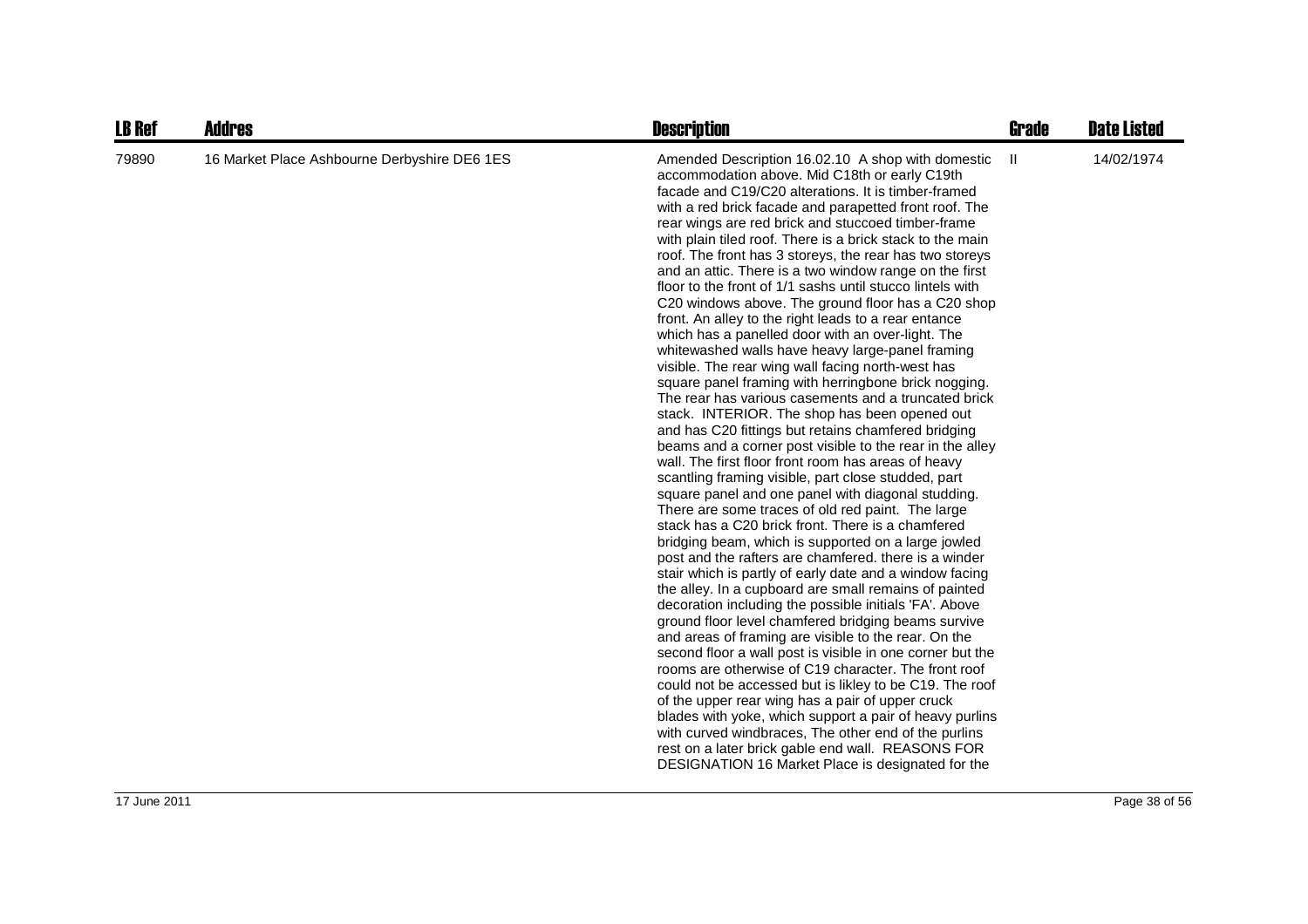| <b>LB Ref</b> | <b>Addres</b>                                       | <b>Description</b>                                                                                                                                                                                                                                                                                                                                                                                                                                                                                                                                                                                                                   | <b>Grade</b> | <b>Date Listed</b> |
|---------------|-----------------------------------------------------|--------------------------------------------------------------------------------------------------------------------------------------------------------------------------------------------------------------------------------------------------------------------------------------------------------------------------------------------------------------------------------------------------------------------------------------------------------------------------------------------------------------------------------------------------------------------------------------------------------------------------------------|--------------|--------------------|
|               |                                                     | following principal reasons: - A mid C16 building with<br>later alterations which occupies a mediaeval burgage<br>plot in the historic centre of Ashbourne. - A building<br>likely to have originally been a shop and warehouse<br>with living accommodation for the merchant, and still<br>in use as a shop today. - The building contains<br>significant areas of timber-framing of heavy<br>scantling. - The rear wing roof retains a pair of upper<br>cruck blades with yoke. The above information<br>replaces the earlier list description of 1974.                                                                            |              |                    |
| 79891         | Town Hall Market Place Ashbourne Derbyshire DE6 1ES | Dated 1861. Architect Benjamin Wilson. Ashlar<br>masonry with slate roof. Eaves cornice and parapet<br>with elaborate curved pediment above. 2 storeys, 3<br>windows Pilasters with elaborate capitals flank each<br>window bay. Sash windows, those of ground floor and<br>centre 1st floor round-headed. Glazing bars intact.<br>Porch with archivolt and pierced balustrade above.<br>Interior has 1st floor board room with cast iron rails to<br>gallery and an arcade. Curved end wall with niches.<br>Roof has square beams on brackets. Listed for Group<br>Value. All the listed buildings in Market Place form a<br>group. | $\mathbf{I}$ | 06/05/1970         |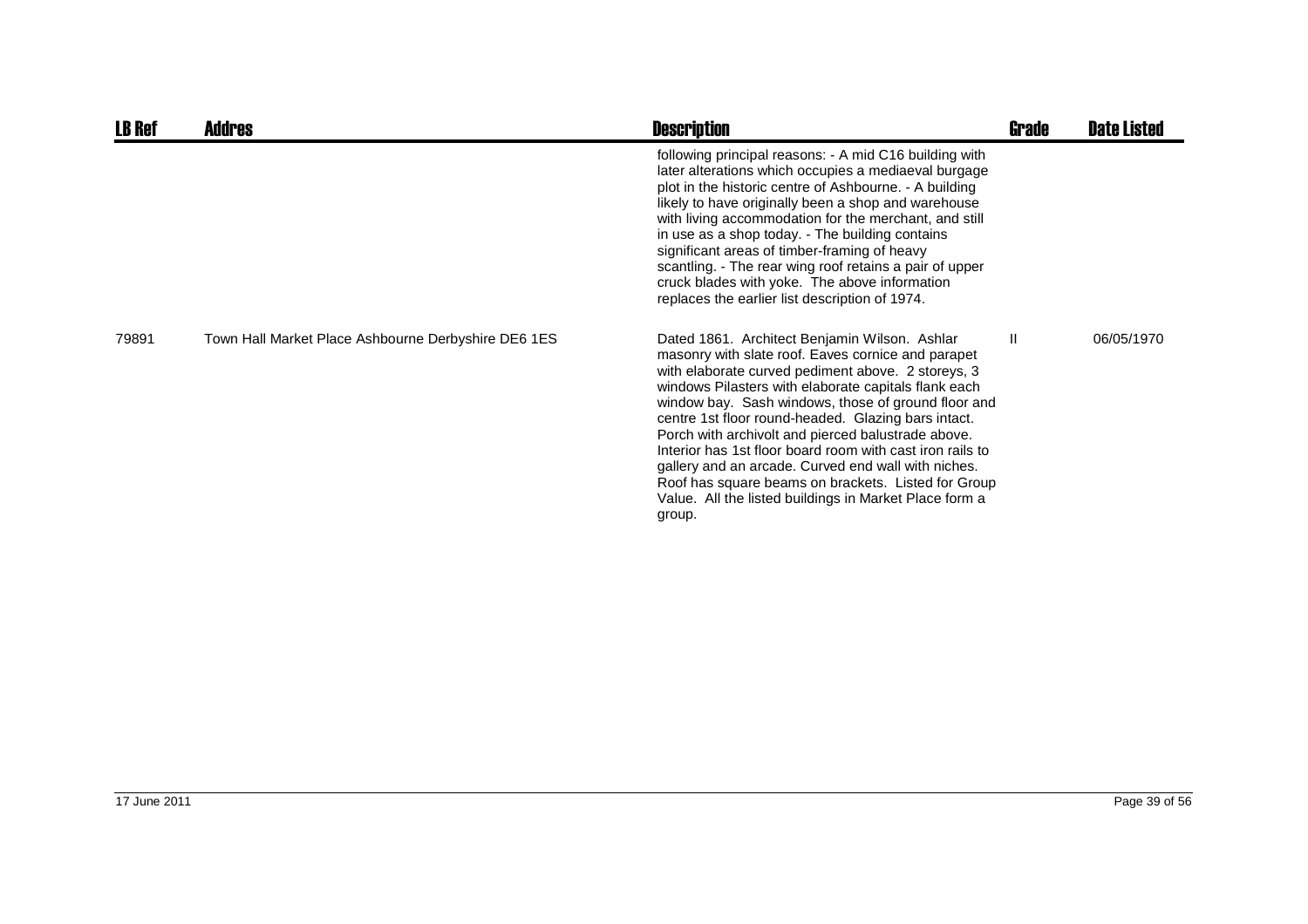| <b>LB Ref</b> | Addres                                              | <b>Description</b>                                                                                                                                                                                                                                                                                                                                                                                                                                                                                                                                                                                                                                                                                                                                                                                                                                                                                                                             | Grade         | <b>Date Listed</b> |
|---------------|-----------------------------------------------------|------------------------------------------------------------------------------------------------------------------------------------------------------------------------------------------------------------------------------------------------------------------------------------------------------------------------------------------------------------------------------------------------------------------------------------------------------------------------------------------------------------------------------------------------------------------------------------------------------------------------------------------------------------------------------------------------------------------------------------------------------------------------------------------------------------------------------------------------------------------------------------------------------------------------------------------------|---------------|--------------------|
| 79892         | 20 And 22 Market Place Ashbourne Derbyshire DE6 1ES | Late C18 facade. Roughcast with plain eaves and<br>tiled roof. 3 storeys, 6 windows, sashes with glazing<br>bars. Doorcase with moulded wood hood on slender<br>fluted pillars. Divided door with rectangular fanlight<br>and moulded wooden consoles at the sides. Steps.<br>C19 shop front and arched entrance to Lovatt's Yard<br>at north side. Rear, late Cl7/early C18. Red brick, 3<br>storey centre with 2 storey outer wings. Building<br>raised from earlier lower gables to higher coped<br>gables. 2-light windows with Gothic glazing bars and<br>flanking side lights. Keyblocks. An n ular 2-storey bay<br>with early/mid C18 windows has been added to the<br>centre wing. Interior has a number of contemporary<br>features of interest. All the listed buildings in Market<br>Place form a group. The rear faces of Nos 21 and 22<br>form a group with all the listed buildings in Lovatt's<br>Yard. Listed for Group Value. | <b>IISTAR</b> | 15/06/1951         |
| 79893         | Mile Stone Market Place Ashbourne Derbyshire        | C19. Cast iron milestone against the wall of No 20<br>giving distances to London and Manchester and<br>dating from the time when the main road to London<br>passed through Ashbourne. All the listed buildings in<br>Market Place form a group. Listed for Group Value.                                                                                                                                                                                                                                                                                                                                                                                                                                                                                                                                                                                                                                                                        | $\mathbf{H}$  | 14/02/1974         |
| 79894         | 24 Market Place Ashbourne Derbyshire DE6 1HQ        | Early C19 facade. Red brick, roof not visible,<br>bracketed stone eaves cornice. 3 storeys, 5 Windows.<br>Centre top floor with moulded stone architrave, centre<br>1st floor with additional bracketed ledge above.<br>Sashes without glazing bars. Fine late C19 shop front,<br>with dentil cornice, architrave and side and centre<br>pedimented pilasters; stone plinth. Rear facade<br>earlier, some C18 sash windows remain. All the listed<br>buildings in Market Place form a group. Listed for<br>Group Value.                                                                                                                                                                                                                                                                                                                                                                                                                        | Ш             | 14/02/1974         |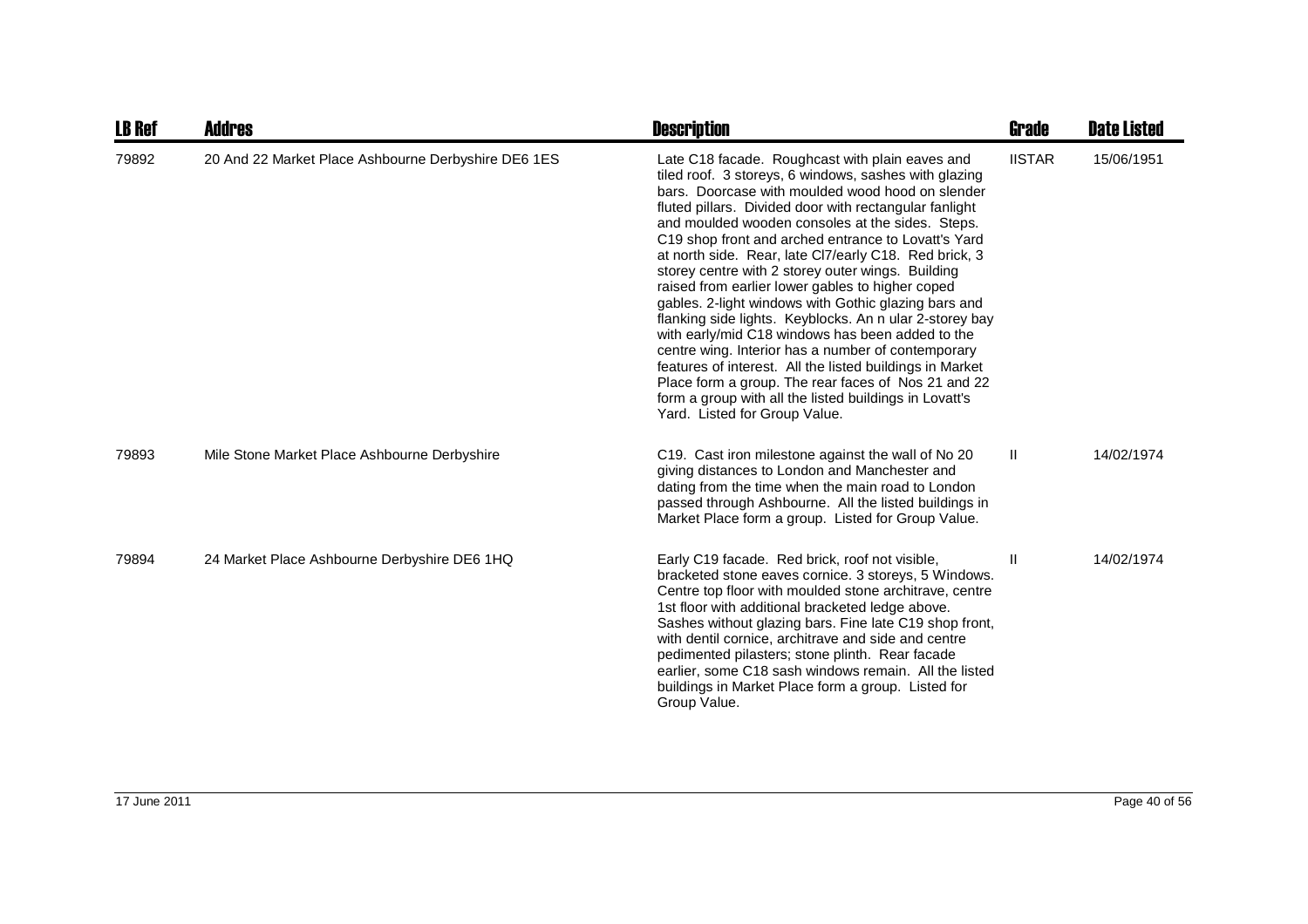| <b>LB Ref</b> | <b>Addres</b>                                | <b>Description</b>                                                                                                                                                                                                                                                                                                                                                                                                                                                                                                                                                                                                                                                                                                                                                                                                                                                                                                                                                                                                                                                                                                                                                                                                                                            | <b>Grade</b> | <b>Date Listed</b> |
|---------------|----------------------------------------------|---------------------------------------------------------------------------------------------------------------------------------------------------------------------------------------------------------------------------------------------------------------------------------------------------------------------------------------------------------------------------------------------------------------------------------------------------------------------------------------------------------------------------------------------------------------------------------------------------------------------------------------------------------------------------------------------------------------------------------------------------------------------------------------------------------------------------------------------------------------------------------------------------------------------------------------------------------------------------------------------------------------------------------------------------------------------------------------------------------------------------------------------------------------------------------------------------------------------------------------------------------------|--------------|--------------------|
| 79895         | 32 Market Place Ashbourne Derbyshire DE6 1ES | Together with No 2 King Street. Dated "IBE 1712"<br>over door. Red brick with some stone on ground floor<br>and basement. Roof - old tiles. Massive off centre<br>chimney. 2 storeys, basement and gabled dormers.<br>3 windows. Brick bands over 1st floor windows,<br>partially at 1st floor sill height and over dormer<br>windows. Early C19 casements to dormers, boxed<br>frames to 1st floor sashes with cambered head linings<br>and glazing bars missing on 1st floor. Ground floor<br>windows as above with additional later double sash<br>bearing wooden canopy with shaped edge. Shop front<br>C19 with entablature, cornice and architrave. Side<br>pilasters. Old door, top 4 panels now glazed. Stone<br>steps. Return to King Street has one window, as<br>above 1st floor, blank in gable end. Ground floor has<br>altered C19 shop window. No 2 King Street - part of<br>same house. Fine late C18 or early C19 doorcase<br>with shallow enriched cornice, entablature and<br>pilasters with lozenge motifs. 2 storeys and dormer, 2<br>windows, one modern casement on ground floor,<br>above, early C19 casements and one blocked 1st floor<br>window. All the listed buildings in Market Place form a<br>group. Listed for Group Value. | $\mathbf{H}$ | 14/02/1974         |
| 79896         | 5 St Johns Street Ashbourne Derbyshire       | Mid C19, stucco with eaves cornice, tiled roof. South-<br>west part of 2 storeys, 4 windows, sashes without<br>glazing bars. Stone/stucco architraves. Later shop<br>front. 3 storey part to north-east, eaves cornice has<br>scroll frieze. 4 windows in moulded architrave<br>surrounds with cornice on console brackets over those<br>on in floor. Fine contemporary shop front with slender<br>round-headed cast iron pillars separating the lights.<br>Nos 1 to 5 (odd) form a group. Listed for Group<br>Value.                                                                                                                                                                                                                                                                                                                                                                                                                                                                                                                                                                                                                                                                                                                                         | $\mathbf{H}$ | 06/05/1970         |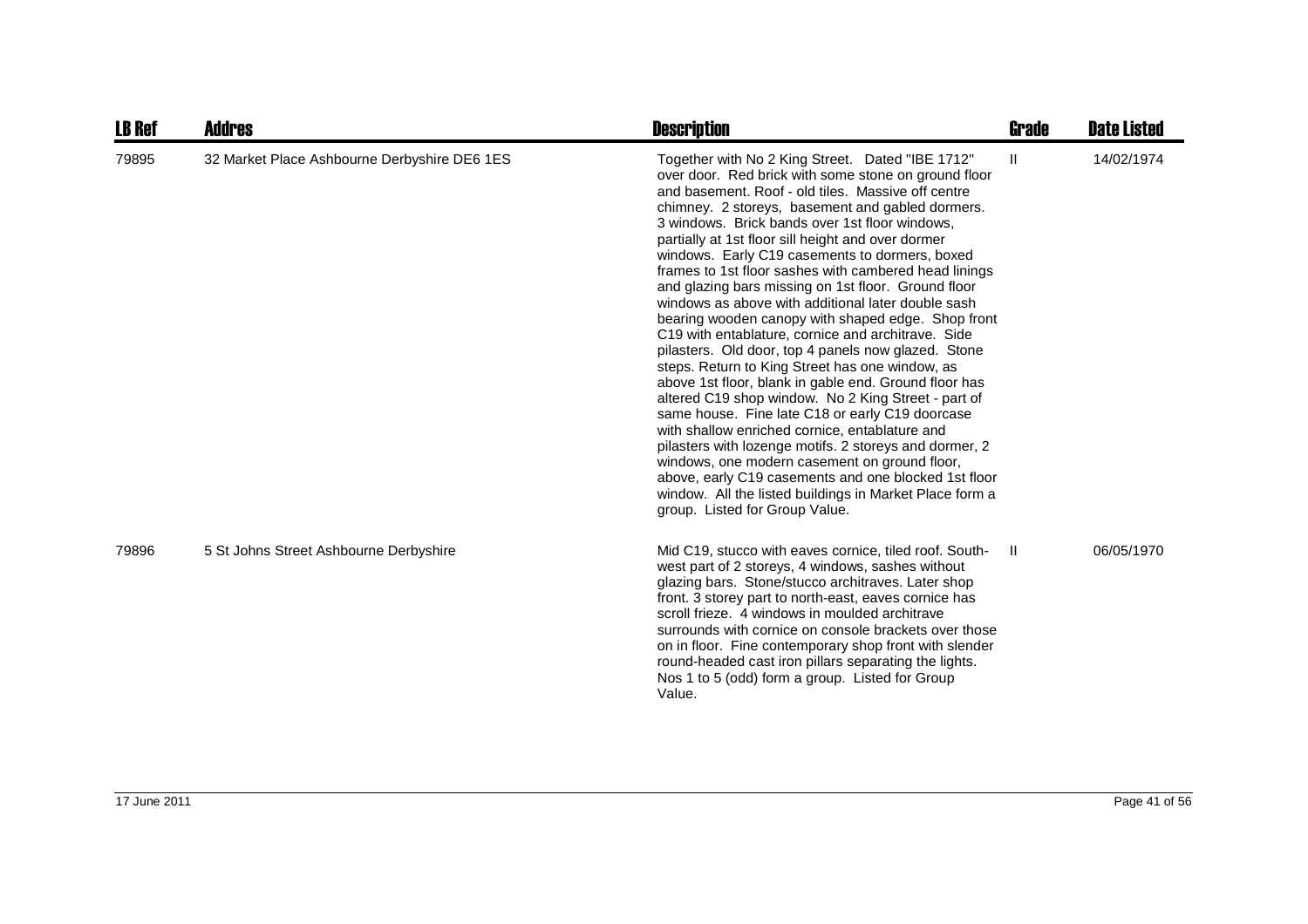| <b>LB Ref</b> | <b>Addres</b>                                           | <b>Description</b>                                                                                                                                                                                                                                                                                                                                                 | <b>Grade</b> | <b>Date Listed</b> |
|---------------|---------------------------------------------------------|--------------------------------------------------------------------------------------------------------------------------------------------------------------------------------------------------------------------------------------------------------------------------------------------------------------------------------------------------------------------|--------------|--------------------|
| 79897         | 13 St Johns Street Ashbourne Derbyshire DE6 1GP         | C18. Painted brick. 3 storeys, 5 windows, some<br>glazing bars intact, modern shop front.                                                                                                                                                                                                                                                                          | Ш            | 14/02/1974         |
| 79898         | Units 1 & 2 1 Market Place Ashbourne Derbyshire DE6 1EU | C18 and earlier. Roughcast facade with tiled roof. 3<br>storeys, 3 windows, some with glazing bars intact.<br>Modern shop front.                                                                                                                                                                                                                                   | -II          | 14/02/1974         |
| 79899         | 27 & 29 St Johns Street Ashbourne Derbyshire DE6 1GP    | C18. Stucco facade. Roof, of old tiles, at 2 levels. 3<br>storeys, 2 windows. Eastern upper storey has gabled<br>dormer. All windows above ground floor have boxed<br>frames; sash windows with thin glazing bars. 2 shops;<br>A C Corney, mid C19 shop front, Gerad's modern<br>shop front. No 29 and Nos 33 to 37 (odd) form a<br>group. Listed for Group Value. | Ш            | 14/02/1974         |
| 79900         | 33 St Johns Street Ashbourne Derbyshire DE6 1GP         | Circa 1605. Timber framed cottage with exposed<br>framing and ceiling beams internally. Facade of C19<br>stucco, with sundial, and old tiled roof. 2 storeys, 2<br>windows, upper storey early CI9 casements, lower<br>modern fenestration and shop front. No 29 and Nos<br>33 to 37 (odd) form a group. Listed for Group Value.                                   | H.           | 14/02/1974         |
| 79901         | 35 St Johns Street Ashbourne Derbyshire DE6 1GP         | C17 timber framed cottage with some framing<br>exposed inside. Facade, C19 stucco with slate roof. 2<br>storeys, 2 windows. Reproduction bow windowed shop<br>front. Inside, some C17 panelling and remnants of a<br>contemporary staircase. No 29 and Nos 33 to 37<br>(odd) form a group. Listed for Group Value.                                                 | Ш            | 14/02/1974         |
| 79902         | 37 St Johns Street Ashbourne Derbyshire DE6 1GP         | C18. Red brick with eaves cornice of brick cogging<br>and tiled roof. 3 storeys, 2 windows without glazing<br>bars. Bay window on south-weat side of ground floor.<br>No 29 and Nos 33 to 37 (odd) form a group. Listed for<br>Group Value.                                                                                                                        | Ш            | 14/02/1974         |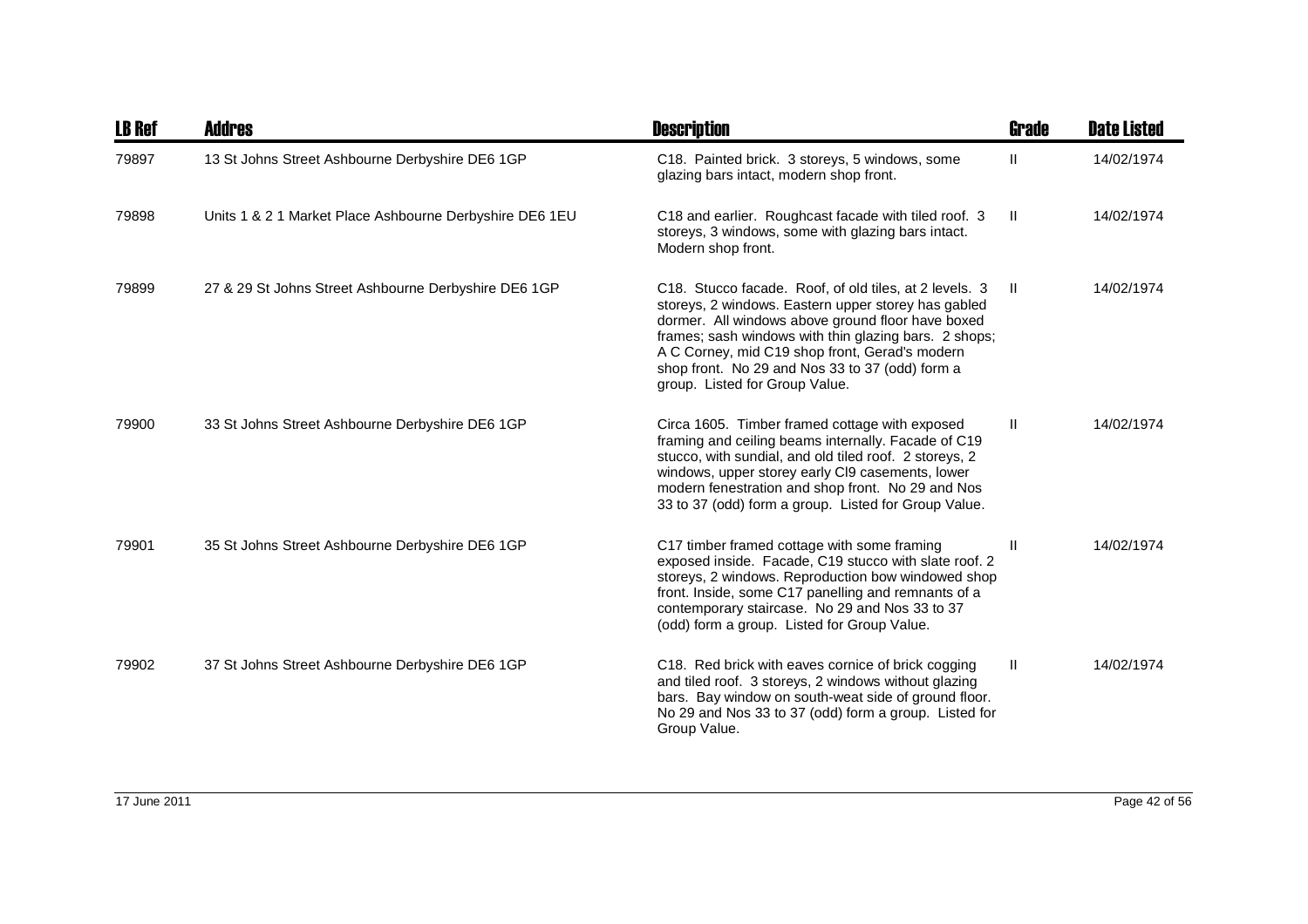| <b>LB Ref</b> | <b>Addres</b>                                          | <b>Description</b>                                                                                                                                                                                                                                                                                                                                                                                                   | Grade         | <b>Date Listed</b> |
|---------------|--------------------------------------------------------|----------------------------------------------------------------------------------------------------------------------------------------------------------------------------------------------------------------------------------------------------------------------------------------------------------------------------------------------------------------------------------------------------------------------|---------------|--------------------|
| 79903         | 45 St Johns Street Ashbourne Derbyshire DE6 1GP        | Late C18. Red brick with coved stuccoed eaves and<br>old tiles. 3 storeys, 3 windows, the uppers having<br>plain keyblocks. 2 later, partly stuccoed, 3-light bay<br>windows tiered over 2 storeys. Moulded wooden<br>doorcase with pediment and rectangular fanlight with<br>Gothic glazing. No 45 to Nos 51 (odd) form a group.<br>Listed for Group Value.                                                         | H.            | 06/05/1970         |
| 79904         | 47 And 49 St Johns Street Ashbourne Derbyshire DE6 1GP | Late C18. Red brick with coped tiled roof. 3 storeys,<br>5 windows in all with keyblocks and engraved lintels.<br>All sash windows without glazing bars except modern<br>glazing to No 47 ground floor. Edwardian bay window<br>ground floor of No 49, which also has an early C19<br>doorcase with pilasters, bracketed flat hood and<br>panelled door. Nos 45 to 51 (odd) form a group.<br>Listed for Group Value. | -11           | 06/05/1970         |
| 79905         | 51 St Johns Street Ashbourne Derbyshire DE6 1GP        | Late C18. Stucco facade with wooden bracketed<br>eaves and old tiled roof. Band at 2nd floor sill height.<br>3 storeys, 4 windows. Recessed door with moulded<br>wood pedimental weatherhood and steps. Nos 45 to<br>51 (odd) form a group. Listed for Group Value.                                                                                                                                                  | $\mathbf{II}$ | 14/02/1974         |
| 79906         | 2 Dig Street Ashbourne Derbyshire DE6 1GS              | C18. Red brick with curved corner; eaves cornice and II<br>tiled roof. 3 storeys, 5 sash windows with late C19<br>glasing - 2 to each street and 1 to tine corner. Plain<br>painted lintels. Modern reproduction Georgian bank<br>windows to stone faced ground floor. No 2 and Nos 6<br>to 44 (even) form a group. Listed for Group Value.                                                                          |               | 14/02/1974         |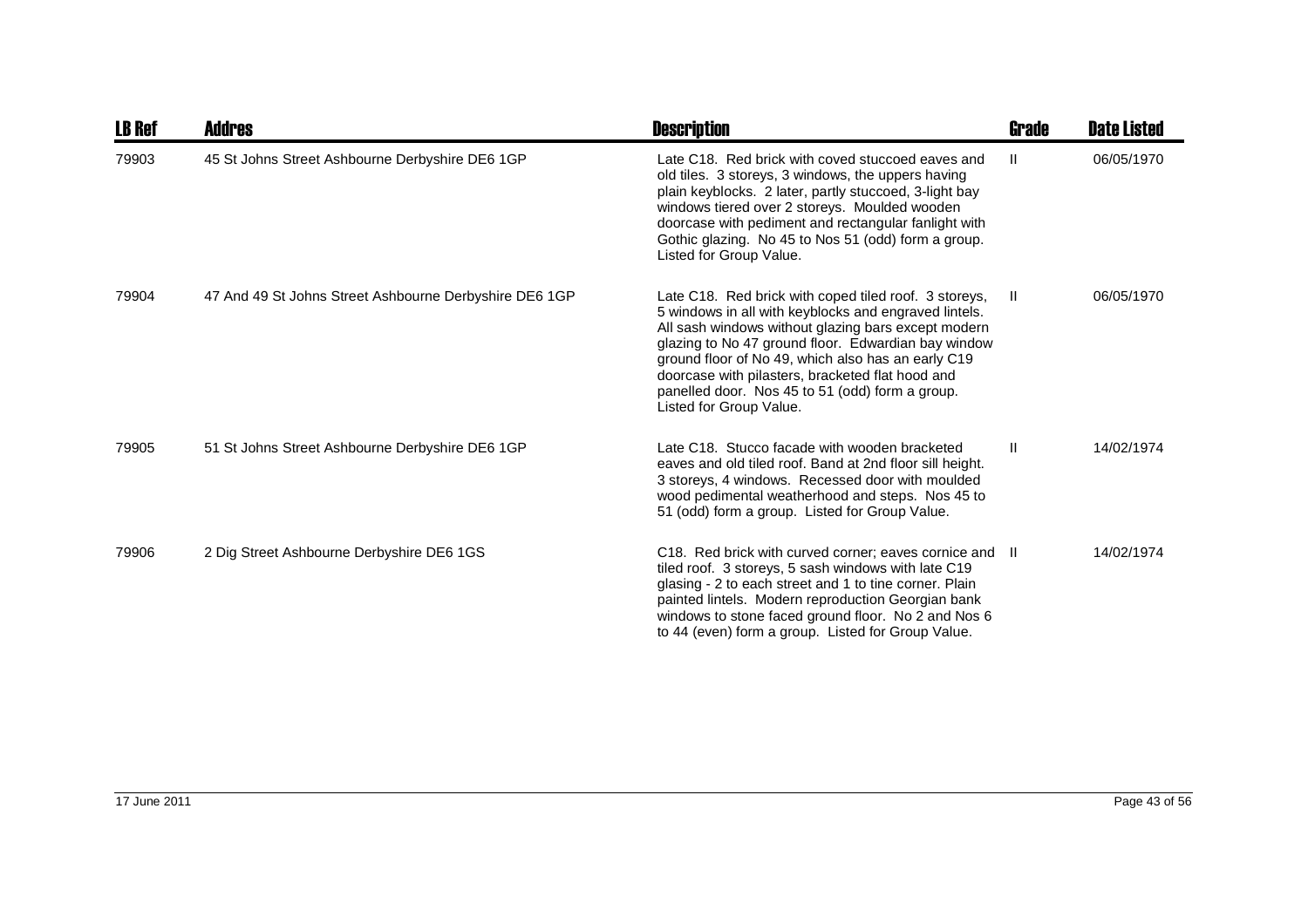| <b>LB Ref</b> | <b>Addres</b>                                                                            | <b>Description</b>                                                                                                                                                                                                                                                                                                                                                                                                                                                                                                                                                                | Grade         | <b>Date Listed</b> |
|---------------|------------------------------------------------------------------------------------------|-----------------------------------------------------------------------------------------------------------------------------------------------------------------------------------------------------------------------------------------------------------------------------------------------------------------------------------------------------------------------------------------------------------------------------------------------------------------------------------------------------------------------------------------------------------------------------------|---------------|--------------------|
| 79907         | 6 St Johns Street Ashbourne Derbyshire DE6 1GH                                           | Late C18/earlier C19. Red brick; tiled roof; 3 storey<br>but slightly higher than adjacent bank building. 3<br>unbarred sashes, painted panelled lintels with<br>keyblocks Brick eaves with projecting headers. Tiles.<br>Modern shop front. No 2 and Nos 6 to 44 (even) form<br>a group. Listed for Group Value.                                                                                                                                                                                                                                                                 | $\mathbf{H}$  | 14/02/1974         |
| 79908         | 8 St Johns Street Ashbourne Derbyshire DE6 1GT                                           | C <sub>18</sub> . Continuous with above. Moulded eaves cornice<br>and old tiled roof. 3 storeys, 3 windows with plain<br>lintels and sills, sashes with glazing bars. Modern<br>treatment to bank on ground floor. No 2 and Nos 6 to<br>44 (even) form a group. Listed for Group Value.                                                                                                                                                                                                                                                                                           | H.            | 06/05/1970         |
| 79909         | Green Man And Blacks Head Royal Hotel 10 St Johns Street<br>Ashbourne Derbyshire DE6 1GH | No 10 (The Green Man and Black's Head Hotel)<br>(formerly listed as Green Man Hotel) Attached Inn sign<br>bridging road. Mid C18. Red brick, tiled roof. 3<br>storeys, 7 windows with plain lintels and sills, sashes<br>with glazing bars. Square headed arch to courtyard<br>the latter having some pictorial appeal; a rear moulded<br>wooded bay window overlooks it. Painted, rare iron<br>and wood "gallows" inn sign bridging road. Dr Johnson<br>stayed here on several occasions (vide Boswell). No<br>2 and Nos 6 to 44 (even) form a group. Listed for<br>Group Value. | <b>IISTAR</b> | 15/06/1951         |
| 79910         | Graves Of Ashbourne 14 St Johns Street Ashbourne Derbyshire DE6<br>1GH                   | Late C18/early C19. Red brick with eaves cornice and II<br>tiled roof. 3 storeys, 2 sash windows with margin<br>lights, glazing bars intact above ground floor. Later<br>shop front. No 2 and 6 to 44 (even) form a group.<br>Listed for Group Value.                                                                                                                                                                                                                                                                                                                             |               | 06/05/1970         |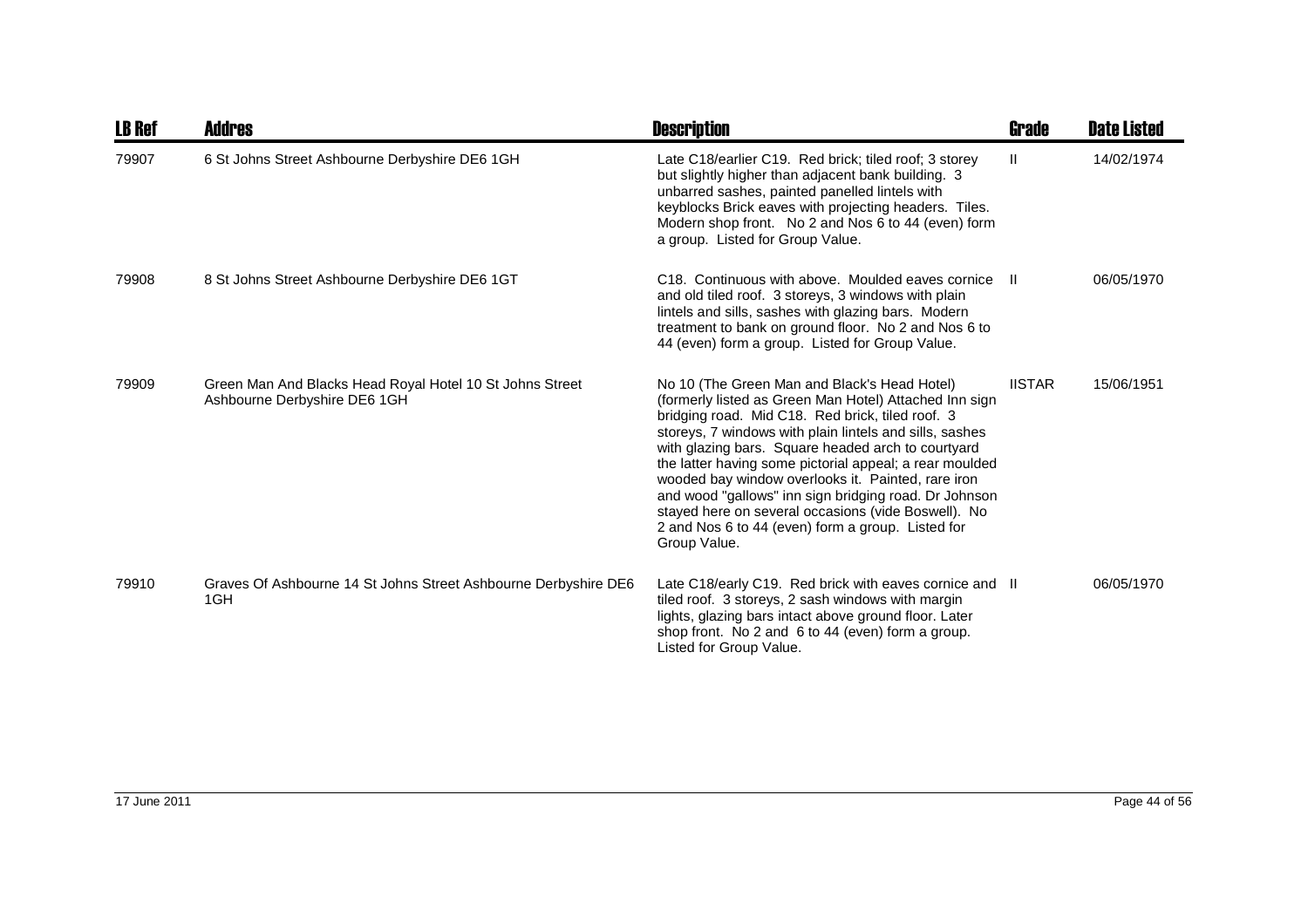| <b>LB Ref</b> | Addres                                                            | <b>Description</b>                                                                                                                                                                                                                                                                                                                                                | <b>Grade</b>  | <b>Date Listed</b> |
|---------------|-------------------------------------------------------------------|-------------------------------------------------------------------------------------------------------------------------------------------------------------------------------------------------------------------------------------------------------------------------------------------------------------------------------------------------------------------|---------------|--------------------|
| 79911         | Milton House 14 - 16 St Johns Street Ashbourne Derbyshire DE6 1GH | Late C18. Stucco with moulded eaves cornice and<br>slate roof. 3 storeys, 4 flat headed windows with<br>boxed frames. Roman arched doorcase with moulded<br>pilasters and glazed cobweb fanlight with archivolt on<br>left hand. Late C19 or early C20 shop front. Originally<br>part of same house as Nos 18 and 20. No 2 and 6 to<br>44 (even) form a group.    | $\mathbf{H}$  | 06/05/1970         |
| 79912         | 18 - 20 St Johns Street Ashbourne Derbyshire DE6 1GH              | Late CI8. Stucco with moulded plaster eaves and old<br>tiles. 3 storeys, 3 flat headed windows with boxed<br>frames, sashes with glazing bars. Modern shop fronts.<br>Originally part of same house as No 16. No 2 and 6 to<br>44 (even) form a group. Listed for Group Value.                                                                                    | $\mathbf{H}$  | 14/02/1974         |
| 79913         | 22 St Johns Street Ashbourne Derbyshire DE6 1GH                   | C18. Double span house. Rendered, old tiled roof<br>with gabled ends - the northern one truncated 3<br>storeys, 2 windows with boxed frames. Those of 1st<br>floor with glazing bars. Modern shop front. No 2 and<br>6 to 44 (even) form a group. Listed for Group Value.                                                                                         | Ш.            | 14/02/1974         |
| 79914         | 24 St Johns Street Ashbourne Derbyshire DE6 1GH                   | Circa C17 timber framed house with rebuilt brick<br>facade. 2 storeys, one window, modern shop front.<br>Inside, at rear pair of crucks visible. No 2 and 6 to 44<br>(even) form a group. Listed for Group Value.                                                                                                                                                 | $\mathbf{II}$ | 14/02/1974         |
| 79915         | 26 To 30 (even) St Johns Street Ashbourne Derbyshire DE6 1GH      | Circa C17 timber framed house with plain eaves and<br>machine tiles. Timber framing exposed internally but<br>facade has imitation timber framing. 2 storeys, upper<br>storey oversailing on plain curved brackets. 3 sash<br>windows with boxed frames. Ground floor has modern<br>shop fronts. No 2 and 6 to 44 (even) form a group.<br>Listed for Group Value. | $\mathbf{H}$  | 14/02/1974         |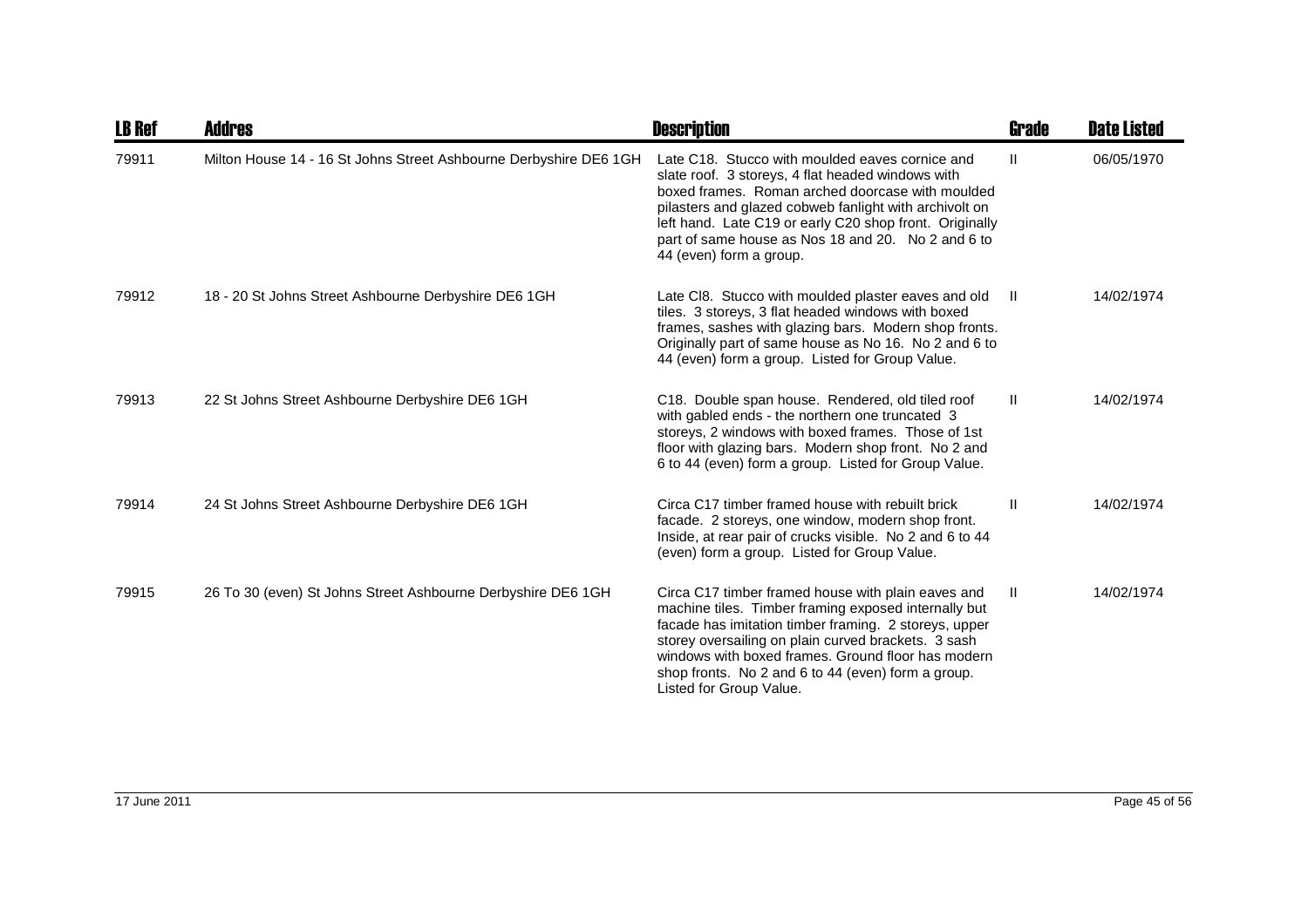| <b>LB Ref</b> | Addres                                          | <b>Description</b>                                                                                                                                                                                                                                                                                                                                                                                                                                        | Grade         | <b>Date Listed</b> |
|---------------|-------------------------------------------------|-----------------------------------------------------------------------------------------------------------------------------------------------------------------------------------------------------------------------------------------------------------------------------------------------------------------------------------------------------------------------------------------------------------------------------------------------------------|---------------|--------------------|
| 79916         | 30 St Johns Street Ashbourne Derbyshire DE6 1GH | Circa C17 timber framed house with plain eaves and<br>machine tiles. 2 storeys, 1 blocked window in<br>oversailing upper floor. Below, a small C19 shop<br>window with pilasters. Timber framing visible in side<br>wall of No 34 (qv). Now part of No 34's shop. No 2<br>and 6 to 44 (even) form a group. Listed for Group<br>Value.                                                                                                                     | Ш             | 14/02/1974         |
| 79917         | 34 St Johns Street Ashbourne Derbyshire DE6 1GH | Early C19. Painted brick with eaves cornice. 3<br>storeys, 3 windows with moulded architraves to central<br>windows. Sashes with glazing bars. Round-headed<br>doorway with large semi-circular fanlight and double<br>doors. C19 shop window to south-west with engaged<br>flanking pillars. No 2 and 6 to 44 (even) form a group.<br>Listed for Group Value.                                                                                            | Ш             | 06/05/1970         |
| 79918         | 36 St Johns Street Ashbourne Derbyshire DE6 1GH | Formerly Listed as Foreign Wine and Spirit Vaults.<br>Late C18/early C19. Whitewashed brick with double<br>brick eaves cornice and tiled roof. 3 storeys, 2<br>windows without glazing bars. Fine original double<br>shop front with barred square bay windows on carved<br>wooden brackets. Double central shop doors, upper<br>panels now glazed. Eastern door with architrave. No<br>2 and Nos 6 to 44 (even) form a group. Listed for<br>Group Value. | <b>IISTAR</b> | 15/06/1951         |
| 79919         | 38 And 40 St Johns Street Ashbourne Derbyshire  | C18. Red brick with tiled roof. 3 storeys, 6 windows,<br>all late sashes without glazing bars. Modern shop<br>front. Grade II for important focal position at bottom of<br>the Market Place. No 2 and Nos 6 to 44 (even) form a<br>group. Listed for Group Value.                                                                                                                                                                                         | H             | 14/02/1974         |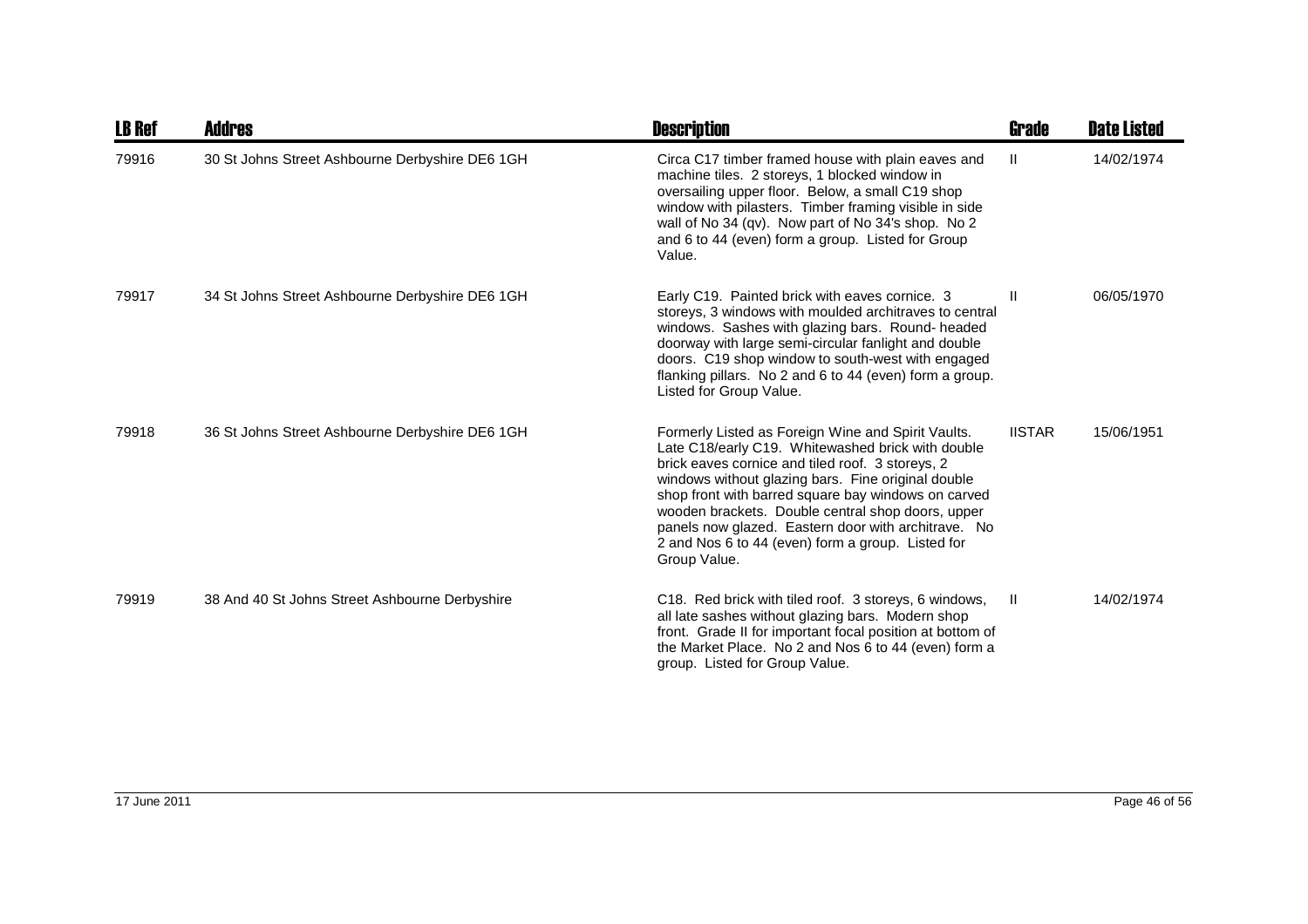| <b>LB Ref</b> | <b>Addres</b>                                          | <b>Description</b>                                                                                                                                                                                                                                                                                                                                                                  | <b>Grade</b> | <b>Date Listed</b> |
|---------------|--------------------------------------------------------|-------------------------------------------------------------------------------------------------------------------------------------------------------------------------------------------------------------------------------------------------------------------------------------------------------------------------------------------------------------------------------------|--------------|--------------------|
| 79920         | 42 And 44 St Johns Street Ashbourne Derbyshire DE6 1GH | Numbers 42 and 44. C18 house - much altered. Red II<br>brick, modillion eaves cornice, tiled roof. 3 storeys, 7<br>windows, sashes without glazing bars. Central<br>Venetian window with tripartite semi-circuliar window<br>above. Modern shop fronts, Woolworth's cutting into<br>1st floor. No 2 and 6 to 44 (even) form a group.<br>Listed for Group Value.                     |              | 25/09/1973         |
| 79921         | 50 St Johns Street Ashbourne Derbyshire                | Early C19 facade. Red brick with eaves cornice, roof<br>not visible. 2 storeys, 3 windows, round-headed with<br>glazing bars intact. C19 shop front, includes doorway,<br>with pilasters and projecting cornice. Arched rear<br>entrance at south-west side. Nos 50 to 58 (even),<br>together with house adjoining No 52, forms a group.<br>Listed for Group Value.                 | $\mathbf{I}$ | 06/05/1970         |
| 79922         | 52 St Johns Street Ashbourne Derbyshire                | Late CI8/early C19 facade. Red brick, hipped tiled<br>roof behind coped parapet. 3 storeys, 3 windows with<br>plain lintels and sills. Modern recessed side doors<br>with lintels. Nos 50 to 58 (even), together with house<br>adjoining No 52, forms a group. Listed for Group<br>Value.                                                                                           | $\mathbf{H}$ | 06/05/1970         |
| 79923         | 52A St Johns Street Ashbourne Derbyshire DE6 1GH       | Late C18/early C19 facade. Red brick with slate roof.<br>Stucco plinth and parapet and string course at 1st<br>floor sill height. 2 storeys 3 windows, sashes with<br>glazing bars. Round headed doorway and elliptical<br>arch to rear carriageway. Listed for group value. Nos<br>50 to 58 (even), together with house adjoining No 52,<br>forms a group. Listed for Group Value. | Ш.           | 14/02/1974         |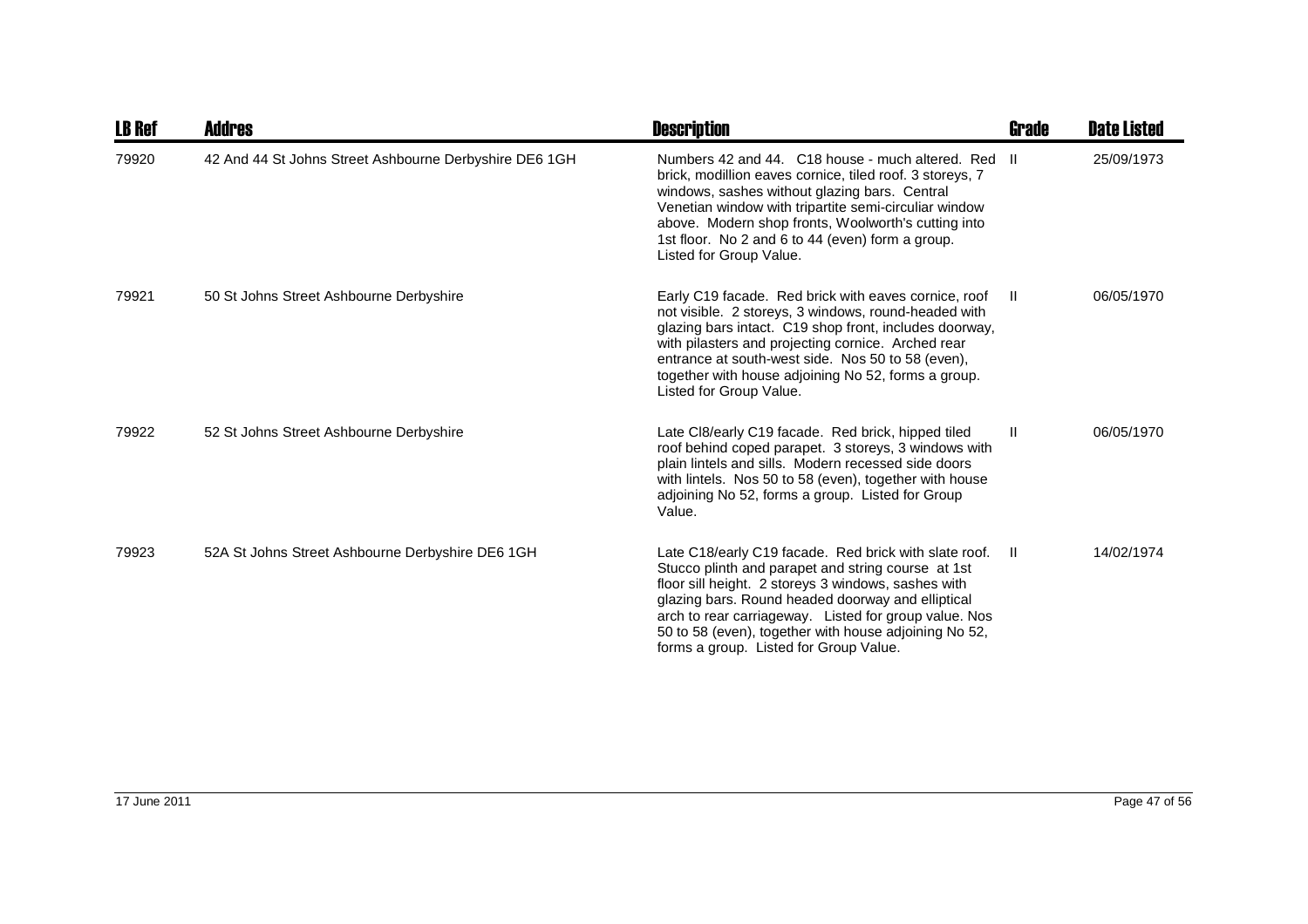| <b>LB Ref</b> | <b>Addres</b>                                                  | <b>Description</b>                                                                                                                                                                                                                                                                                                                                                                                                                                                                                    | Grade        | <b>Date Listed</b> |
|---------------|----------------------------------------------------------------|-------------------------------------------------------------------------------------------------------------------------------------------------------------------------------------------------------------------------------------------------------------------------------------------------------------------------------------------------------------------------------------------------------------------------------------------------------------------------------------------------------|--------------|--------------------|
| 79924         | St Johns House 54 St Johns Street Ashbourne Derbyshire DE6 1GH | Mid/late C18. Red brick with stucco plinth and<br>cornice. Blocking course above and tiled roof. 3<br>storeys, 5 windows with moulded keyblocks rind<br>guaged flat brick arches. All sashes with glazing<br>bars. Of 3 bays, the centre slightly advanced.<br>Stuccoed doorcase with 6 fielded panelled door and<br>pilastered sidelights all contained beneath a moulded<br>pediment. Nos 50 to 58 (even), together with house<br>adjoining No 52, forms a group. Listed for Group<br>Value.        | Ш            | 15/06/1951         |
| 79925         | Ashton House 56 St Johns Street Ashbourne Derbyshire DE6 1GH   | Late C18. Roughcast. Coped parapet - roof not<br>visible. 3 storeys, 3 flat headed sash windows with<br>exposed frames and glazing bars. Bottom storey<br>windows have panelled shutters. Recessed, 6 fielded<br>panelled door, rectangular fanlight with Gothic<br>glazing. Nos 50 to 58 (even), together with house<br>adjoining No 52, forms a group. Listed for Group<br>Value.                                                                                                                   | $\mathbf{H}$ | 15/06/1951         |
| 79926         | Madge House 58 St Johns Street Ashbourne Derbyshire            | Mid C19 house in Georgian tradition. Brick with<br>parapet; - roof not visible. Stone string courses at<br>ground and 1st floor sill height. Stone cornice and<br>window architraves. 2 storeys, 5 windows, sashes with<br>glazing bars missing. Venetian shutters on ground<br>floor. Off centre door. Rear and part of side elevation<br>is rendered with slate roof. 3 storeys at rear. Nos 50<br>to 58 (even), together with the house adjoining No 52,<br>forms a group. Listed for Group Value. | Ш            | 06/05/1970         |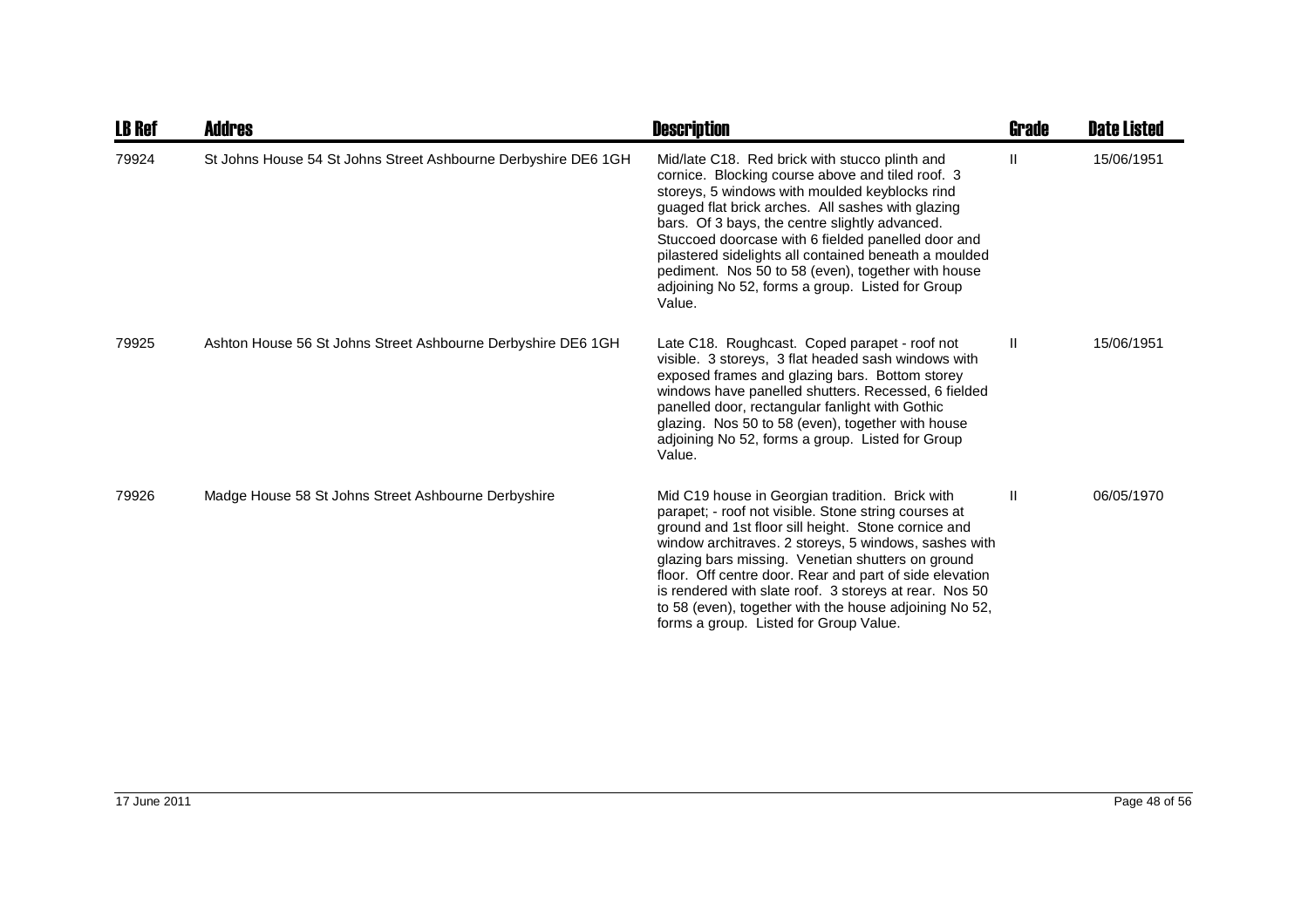| <b>LB Ref</b> | Addres                                               | <b>Description</b>                                                                                                                                                                                                                                                                                                                                                                                                                                                                                                                                                                                                                                                                                                  | <b>Grade</b>  | <b>Date Listed</b> |
|---------------|------------------------------------------------------|---------------------------------------------------------------------------------------------------------------------------------------------------------------------------------------------------------------------------------------------------------------------------------------------------------------------------------------------------------------------------------------------------------------------------------------------------------------------------------------------------------------------------------------------------------------------------------------------------------------------------------------------------------------------------------------------------------------------|---------------|--------------------|
| 79929         | 1 To 10 School Lane Ashbourne Derbyshire DE6 1AN     | Founded 1710 and erected shortly afterwards. Red<br>brick and stone dressings, - part restored. Plain stone<br>eaves, hipped old tile roof. 2 storeys grouped about 3<br>sides of a court. Plain, 2 light mullioned windows with<br>early C19 glazing bars throughout. Ledged doors in<br>stone faced surrounds with pseudo- quoins and<br>plinth. Moulded cornice continued along 1st floor and<br>forms hood; mutules above the doors. Modern 1<br>storey, brick addition to centre rear elevation. All the<br>listed buildings in School Lane form a group with No<br>69 Church Street and with the School Lane section of<br>the churchyard walls to the parish church of St<br>Oswald. Listed for Group Value. | $\mathbf{II}$ | 15/06/1951         |
| 79930         | School Lane Ashbourne Derbyshire                     | C18. Red brick wall with stone coping. Brick piers<br>with stone caps and contemporary iron gates. North<br>side has capped stone pillars, no gates. All the listed<br>buildings in School Lane form a group with No 69<br>Church Street and with the School Lane section of the<br>churchyard walls to the parish church of St Oswald.<br>Listed for Group Value.                                                                                                                                                                                                                                                                                                                                                  | $\mathbf{I}$  | 14/02/1974         |
| 79931         | 16 And 18 Sturston Road Ashbourne Derbyshire DE6 1BA | Early C19. Red brick with old tiled roof. 3 storeys, 3<br>windows in all. Sashes with painted lintels; - vertical<br>glazing bars only. Ground floor of No 18 has a small<br>early/mid C19 shop window. Entablature with ledged<br>cornice, architrave and panelled pilasters. Simple<br>curved brackets as end stops; - a motif which is<br>repeated in the doors of both houses. Nos 44, 46 and<br>The Machine PH form a group of local interest.                                                                                                                                                                                                                                                                 | $\mathbf{II}$ | 14/02/1974         |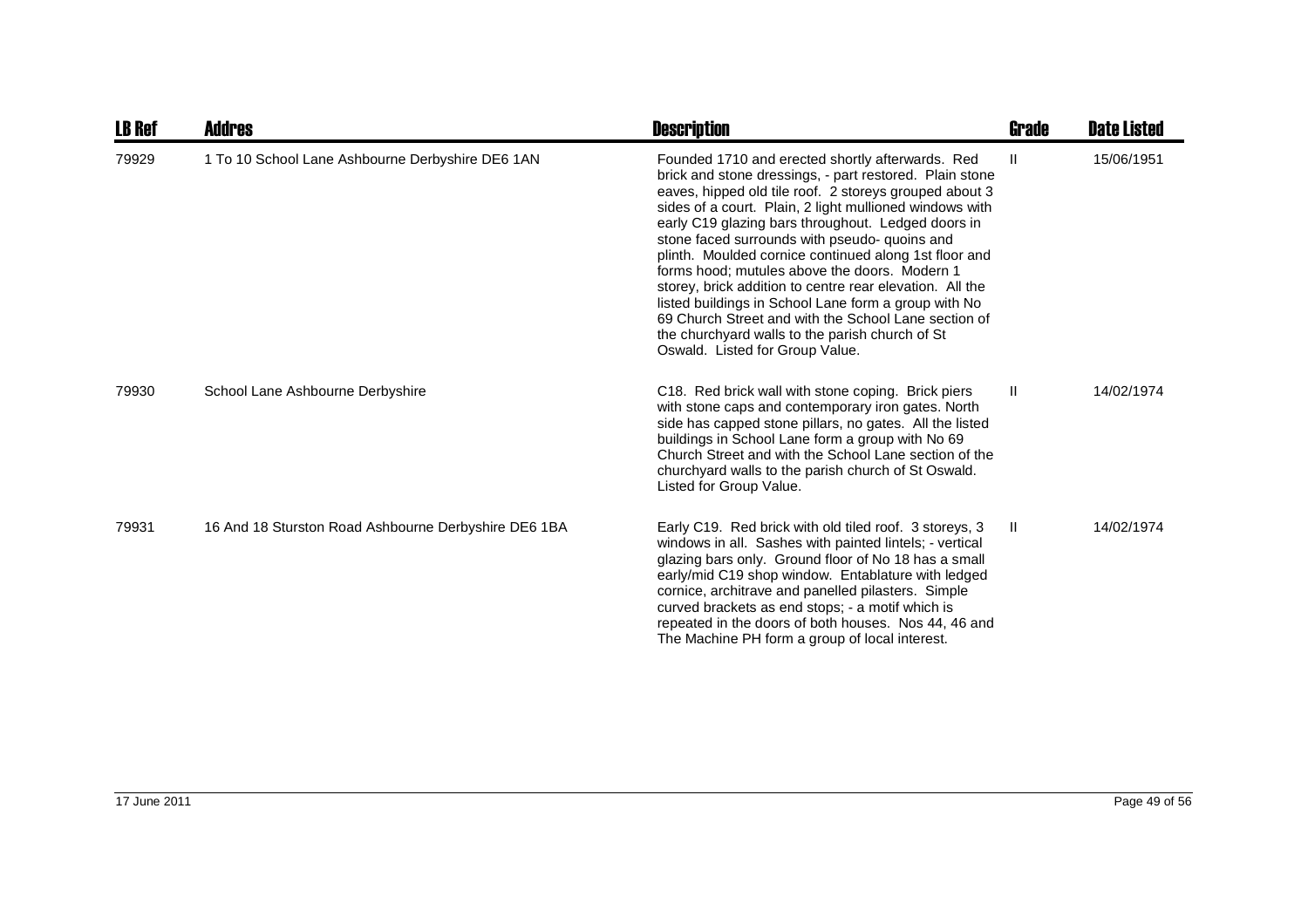| <b>LB Ref</b> | Addres                                               | <b>Description</b>                                                                                                                                                                                                                                                                                                                                                                                                        | Grade         | <b>Date Listed</b> |
|---------------|------------------------------------------------------|---------------------------------------------------------------------------------------------------------------------------------------------------------------------------------------------------------------------------------------------------------------------------------------------------------------------------------------------------------------------------------------------------------------------------|---------------|--------------------|
| 79932         | 13 Sturston Road Ashbourne Derbyshire DE6 1BA        | Late C18/early C19. Part of the same terrace as Nos<br>7-11 and No 15. Roughcast with tiled roof. 2 storeys,<br>1 window;- modern casements and door. Above the<br>door is a plaque:- "In this house Catherine Mumford<br>was born on 17th January 1829. In 1855, she married<br>William Booth and later became known as the Mother<br>of the Salvation Army." Nos 7 to 15 (odd) form a<br>group. Listed for Group Value. | H.            | 14/02/1974         |
| 79933         | Tiger Yard Victoria Square Ashbourne Derbyshire      | Surface of Tiger Yard, composed of cobbles and stone II<br>setts. No 5 and the adjoining cottage together with the<br>surface of Tiger Yard form a group with the rear of No<br>4 Victoria Square. Listed for Group Value.                                                                                                                                                                                                |               | 14/02/1974         |
| 79934         | 3 Union Street Ashbourne Derbyshire DE6 1FG          | Early C19. Red brick, roof not visible. End chimneys, II<br>eaves cornice. 3 storeys, 2 sash windows with glazing<br>bars and engraved lintels and keyblocks. Ground floor<br>has carriageway to rear with double doors. Modern<br>doorway.                                                                                                                                                                               |               | 14/02/1974         |
| 79936         | 1 And 2 Victoria Square Ashbourne Derbyshire DE4 3AU | C <sub>18</sub> . Red brick but facade of No 1 stuccoed. Eaves<br>cornice and tiled roof. 3 storeys, 4 windows without<br>glazing bars. Modern shop fronts. All the listed<br>buildings in Victoria Square form a group. Listed for<br>Group Value.                                                                                                                                                                       | $\mathbf{II}$ | 14/02/1974         |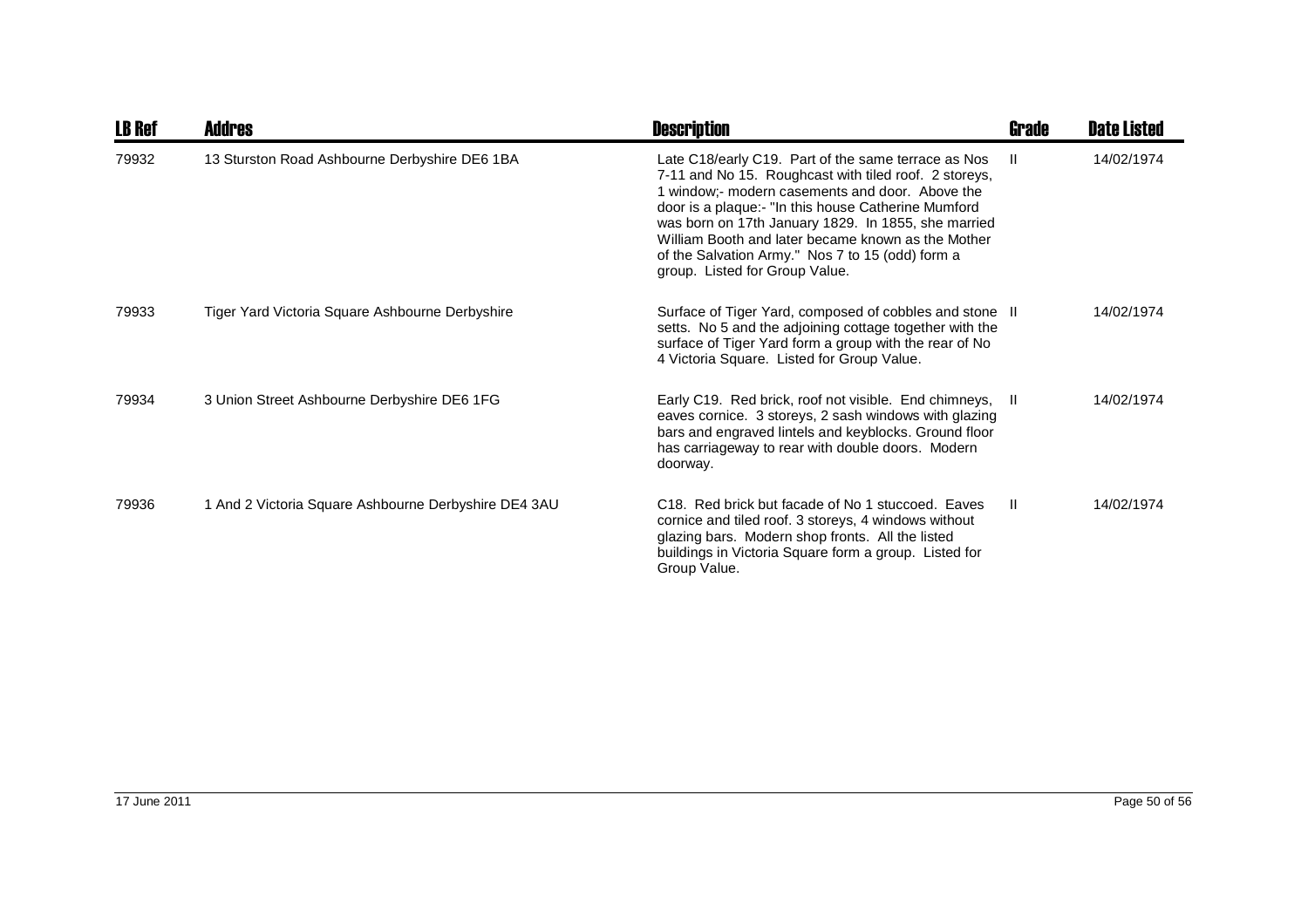| <b>LB Ref</b> | <b>Addres</b>                                   | <b>Description</b>                                                                                                                                                                                                                                                                                                                                                                                                                                                                                                                                | <b>Grade</b> | <b>Date Listed</b> |
|---------------|-------------------------------------------------|---------------------------------------------------------------------------------------------------------------------------------------------------------------------------------------------------------------------------------------------------------------------------------------------------------------------------------------------------------------------------------------------------------------------------------------------------------------------------------------------------------------------------------------------------|--------------|--------------------|
| 79937         | 4 Victoria Square Ashbourne Derbyshire DE6 1GG  | CI6/CI7 timber framed biiilding formerly the Tiger Inn.<br>Facade to Victoria Sqiiare now roughcast above and<br>brick below. Single storey and attic, the upper portion<br>slightly oversailing and coved below the gable. One<br>C19 casement. Modern bargeboard and shop front.<br>Rear wing external timber framing now exposed. All<br>the listed buildings in Victoria Square form a group.<br>The rear of No 4 forms a group with No 5 and the<br>adjoining cottage, Tiger Yard, and the surface of Tiger<br>Yard. Listed for Group Value. | Ш            | 06/05/1970         |
| 79938         | 5 Victoria Square Ashbourne Derbyshire DE6 1GG  | Early CI9 stucco facade to earlier timber frame<br>exposed internally and in side passage. Roof not<br>visible. 2 storeys, 2 windows. Modern shop front. All<br>the listed buildings in Victoria Square form a group.<br>Listed for Group Value.                                                                                                                                                                                                                                                                                                  | Ш            | 06/05/1970         |
| 79939         | 10 Victoria Square Ashbourne Derbyshire DE6 1GG | Late C18/early C19. Red brick with bracketed eaves<br>cornice, old tiled roof and end chimneys. 3 storeys, 2<br>sash windows without glazing bars, and with painted<br>flat guaged arches. Doorcase with shouldered<br>wooden architrave and pediment. 4 panelled door.<br>Later C19 shop front. Wooden sundial affixed centre<br>of top floor. All the listed buildings in Victoria Square<br>form a group. Listed for Group Value.                                                                                                              | H            | 06/05/1970         |
| 79940         | 14 Victoria Square Ashbourne Derbyshire DE6 1GG | Early C18 facade, part of same building as The Horns II<br>PH (q,v.). Facade C19 stucco with slate roof. 2<br>storeys and dormers. Sashes with boxed frames but<br>without glazing bars. Dormers have C19 fretted and<br>curved barge boards. 1 modern window and modern<br>shop front on ground floor. All the listed buildings in<br>Victoria Square form a group. Listed for Group Value.                                                                                                                                                      |              | 14/02/1974         |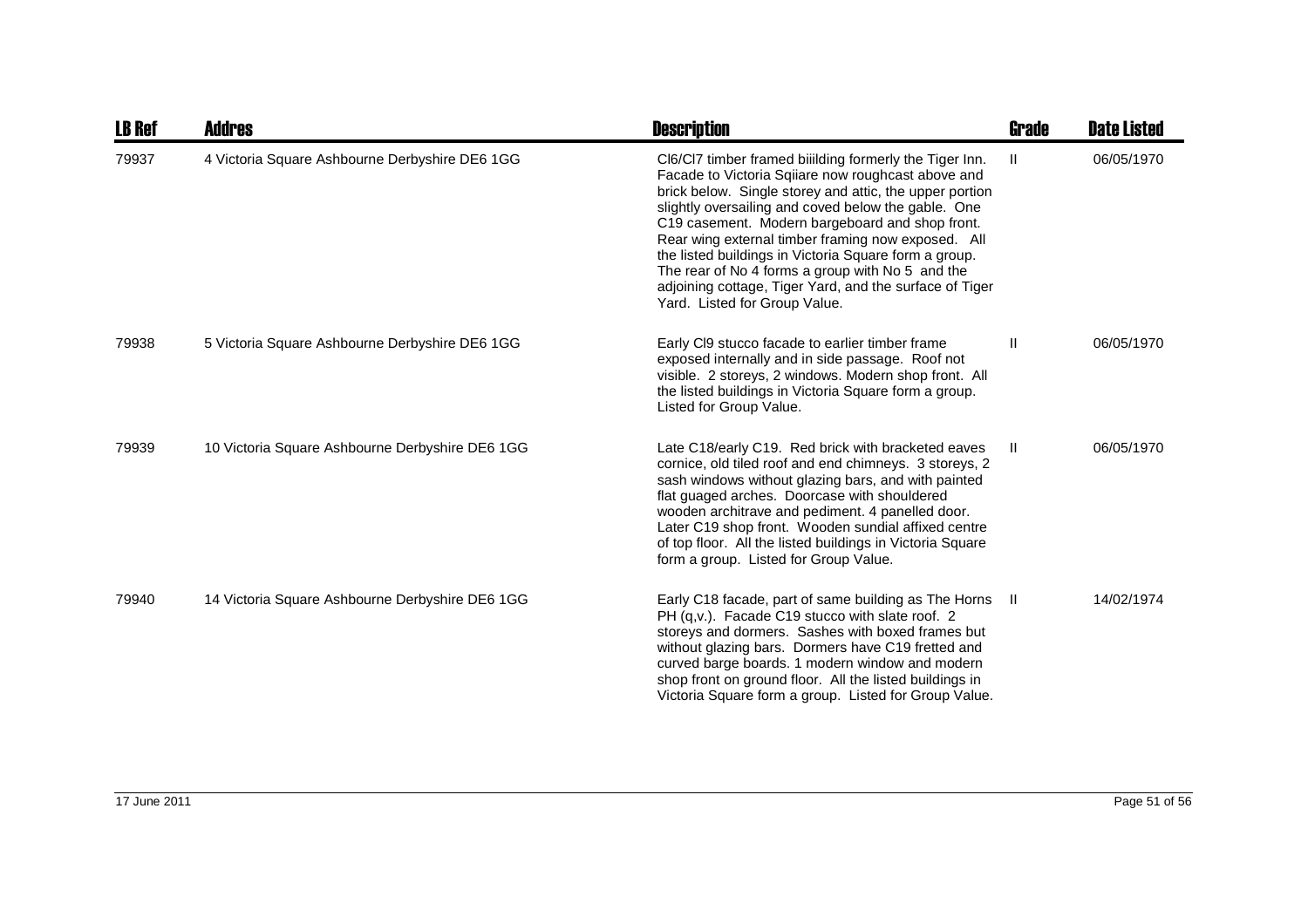| <b>LB Ref</b> | <b>Addres</b>                                                 | <b>Description</b>                                                                                                                                                                                                                                                                                                                                                                                                                                                                                                               | Grade        | <b>Date Listed</b> |
|---------------|---------------------------------------------------------------|----------------------------------------------------------------------------------------------------------------------------------------------------------------------------------------------------------------------------------------------------------------------------------------------------------------------------------------------------------------------------------------------------------------------------------------------------------------------------------------------------------------------------------|--------------|--------------------|
| 79941         | The Horns Inn 15 Victoria Square Ashbourne Derbyshire DE6 1GG | Early C18 facade, part of same building as No 14<br>(q.v.). Southern part lower, and earlier than northern<br>part. 2 storeys and dormers gabled, with fretted and<br>curved barge boards. 2 windows, mostly sashes with<br>boxed frames;- some glazing bars, 1 early C20 1st<br>floor bay window. Ground floor has 1 C19 angular bay<br>and 1 bay of building with sashes in each face and<br>door:- all under heavy, straight cornice. All the listed<br>buildings in Victoria Square form a group. Listed for<br>Group Value. | $\mathbf{H}$ | 14/02/1974         |
| 79942         | 16 Victoria Square Ashbourne Derbyshire DE6 1GG               | C18 facade, but evidence of earlier timber framing.<br>Rendered and grooved to imitate masonry. Rendered<br>over eaves cornice. Old tiled roof. 3 storeys, 2 widely<br>spaced small sashes, top floor with glazing bars.<br>Moulded architraves, 1st floor windows with boxed<br>frames partly concealed behind signboard. Ground<br>floor, large late C19/early C20 shop front and<br>signboard above. All the listed buildings in Victoria<br>Square form a group. Listed for Group Value.                                     | Ш            | 14/02/1974         |
| 79943         | Victoria Square Ashbourne Derbyshire                          | C18 or early C19 or earlier. Paved surface of<br>limestone setts and flagstones with narrow modern<br>surfaced footway through centre. All the listed<br>buildings in Victoria Square form a group. Listed for<br>Group Value.                                                                                                                                                                                                                                                                                                   | Ш            | 14/02/1974         |
| 79944         | 7 Church Street Ashbourne Derbyshire DE6 1AE                  | Summer house or apsidal garden alcove. Mid C18.<br>Set in rear brick garden wall and approached by a<br>stepped path. Stone and brick. Front has rusticated<br>stone pilasters to either side of moulded stone alcove<br>arch and plain arch piers and imposts. The alcove<br>retains a small area of plaster with traces of blue<br>decoration. The cornice and several stones have<br>fallen from the right-hand pilaster. Listed for Group<br>Value.                                                                          | $\mathbf{H}$ | 12/12/1984         |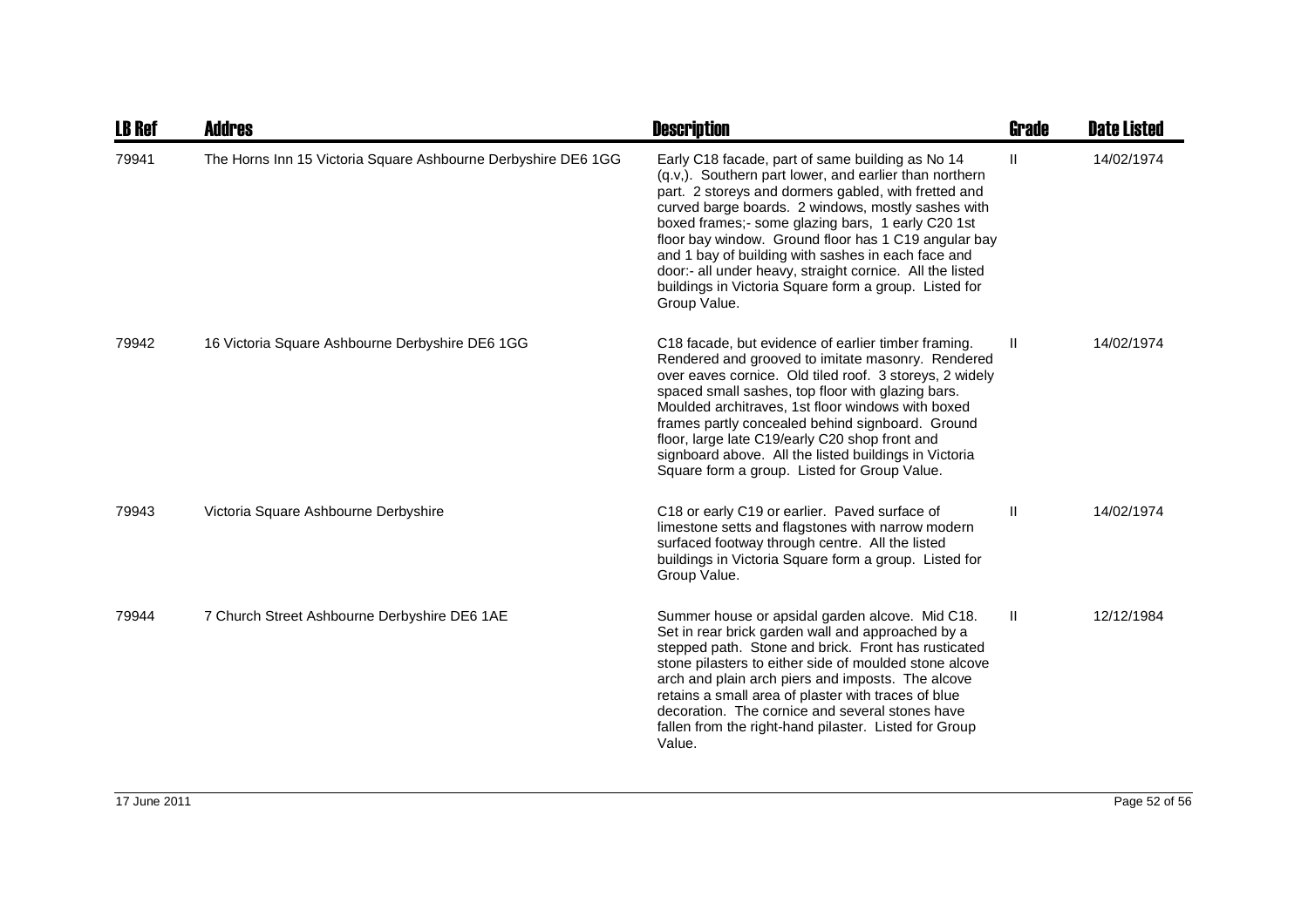| <b>LB Ref</b> | <b>Addres</b>                                            | <b>Description</b>                                                                                                                                                                                                                                                                                                                                                                                                                                                                                                                                                                                                                                                                                               | Grade        | <b>Date Listed</b> |
|---------------|----------------------------------------------------------|------------------------------------------------------------------------------------------------------------------------------------------------------------------------------------------------------------------------------------------------------------------------------------------------------------------------------------------------------------------------------------------------------------------------------------------------------------------------------------------------------------------------------------------------------------------------------------------------------------------------------------------------------------------------------------------------------------------|--------------|--------------------|
| 79945         | Former Swimming Pool Belle Vue Road Ashbourne Derbyshire | Summer house or detached apsidal garden alcove.<br>Late C18; originally in the garden of No. 49 Church<br>Street and later used to house equipment for nearby<br>disused swimming pool. Brick and stone; tile roof.<br>Alcove arch now blocked by C20 brick addition. Brick<br>pilasters to either side of alcove arch and above arch<br>a 2 course brick band and parapet. Pilasters have<br>moulded stone cornices linked by a plain stone<br>parapet coping. Exterior of apse has a corbelled and<br>dog-toothed brick eaves on a battered base. Behind<br>the C20 addition the outer alcove arch springs from<br>moulded stone imposts. The interior of the plain brick<br>alcove contains filtration plant. | $\mathbf{H}$ | 12/12/1984         |
| 79947         | Telephone Box Church Street Ashbourne Derbyshire         | Telephone kiosk. Type K6. Designed 1935 by Sir Giles II<br>Gilbert Scott. Made by various contractors. Cast iron.<br>Square kiosk with domed roof. Unperforated crowns to<br>top panels and margin glazing to windows and door.<br>Listed for Group Value.                                                                                                                                                                                                                                                                                                                                                                                                                                                       |              | 15/04/1988         |
| 79948         | Telephone Call Box Market Place Ashbourne Derbyshire     | 2 Telephone kiosks. Type K6. Designed 1935 by Sir<br>Giles Gilbert Scott. Made by various contractors. Cast<br>iron. Square kiosks it domed roofs. Unperforated<br>crowns to top panels and margin glazing to windows<br>and doors. Listed for Group Value.                                                                                                                                                                                                                                                                                                                                                                                                                                                      | -II          | 15/04/1988         |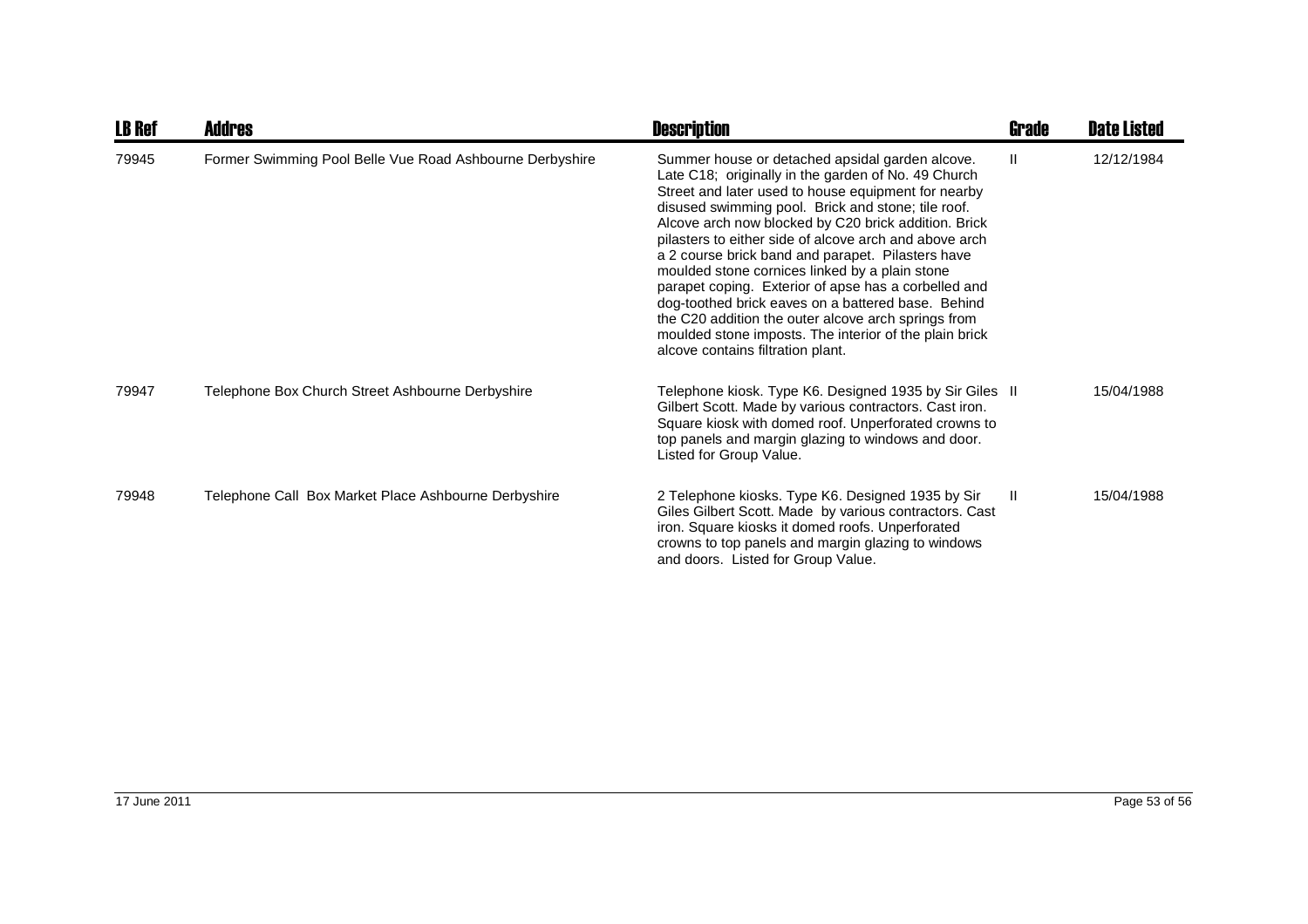| <b>LB Ref</b> | <b>Addres</b>                                        | <b>Description</b>                                                                                                                                                                                                                                                                                                                                                                                                                                                                                                                                                                                                                                                                                                                                                                                                                                                                                                                                                                                                                                                                                                                                                                                                                                                          | Grade | <b>Date Listed</b> |
|---------------|------------------------------------------------------|-----------------------------------------------------------------------------------------------------------------------------------------------------------------------------------------------------------------------------------------------------------------------------------------------------------------------------------------------------------------------------------------------------------------------------------------------------------------------------------------------------------------------------------------------------------------------------------------------------------------------------------------------------------------------------------------------------------------------------------------------------------------------------------------------------------------------------------------------------------------------------------------------------------------------------------------------------------------------------------------------------------------------------------------------------------------------------------------------------------------------------------------------------------------------------------------------------------------------------------------------------------------------------|-------|--------------------|
| 79953         | Former Malt House Church Street Ashbourne Derbyshire | Former Malthouse. Late C18 (noted in sales particular II<br>of 1803), built for Thomas or his son John, Hensworth,<br>maltsters and victuallers. Stone plinth and part ground<br>floor and basement the rest brick in English garden<br>wall bond; tiled roof. 3 storeys and part basement<br>(that related to a second malthouse set downslope)<br>and now demolished). Irregular fenestration; 2<br>windows and taking-in door to 2nd floor; 4 windows<br>(some altered) and doorway under cambered arch<br>approached by external steps to 1st floor. Large<br>recessed taking-in area under wooden lintel occupies<br>part of ground and 1st floor. to right, 2 round headed<br>arches (one blocked), mark site a former cisterns (now<br>dismantled). Several windows to end (S) wall<br>including one with late- C18 iron framed 3-light<br>casement, much damaged, to ground. Internally;<br>brick lined ground floor with massive ceiling beams;<br>1st floor part plastered; gypsum, lath and plaster top<br>floor. Internal hoist mechanism survives. pegged king-<br>post roof, 5 bays. Hensworth was a prominent<br>maltster and inn-keeper, and this malting is one of the<br>few major C18 industrial buildings left in Ashbourne.<br>Listed for Group Value. |       | 17/09/1991         |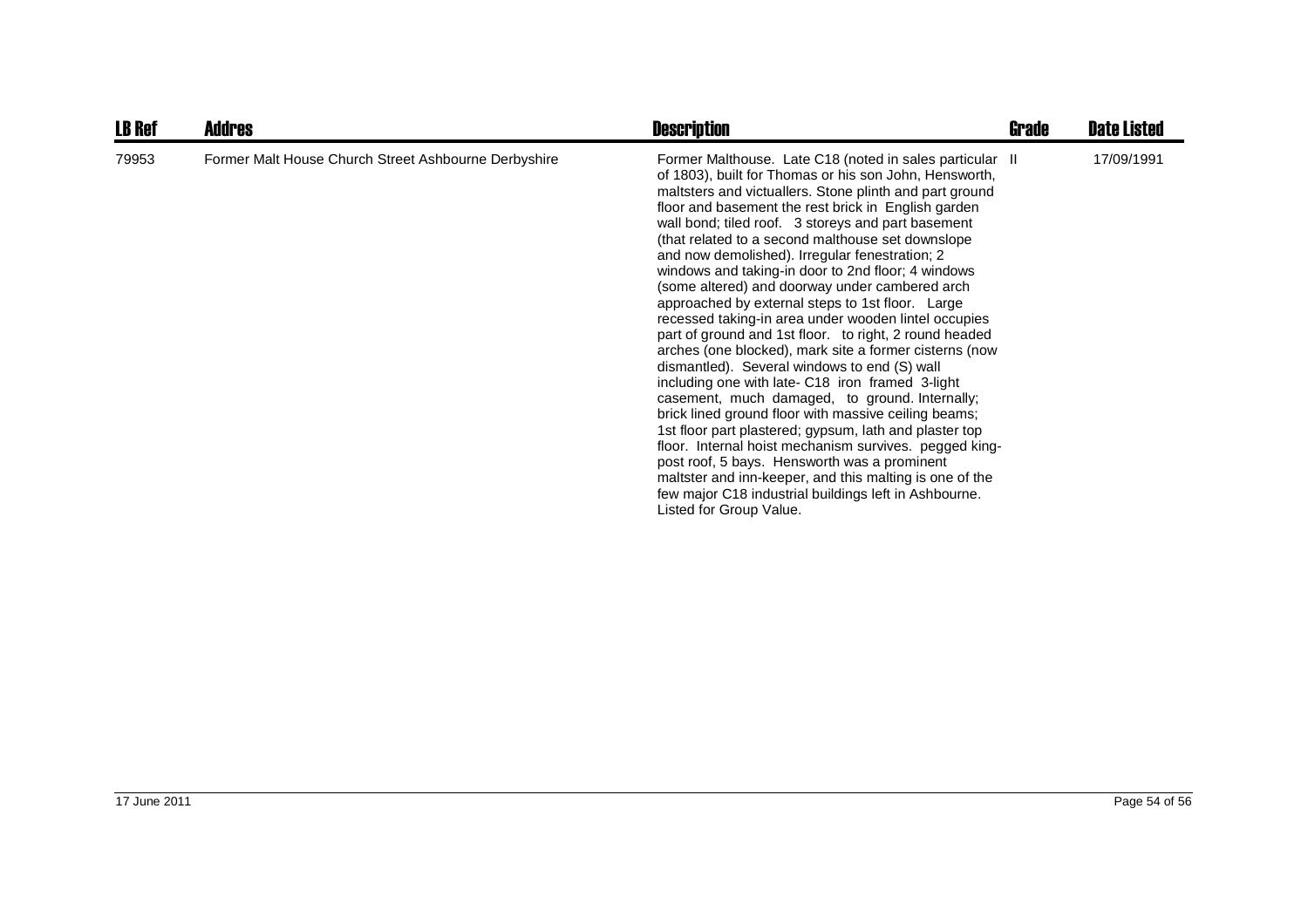| <b>LB Ref</b> | <b>Addres</b>                                                 | <b>Description</b>                                                                                                                                                                                                                                                                                                                                                                                                                                                                                                                                                                                                                                                                                                                                                                                                                                                                                                                                                                                                                                                                                                                                                                                                                                                                                                                                                                                                                                                                                                                                                                                                                                                                                                                                                                                                                                                                                                                                                                                                                                                                     | <b>Grade</b> | <b>Date Listed</b> |
|---------------|---------------------------------------------------------------|----------------------------------------------------------------------------------------------------------------------------------------------------------------------------------------------------------------------------------------------------------------------------------------------------------------------------------------------------------------------------------------------------------------------------------------------------------------------------------------------------------------------------------------------------------------------------------------------------------------------------------------------------------------------------------------------------------------------------------------------------------------------------------------------------------------------------------------------------------------------------------------------------------------------------------------------------------------------------------------------------------------------------------------------------------------------------------------------------------------------------------------------------------------------------------------------------------------------------------------------------------------------------------------------------------------------------------------------------------------------------------------------------------------------------------------------------------------------------------------------------------------------------------------------------------------------------------------------------------------------------------------------------------------------------------------------------------------------------------------------------------------------------------------------------------------------------------------------------------------------------------------------------------------------------------------------------------------------------------------------------------------------------------------------------------------------------------------|--------------|--------------------|
| 79954         | Ashbourne Methodist Church Church Street Ashbourne Derbyshire | Methodist church. Dated 1880. Orange/red brick with II<br>ashlar sandstone dressings and terracotta ornament;<br>Welsh slate roof. 2 storeys with basement having<br>symmetrical 1:3:1 bay facade with corner towers and<br>1:7 bay right return. Classical details. Chamfered<br>plinth over basement windows; full entablatures above<br>ground and 1st floors of facade have terracotta<br>roundels on the friezes and modillioned cornices.<br>Nosed steps to central entrance having panelled<br>double doors and fanlight with roundel beneath<br>archivolt with acanthus keystone; Corinthian 1/2<br>columns to each side. Bays 2 and 4 have narrow<br>round-arched windows with apron panels and moulded<br>sills on triglyph blocks all set in round- arched<br>recesses with ashlar imposts. Corner Towers have<br>corner pilasters with panels of terracotta roundels and<br>similar windows to bays 2 and 4 but largely infilled by<br>more terracotta. 1st floor: Ionic 1/2 columns between<br>round-arched windows of central recess; terracotta<br>aprons, moulded sills and imposts, keystones. The<br>Towers have lonic pilasters which flank shouldered<br>windows beneath dentilled cornices. Central<br>pediment with dated triangular panel in tympanum.<br>Corner Towers with terracotta- panelled parapets<br>surmounted by balustrades which link corner dies with<br>draped and finialled urns. Right return: bay 1 detailed<br>as tower then 7 bays of which the central 5 have<br>segmentally- arched basement windows and round-<br>arched windows lighting the church; piers between.<br>Interior: 2 aisles; pitch-pine pews; end gallery. Later<br>organ in coved recess beneath basket arch on<br>Corinthian columns; round-arched doorway to each<br>side. Brackets on carved corbels support flat ceiling<br>with coved edge; tie rods with scrollwork. Opened<br>March 15th 1881 as the 'New Wesleyan Chapel'. Rear-<br>right corner of building is linked to church rooms<br>known as Central Hall, Station Road (q.v.). Listed for<br>Group Value. |              | 23/07/1992         |